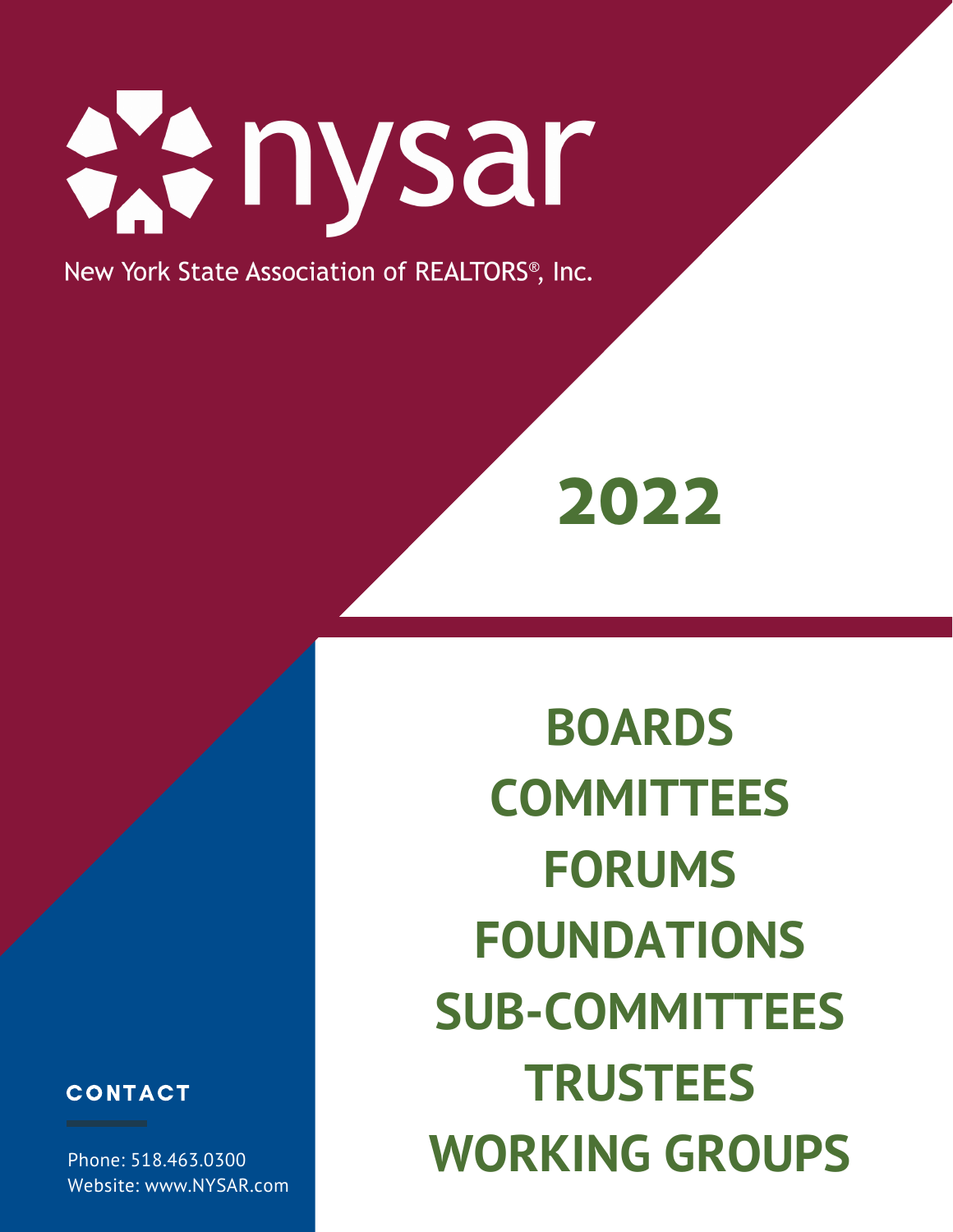# Committee Index

| Global, Resort and Second-home Markets Committee  Page 16-17 |
|--------------------------------------------------------------|
|                                                              |
|                                                              |
|                                                              |
|                                                              |
|                                                              |
|                                                              |
|                                                              |
|                                                              |
|                                                              |
|                                                              |
|                                                              |
|                                                              |
|                                                              |
|                                                              |
|                                                              |
|                                                              |
|                                                              |
|                                                              |
|                                                              |
|                                                              |
|                                                              |
|                                                              |
|                                                              |
|                                                              |
|                                                              |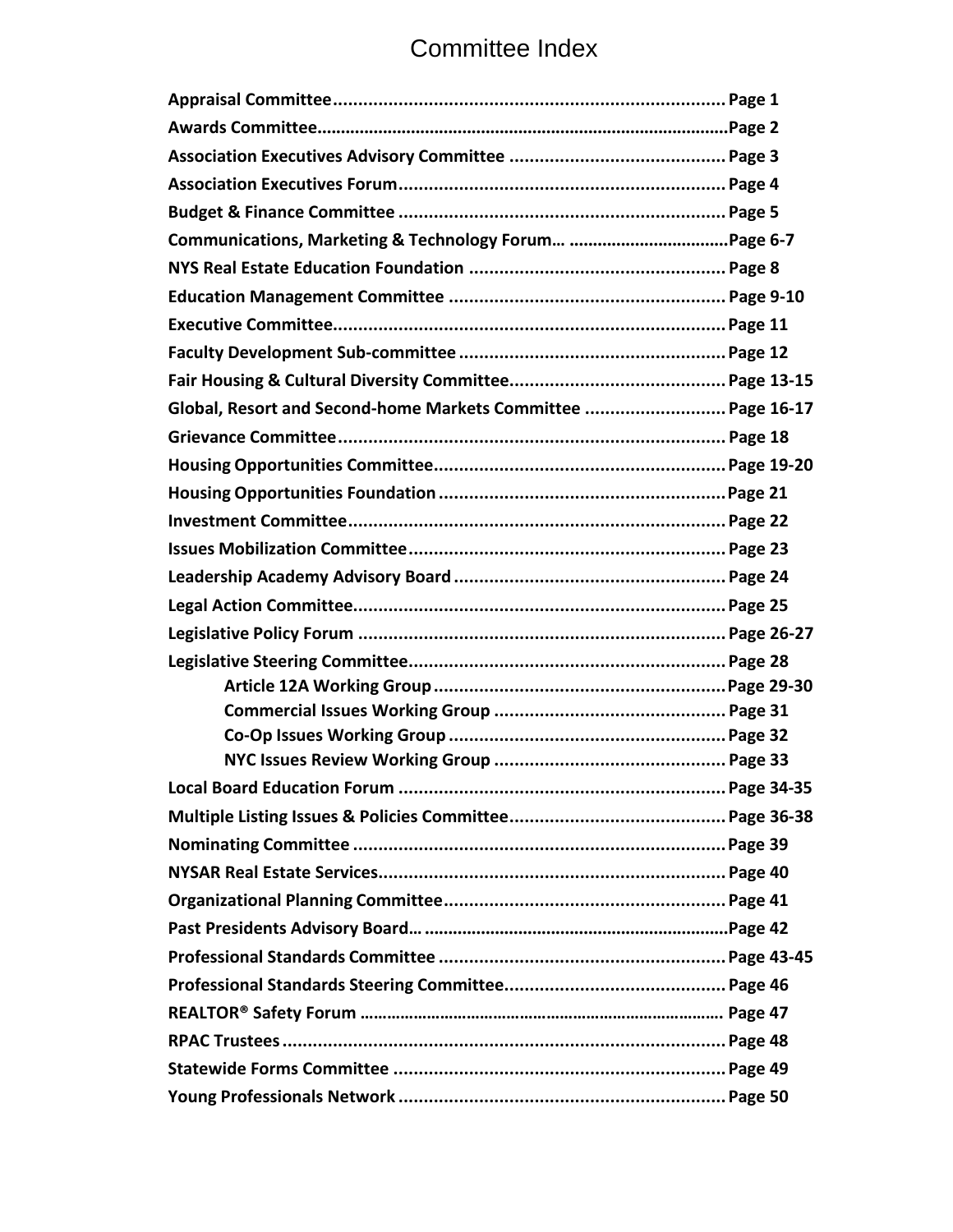### **Appraisal Committee**

| Position     | <b>Full Name</b>        | <b>Local Board/Association</b> | <b>Term Expires</b> |
|--------------|-------------------------|--------------------------------|---------------------|
| <b>Chair</b> | <b>Edward Bedinotti</b> | <b>Greater Capital</b>         | 12/31/2022          |
| lice Chair   | Jim Knight              | <b>Buffalo Niagara</b>         | 12/31/2022          |
|              | Howard Denison          | Southern Adirondack            | 12/31/2022          |
|              | Carol DiSanto           | Ithaca                         | 12/31/2022          |
|              | Wayne Feinberg          | Northern Adirondack            | 12/31/2022          |
|              | Lainie Greenberg        | Long Island                    | 12/31/2022          |
|              | <b>Frederic Greene</b>  | Long Island                    | 12/31/2022          |
|              | La'Keya Johnson         | <b>Buffalo Niagara</b>         | 12/31/2022          |
|              | Michael Johnson         | <b>Buffalo Niagara</b>         | 12/31/2022          |
|              | Rebecca Jones           | <b>Greater Binghamton</b>      | 12/31/2022          |
|              | Babu Ram Lama           | Long Island                    | 12/31/2022          |
|              | Amanda McNichol         | <b>Buffalo Niagara</b>         | 12/31/2022          |
|              | Cindy Moriarty          | Greater Rochester              | 12/31/2022          |
|              | Chris Olejniczak        | <b>Buffalo Niagara</b>         | 12/31/2022          |
|              | Rajeev Rajpal           | Staten Island                  | 12/31/2022          |
|              | Dennis Short            | Hudson Gateway                 | 12/31/2022          |
|              | Carolyn Stiffler        | <b>Greater Rochester</b>       | 12/31/2022          |
|              | Allen Wright            | <b>Buffalo Niagara</b>         | 12/31/2022          |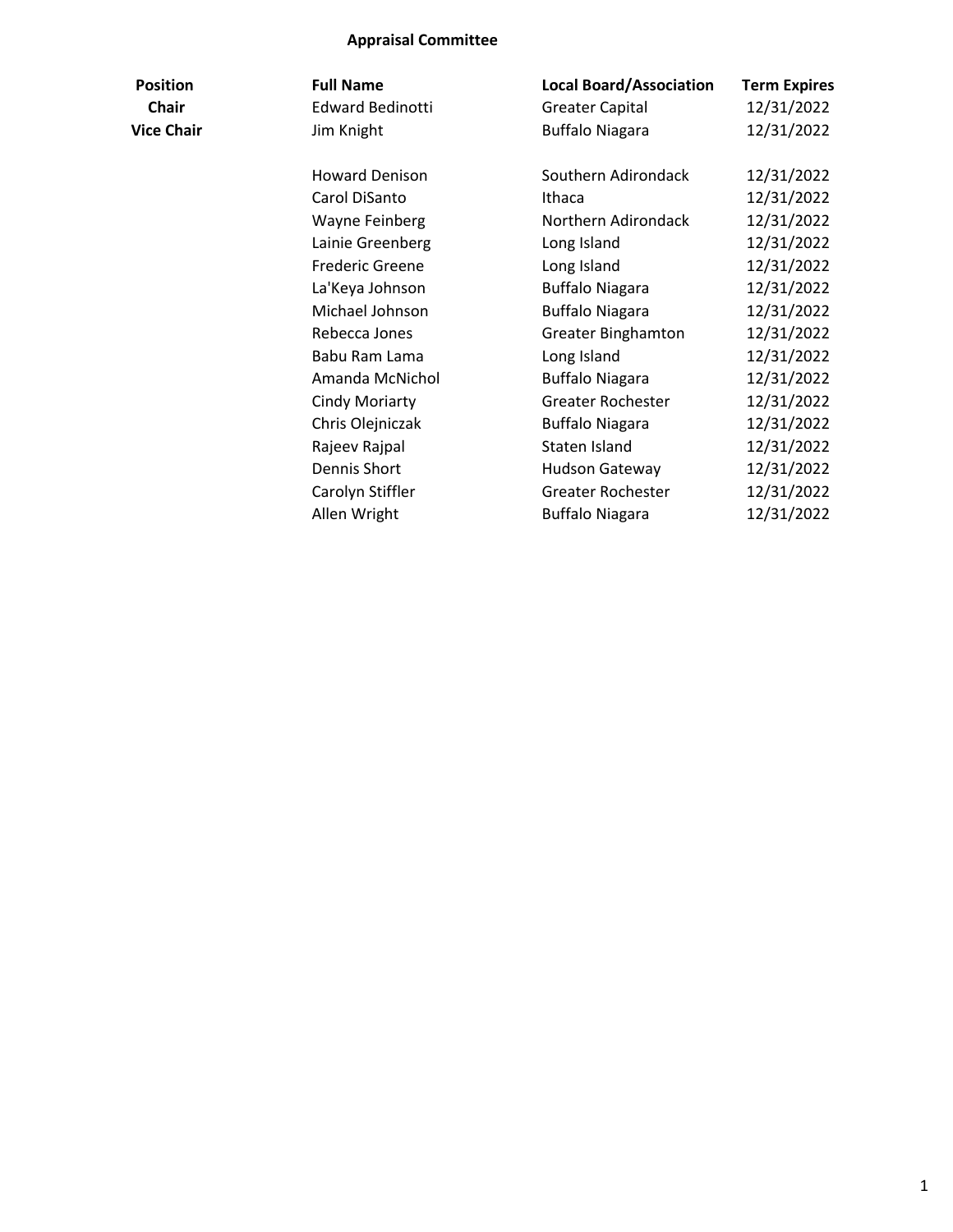#### **Awards Committee**

| <b>Chair</b>         | Dan Staley        | <b>Dutchess County</b>   | 12/31/2022 |
|----------------------|-------------------|--------------------------|------------|
| <b>Vice Chair</b>    | Tom McGroder      | <b>Greater Captial</b>   | 12/31/2022 |
| <b>Adirondack</b>    | Wendy Jane Smith  | St. Lwarence             | 12/31/2022 |
| Capital              | Nina Amadon       | <b>Greater Capital</b>   | 12/31/2022 |
| Central              | Karen Peebles     | Jefferson Lewis          | 12/31/2022 |
| Genesee              | Karissa Thompson  | Greater Rochester        | 12/31/2022 |
| <b>Lower Hudson</b>  | Dorothy Botsoe    | <b>Hudson Gateway</b>    | 12/31/2022 |
| Metropolitan         | Mark Donnelly     | Long Island              | 12/31/2022 |
| <b>Southern Tier</b> | Lindsay Hart      | Ithaca                   | 12/31/2022 |
| Western              | Dennis Pezzimenti | Chautauqua Cattaraugus   | 12/31/2022 |
| <b>PP Rep</b>        | Mike Smith        | <b>Greater Rochester</b> | 12/31/2022 |
| <b>2021 ROTY</b>     | Charlene Zoratti  | <b>Buffalo Niagara</b>   | 12/31/2022 |
|                      |                   |                          |            |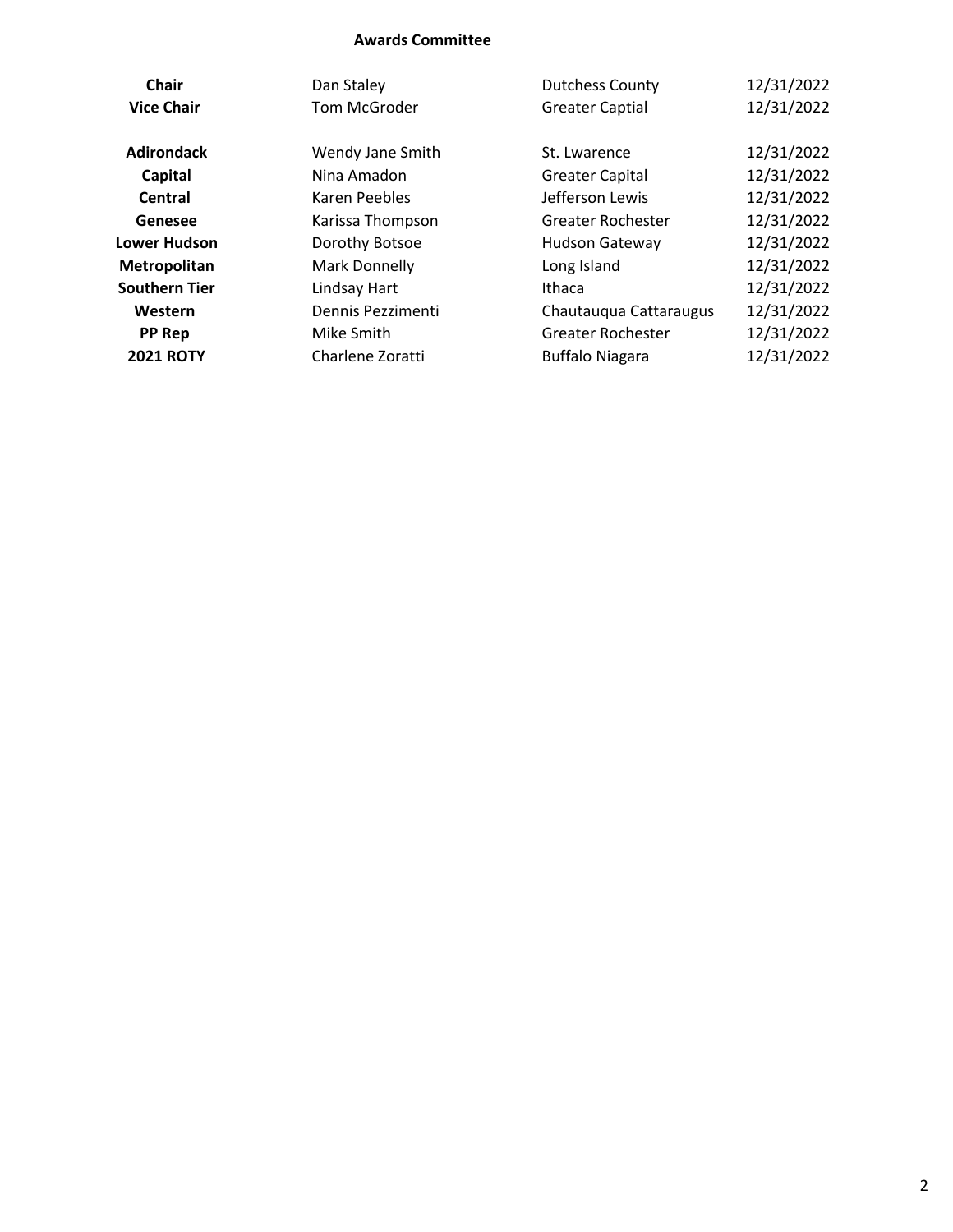### **Association Executives Advisory Committee**

| <b>Position</b>                          | <b>Full Name</b>        | <b>Local Board/Association</b> | <b>Term Expires</b> |
|------------------------------------------|-------------------------|--------------------------------|---------------------|
| <b>Chair</b>                             | Ann Rushlo              | Hudson Gateway                 | 12/31/2022          |
| <b>Vice Chair</b>                        | Sandy Krueger           | Staten Island                  | 12/31/2022          |
|                                          | Mike Coughlin           | <b>Clinton County</b>          | 12/31/2022          |
|                                          | Michele Stoeger         | Otsego Delaware                | 12/31/2022          |
|                                          | <b>Gary Connolly</b>    | Hudson Gateway                 | 12/31/2022          |
|                                          | John Leonardi           | <b>Buffalo Niagara</b>         | 12/31/2023          |
|                                          | Laura Burns             | <b>Greater Capital</b>         | 12/31/2023          |
|                                          | John Greenan            | <b>Dutchess County</b>         | 12/31/2023          |
|                                          | Densay Sengsoulavong    | Southern Adirondack            | 12/31/2024          |
|                                          | <b>Richard Haggerty</b> | <b>Hudson Gateway</b>          | 12/31/2024          |
|                                          | Darcie McLachlan        | Chautauqua Cattaraugus         | 12/31/2024          |
| <b>IMF Appointee</b>                     | Densay Sengsoulavong    | Southern Adirondack            | 12/31/2022          |
| <b>RPAC Appointee</b>                    | Mike Coughlin           | <b>Clinton County</b>          | 12/31/2022          |
| <b>Legislative Steering Appointee</b>    | <b>Richard Haggerty</b> | Hudson Gateway                 | 12/31/2022          |
| <b>Executive Committee Appointee</b>     | Ann Rushlo              | <b>Hudson Gateway</b>          | 12/31/2022          |
| <b>Organizational Planning Appointee</b> | Laura Burns             | <b>Greater Capital</b>         | 12/31/2022          |
|                                          |                         |                                |                     |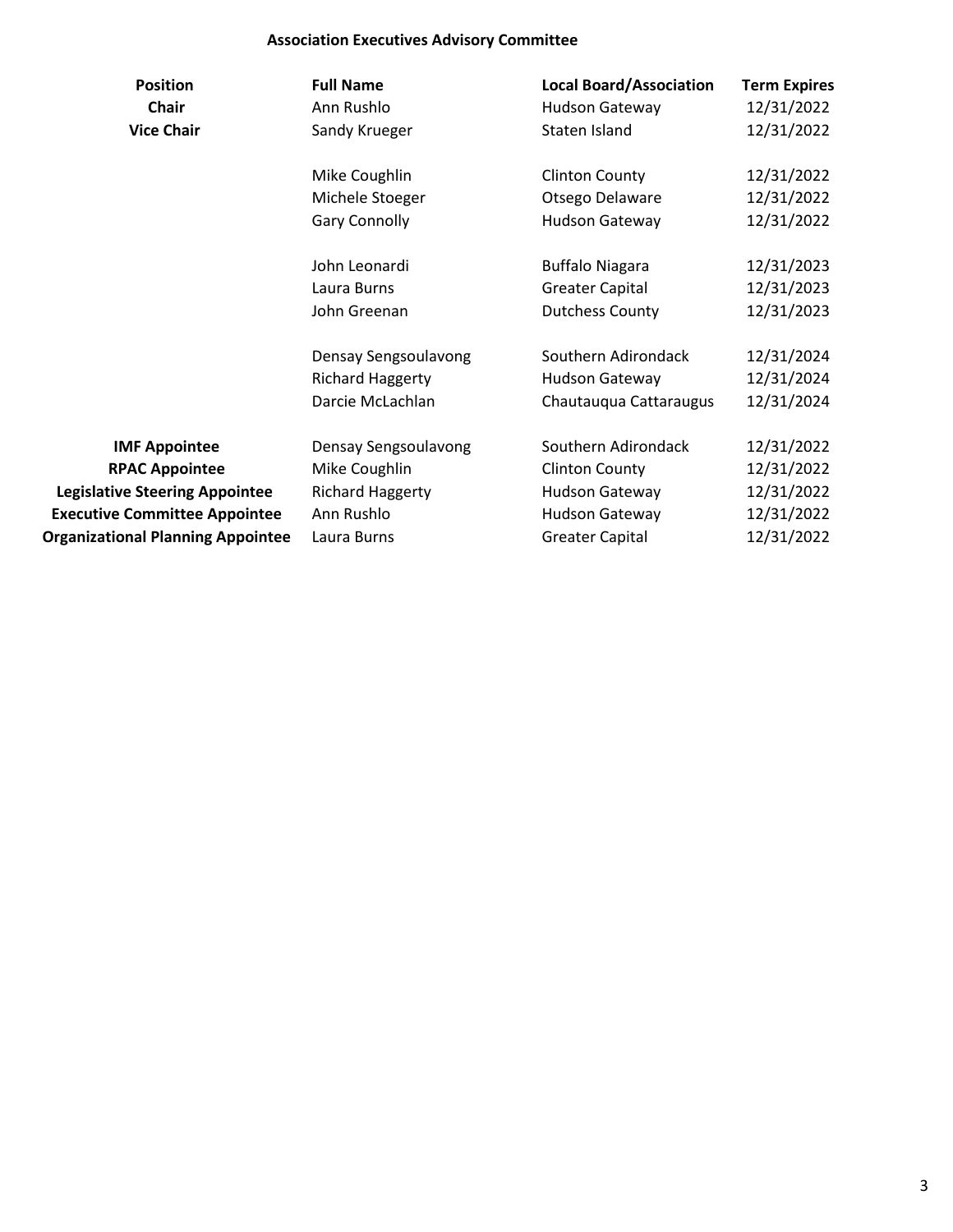#### **Association Executives Forum**

| <b>Position</b>   | <b>Full Name</b> | <b>Local Board/Association</b> | <b>Term Expires</b> |
|-------------------|------------------|--------------------------------|---------------------|
| <b>Chair</b>      | Ann Rushlo       | Mohawk Valley                  | 12/31/2022          |
| <b>Vice Chair</b> | Sandy Krueger    | Staten Island                  | 12/31/2022          |

Joshua Adams Ithaca 12/31/2022 Mary Bakalis **Mary Bakalis** Sullivan County 12/31/2022 Rosemary Batcheller Hamptons North Fork 12/31/2022 Laura Burns **Capital** Greater Capital 12/31/2022 Suzanne Close Greater Capital 12/31/2022 Gary Connolly **Hudson Gateway** 12/31/2022 Michael Coughlin Northern Adirondack 12/31/2022 Michael Coughlin Clinton County 12/31/2022 Don Cummins Columbia Greene 12/31/2022 Alison Donnelly Greater Binghamton 12/31/2022 Lance Evans St. Lawrence County 12/31/2022 Lance Evans **Interval** Lefferson Lewis 12/31/2022 Annette Fachko Buffalo Niagara 12/31/2022 Lynnore Fetyko Greater Syracuse 12/31/2022 John Greenan **Dutchess County** 12/31/2022 Richard Haggerty Hudson Gateway 12/31/2022 Tessa Hultz Long Island 12/31/2022 Sandy Krueger Staten Island 12/31/2022 Colleen Lanning Cortland County 12/31/2022 Brian Levine **Hudson Gateway** 12/31/2022 Ali Mann **NYSCAR** 12/31/2022 Darcie McLachlan Chautauqua Cattaraugus 12/31/2022 Danielle Melchiorre Buffalo Niagara 12/31/2022 Susan Miller **Buffalo Niagara** 12/31/2022 Deborah Norman Buffalo Niagara 12/31/2022 Allison Organtini Ulster County 12/31/2022 Rich Schulhoff Brooklyn Brooklyn 12/31/2022 Densay Sengsoulavong Southern Adirondack 12/31/2022 Lori Shaylor **Elmira Corning** 12/31/2022 Michele Stoeger **Otsego Delaware** 12/31/2022 Jim Yockel Greater Rochester 12/31/2022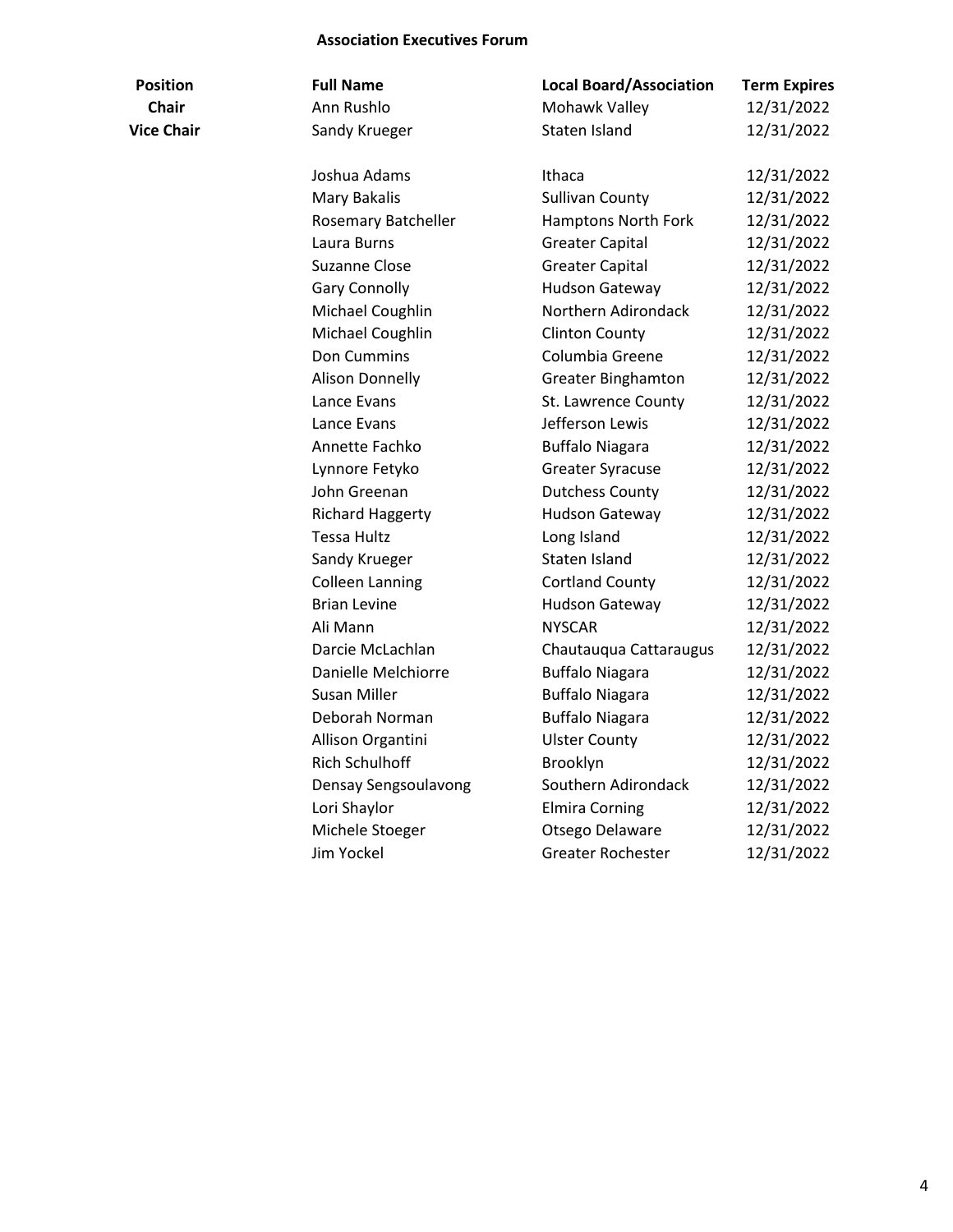### **Budget & Finance Committee**

| <b>Position</b>                         | <b>Full Name</b>     | <b>Local Board/Association</b> | <b>Term Expires</b> |
|-----------------------------------------|----------------------|--------------------------------|---------------------|
| <b>Chair, NYSAR Secretary/Treasurer</b> | Joe Rivellino        | <b>Buffalo Niagara</b>         | 12/31/2022          |
| <b>NYSAR President</b>                  | Jennifer Vucetic     | <b>Greater Capital</b>         | 12/31/2022          |
| <b>NYSAR President-Elect</b>            | John Vernazza        | Staten Island                  | 12/31/2022          |
|                                         | Moses Seuram         | Long Island                    | 12/31/2022          |
|                                         | Charlene Zoratti     | <b>Buffalo Niagara</b>         | 12/31/2022          |
|                                         | <b>Buddy Hoosein</b> | Long Island                    | 12/31/2023          |
|                                         | Jacqie Rose          | Otsego Delaware                | 12/31/2023          |
|                                         | Jennifer Stevenson   | St. Lawrence                   | 12/31/2024          |
|                                         | Dennis Pezzimenti    | Chautauqua Cattaraugus         | 12/31/2024          |
| Local Board/Assoc. Rep                  | Carmen Bauman        | <b>Hudson Gateway</b>          | 12/31/2022          |
| <b>Local Board/Assoc. Rep</b>           | Kevin Leatherman     | Long Island                    | 12/31/2022          |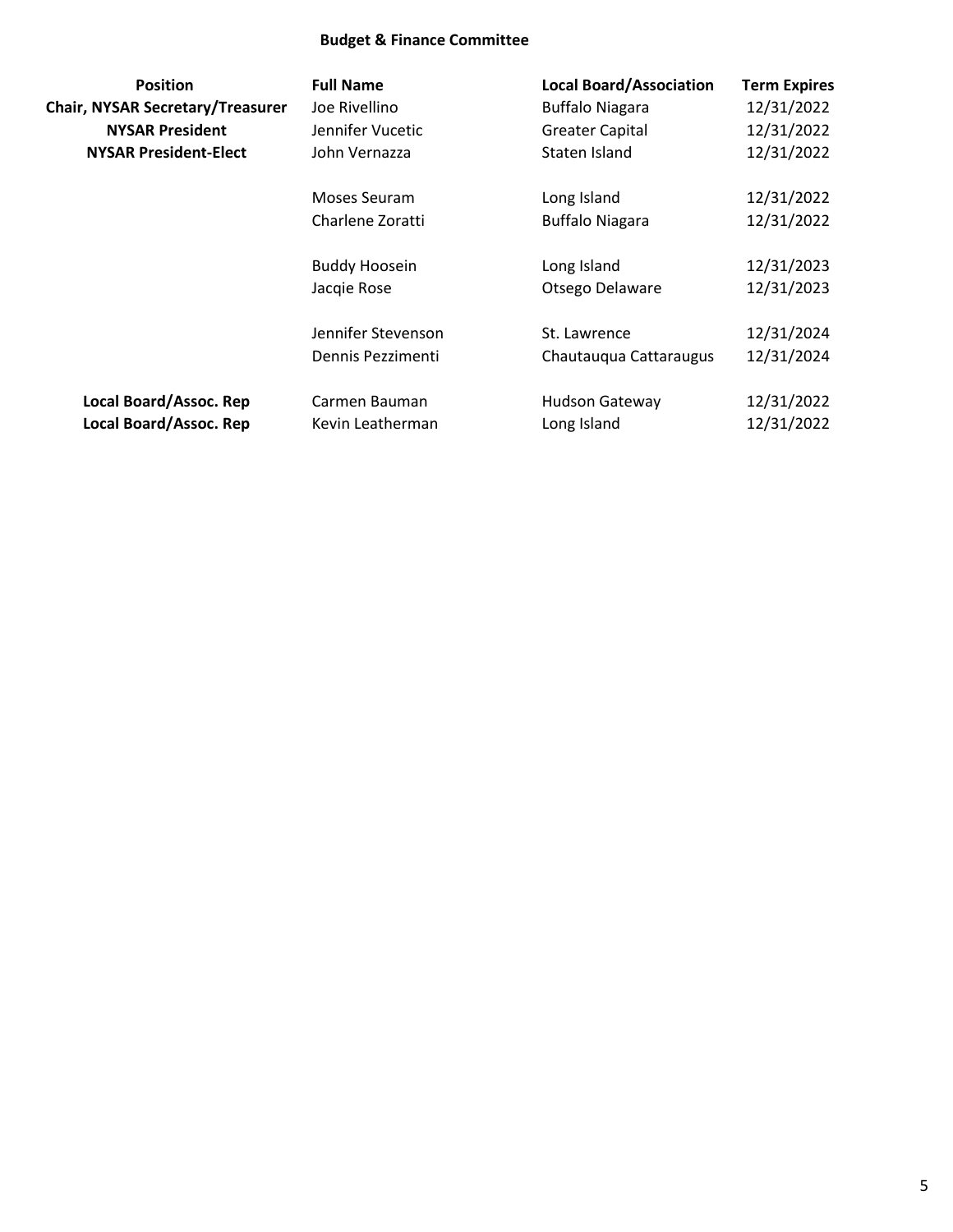### **Communications, Marketing & Technology Forum**

| <b>Position</b>   | <b>Full Name</b>             | <b>Local Board/Association</b> | <b>Term Expires</b> |   |
|-------------------|------------------------------|--------------------------------|---------------------|---|
| <b>Chair</b>      | Zach Latinville              | <b>Clinton County</b>          | 12/31/2022          |   |
| <b>Vice Chair</b> | Shauna Teelin                | <b>Greater Syracuse</b>        | 12/31/2022          |   |
|                   | Catarina Abreu Dias          | <b>Hudson Gateway</b>          | 12/31/2022          |   |
|                   | Elizabeth Alfeld             | <b>Ulster County</b>           | 12/31/2022          |   |
|                   | Michael Alonzo               | Long Island                    | 12/31/2022          |   |
|                   | Mohammad Ayub                | Long Island                    | 12/31/2022          |   |
|                   | Stephanie Badillo            | <b>Hudson Gateway</b>          | 12/31/2022          |   |
|                   | Kendal Baker                 | <b>Greater Capital</b>         | 12/31/2022          |   |
|                   | <b>Alden Banks</b>           | Otsego Delaware                | 12/31/2022          |   |
|                   | Deven Bell                   | Long Island                    | 12/31/2022          |   |
|                   | Joan Bischoff van Heemskerck | Hamptons North Fork            | 12/31/2022          |   |
|                   | Michael Boyle                | Long Island                    | 12/31/2022          |   |
|                   | Lisa Breidenstein            | <b>Buffalo Niagara</b>         | 12/31/2022          |   |
|                   | Debra Budetti                | <b>Hudson Gateway</b>          | 12/31/2022          |   |
|                   | Kelly Campbell               | <b>Dutchess County</b>         | 12/31/2022          |   |
|                   | Jennie Chapin                | <b>Greater Syracuse</b>        | 12/31/2022          |   |
|                   | <b>Gary Connolly</b>         | Hudson Gateway                 | 12/31/2022          |   |
|                   | Joesiann Cortez              | Long Island                    | 12/31/2022          |   |
|                   | Theresa Crozier              | <b>Hudson Gateway</b>          | 12/31/2022          |   |
|                   | Karen Davala                 | Columbia Greene                | 12/31/2022          |   |
|                   | <b>Tracey Dedee</b>          | <b>Greater Rochester</b>       | 12/31/2022          |   |
|                   | Michelle Dinsmore            | <b>Greater Capital</b>         | 12/31/2022          |   |
|                   | Patricia Erker               | Long Island                    | 12/31/2022          |   |
|                   | Jason Farca                  | Brooklyn                       | 12/31/2022          |   |
|                   | Lisa Fava                    | Long Island                    | 12/31/2022          |   |
|                   | Amy Fletcher                 | Long Island                    | 12/31/2022          |   |
|                   | Michael Galicia              | Long Island                    | 12/31/2022          |   |
|                   | Mark Gilbo                   | <b>Greater Syracuse</b>        | 12/31/2022          |   |
|                   | Kayla Greenough              | <b>Greater Capital</b>         | 12/31/2022          |   |
|                   | Cathy Griffin                | <b>Greater Capital</b>         | 12/31/2022          |   |
|                   | Savita Hanspal               | <b>Greater Capital</b>         | 12/31/2022          |   |
|                   | Lindsay Hart                 | Ithaca                         | 12/31/2022          |   |
|                   | Susan Helsinger              | Long Island                    | 12/31/2022          |   |
|                   | Lisa Hirsch                  | <b>Buffalo Niagara</b>         | 12/31/2022          |   |
|                   | Jiao Hong                    | Long Island                    | 12/31/2022          |   |
|                   | <b>Susan Hughes</b>          | Greater Rochester              | 12/31/2022          |   |
|                   | Liana Inzerillo              | Long Island                    | 12/31/2022          |   |
|                   | Chase Jermano                | Northern Adirondack            | 12/31/2022          |   |
|                   | Steven Jones                 | Hudson Gateway                 | 12/31/2022          |   |
|                   | Christine Kelly-Smimmo       | Long Island                    | 12/31/2022          |   |
|                   | Faye Koszta                  | Staten Island                  | 12/31/2022          |   |
|                   | Joseph Krongold              | <b>Greater Capital</b>         | 12/31/2022          |   |
|                   | Amanda LaForte               | <b>Greater Capital</b>         | 12/31/2022          |   |
|                   | Lori Ann Lang                | Long Island                    | 12/31/2022          |   |
|                   | Hui Lin                      | <b>Greater Capital</b>         | 12/31/2022          |   |
|                   | Clayton Livingston           | Hudson Gateway                 | 12/31/2022          |   |
|                   | Aja Love                     | <b>Greater Rochester</b>       | 12/31/2022          | 6 |
|                   | Jeremias Maneiro             | Greater Rochester              | 12/31/2022          |   |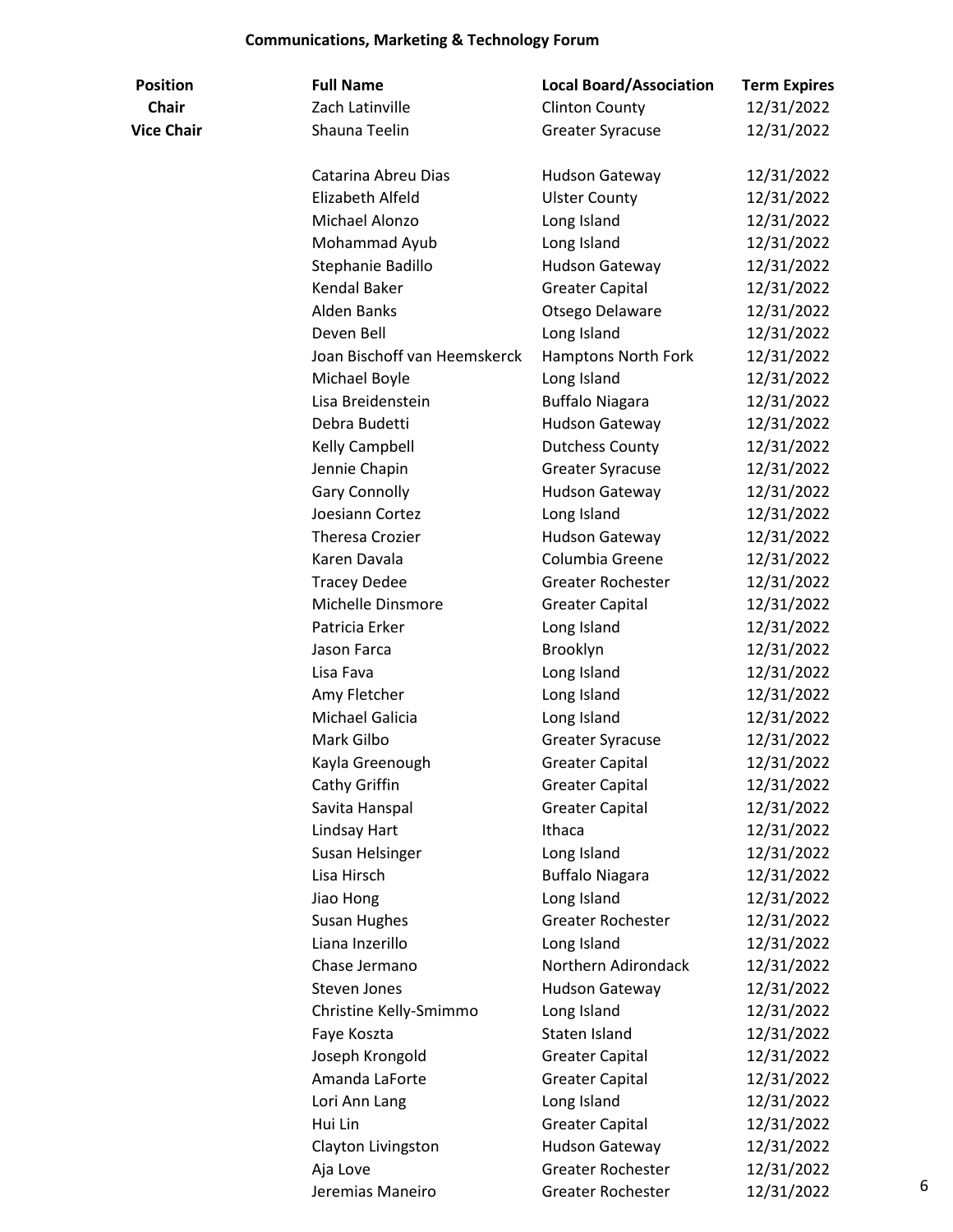### **Communications, Marketing & Technology Forum con't**

| <b>Harding Mason</b>   | <b>Hudson Gateway</b>    | 12/31/2022 |
|------------------------|--------------------------|------------|
| <b>Gwenn McDonald</b>  | <b>Greater Syracuse</b>  | 12/31/2022 |
| Milagros Montijo       | <b>Hudson Gateway</b>    | 12/31/2022 |
| Deborah Norman         | <b>Buffalo Niagara</b>   | 12/31/2022 |
| Chris Olejniczak       | <b>Buffalo Niagara</b>   | 12/31/2022 |
| Carol Olsen            | Otsego Delaware          | 12/31/2022 |
| Lisa Ostrander         | Southern Adirondack      | 12/31/2022 |
| Roseann Paggiotta      | <b>Hudson Gateway</b>    | 12/31/2022 |
| Mary Parent            | <b>Hudson Gateway</b>    | 12/31/2022 |
| Miguel Pretti          | Long Island              | 12/31/2022 |
| Janette Pulice         | Long Island              | 12/31/2022 |
| Rajeev Rajpal          | Staten Island            | 12/31/2022 |
| <b>Frances Rapport</b> | <b>Greater Rochester</b> | 12/31/2022 |
| Kalen Raynor           | Long Island              | 12/31/2022 |
| Meghan Reed            | <b>Greater Capital</b>   | 12/31/2022 |
| Royal Ricci            | <b>Dutchess County</b>   | 12/31/2022 |
| Jacqueline Rumore      | Long Island              | 12/31/2022 |
| Sylvia Ryndock         | Greater Rochester        | 12/31/2022 |
| Justin Schimmenti      | Long Island              | 12/31/2022 |
| <b>Robert Shandley</b> | <b>Hudson Gateway</b>    | 12/31/2022 |
| Kathie Spangler        | <b>Greater Capital</b>   | 12/31/2022 |
| Shiniqua Subran        | Long Island              | 12/31/2022 |
| <b>Steve Vaisey</b>    | Greater Rochester        | 12/31/2022 |
| Tina Vaitkus           | <b>Hudson Gateway</b>    | 12/31/2022 |
| Jennice Velasquez      | Long Island              | 12/31/2022 |
| Penne Vincent          | Greater Rochester        | 12/31/2022 |
| Paul Wernersbach       | Long Island              | 12/31/2022 |
| Peter J Whitbeck       | Northern Adirondack      | 12/31/2022 |
| Robin White            | <b>Hudson Gateway</b>    | 12/31/2022 |
| Danielle Wilkin        | <b>Greater Rochester</b> | 12/31/2022 |
| <b>Bobby Willis</b>    | Long Island              | 12/31/2022 |
| Charlene Zoratti       | <b>Buffalo Niagara</b>   | 12/31/2022 |
|                        |                          |            |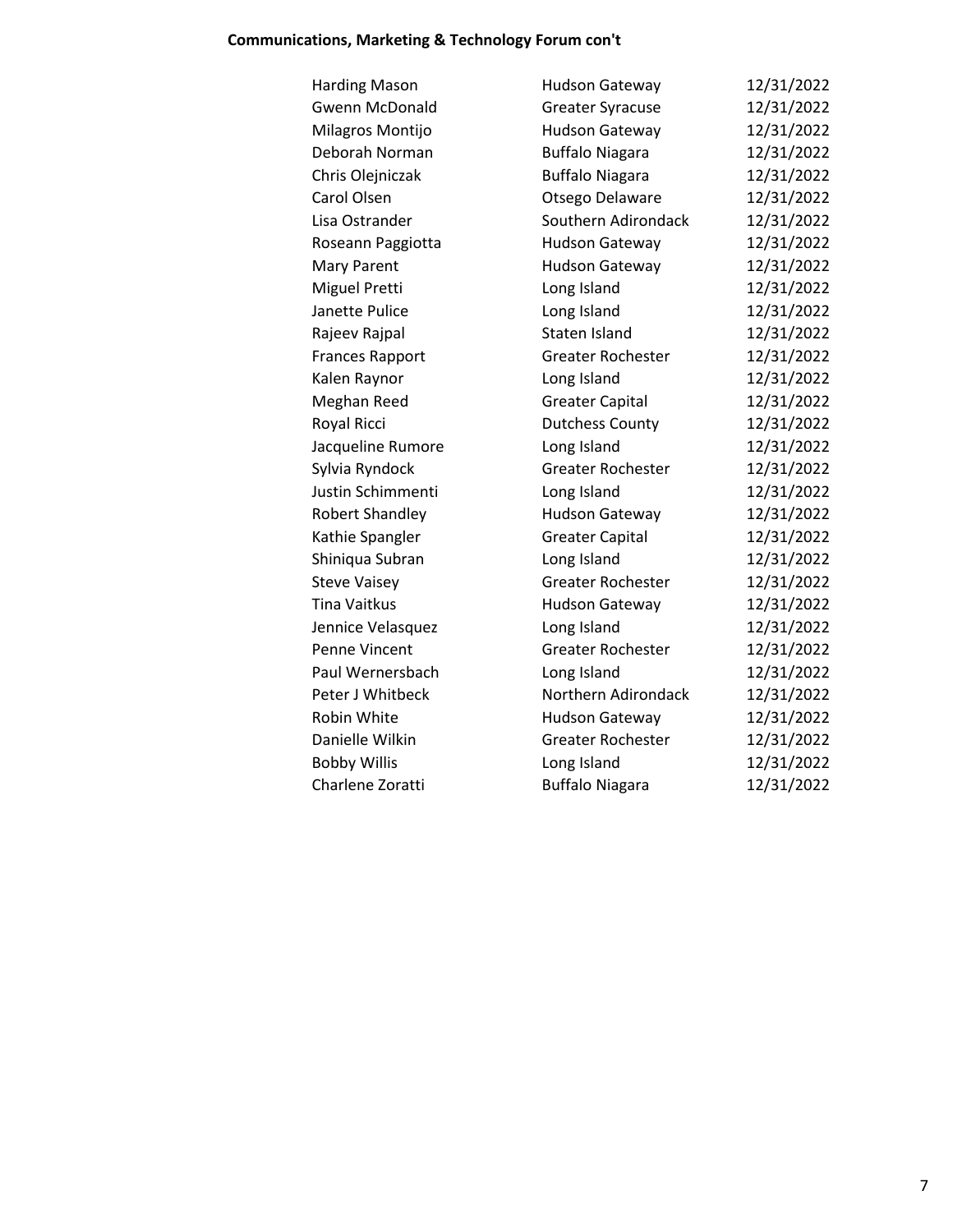### **NYS Real Estate Education Foundation**

| <b>Position</b>                 | <b>Full Name</b>       | <b>Local Board/Association</b> | <b>Term Expires</b> |
|---------------------------------|------------------------|--------------------------------|---------------------|
| President                       | Linda Lugo             | Long Island                    | 12/31/2022          |
| <b>Vice President</b>           | Barry Kramer           | <b>Hudson Gateway</b>          | 12/31/2022          |
| Secretary/Treasurer             | <b>Brittany Matott</b> | St. Lawrence County            | 12/31/2022          |
| <b>Immediate Past President</b> | Amy Wood Gonzalez      | Ithaca                         | 12/31/2022          |
| <b>NYSAR CEO</b>                | Duncan MacKenzie       | <b>NYSAR</b>                   | 12/31/2022          |
| <b>Metropolitan Region</b>      | Nancy Mosca            | Long Island                    | 12/31/2022          |
| <b>Capital Region</b>           | <b>Susan Sommers</b>   | <b>Greater Capital</b>         | 12/31/2022          |
| <b>Southern Tier Region</b>     | Rebecca Jones          | <b>Greater Binghamton</b>      | 12/31/2022          |
| <b>Lower Hudson Region</b>      | Barry Kramer           | <b>Hudson Gateway</b>          | 12/31/2022          |
| <b>At Large</b>                 | Linda Lugo             | Long Island                    | 12/31/2023          |
| <b>Central Region</b>           | Laurie Omans           | <b>Greater Syracuse</b>        | 12/31/2023          |
| <b>Genesee Region</b>           | Andy Kachaylo          | Greater Rochester              | 12/31/2023          |
| <b>Western Region</b>           | miriam treger          | <b>Buffalo Niagara</b>         | 12/31/2024          |
| <b>Adirondack Region</b>        | Kira Witherwax         | <b>Clinton County</b>          | 12/31/2024          |
| At Large                        | Katheryn DeClerck      | <b>Hudson Gateway</b>          | 12/31/2024          |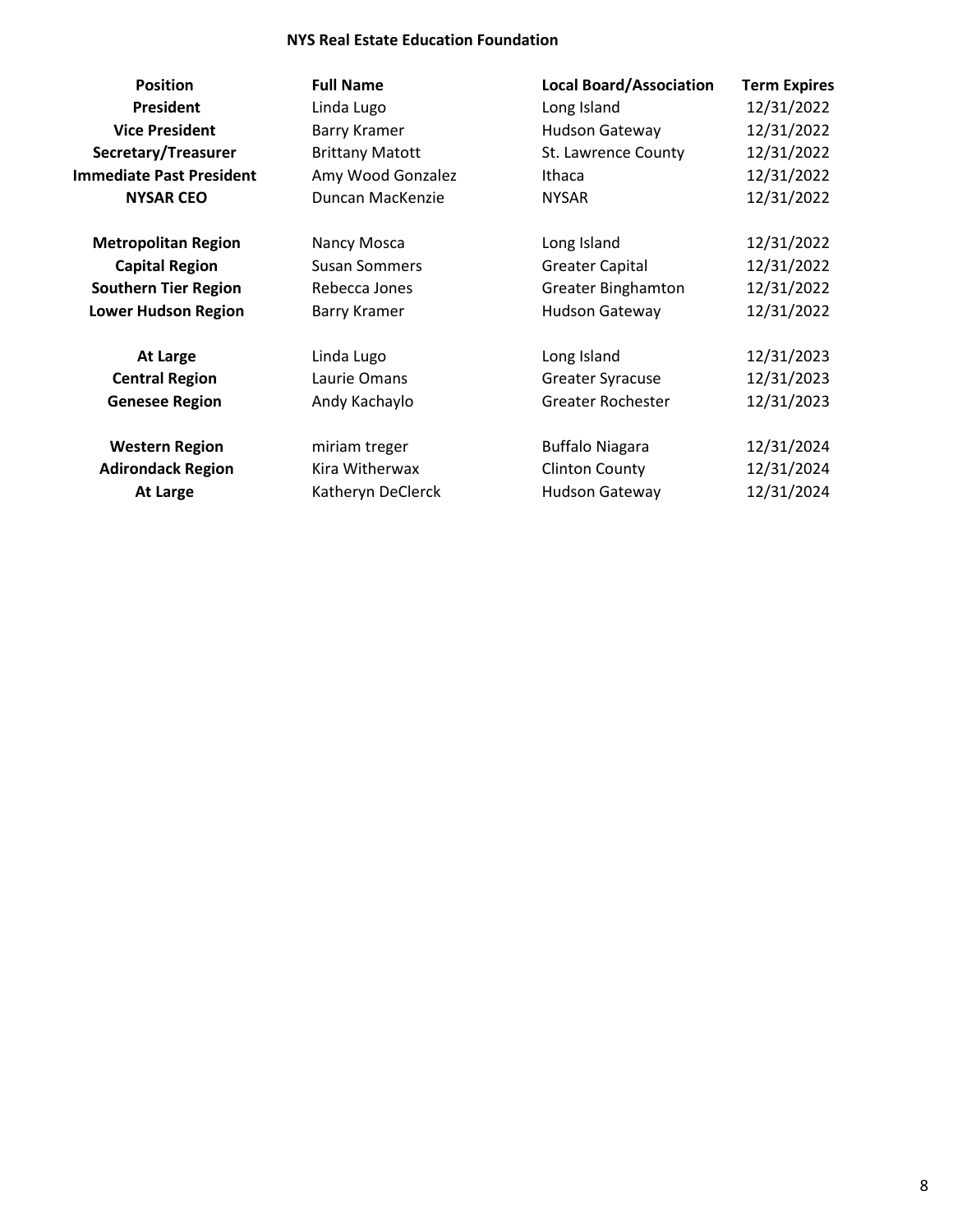### **Education Management Committee**

| Position          |  |  |
|-------------------|--|--|
| <b>Chair</b>      |  |  |
| <b>Vice Chair</b> |  |  |

| <b>Position</b>   | <b>Full Name</b>          | <b>Local Board/Association</b> | <b>Term Expires</b> |   |
|-------------------|---------------------------|--------------------------------|---------------------|---|
| <b>Chair</b>      | Aldo Iemma                | Brooklyn                       | 12/31/2022          |   |
| <b>Vice Chair</b> | Katheryn DeClerck         | <b>Hudson Gateway</b>          | 12/31/2022          |   |
|                   |                           |                                |                     |   |
|                   | Catarina Abreu Dias       | <b>Hudson Gateway</b>          | 12/31/2022          |   |
|                   | Lori Adams                | <b>Buffalo Niagara</b>         | 12/31/2022          |   |
|                   | Nina Amadon               | <b>Greater Capital</b>         | 12/31/2022          |   |
|                   | Annabelle Aquilina        | <b>Buffalo Niagara</b>         | 12/31/2022          |   |
|                   | Mohammad Ayub             | Long Island                    | 12/31/2022          |   |
|                   | <b>Tiffany Balanoff</b>   | Long Island                    | 12/31/2022          |   |
|                   | Roberta Bangs             | Hudson Gateway                 | 12/31/2022          |   |
|                   | Gina Marie Bettenhauser   | Long Island                    | 12/31/2022          |   |
|                   | Janet Boehler             | Long Island                    | 12/31/2022          |   |
|                   | Dorothy Botsoe            | Hudson Gateway                 | 12/31/2022          |   |
|                   | Melissa Brandt            | Long Island                    | 12/31/2022          |   |
|                   | Kimberly Bullard          | Southern Adirondack            | 12/31/2022          |   |
|                   | <b>Susan Busing</b>       | <b>Sullivan County</b>         | 12/31/2022          |   |
|                   | <b>Martin Carpenter</b>   | <b>Greater Syracuse</b>        | 12/31/2022          |   |
|                   | Marcia Clarke             | Brooklyn                       | 12/31/2022          |   |
|                   | Laura Copersino           | Long Island                    | 12/31/2022          |   |
|                   | Gisella Craig             | Long Island                    | 12/31/2022          |   |
|                   | Linda DAmico              | Long Island                    | 12/31/2022          |   |
|                   | James DiNapoli            | <b>Sullivan County</b>         | 12/31/2022          |   |
|                   | Carol DiSanto             | Ithaca                         | 12/31/2022          |   |
|                   | Mark Donnelly             | Long Island                    | 12/31/2022          |   |
|                   | <b>Anthony Ellis</b>      | Long Island                    | 12/31/2022          |   |
|                   | Roseann Farrow            | <b>Hudson Gateway</b>          | 12/31/2022          |   |
|                   | Gail Fattizzi             | <b>Hudson Gateway</b>          | 12/31/2022          |   |
|                   | Linda Fields              | Jefferson Lewis                | 12/31/2022          |   |
|                   | Joseph Gehl               | <b>Greater Binghamton</b>      | 12/31/2022          |   |
|                   | Catherine Graziano        | <b>Greater Capital</b>         | 12/31/2022          |   |
|                   | John Greenan              | <b>Dutchess County</b>         | 12/31/2022          |   |
|                   | Kayla Greenough           | <b>Greater Capital</b>         | 12/31/2022          |   |
|                   | Jason Groah               | Mohawk Valley                  | 12/31/2022          |   |
|                   | Savita Hanspal            | <b>Greater Capital</b>         | 12/31/2022          |   |
|                   | Deana Ingram              | <b>Greater Syracuse</b>        | 12/31/2022          |   |
|                   | Norma Jayne               | Ithaca                         | 12/31/2022          |   |
|                   | Rebecca Jones             | <b>Greater Binghamton</b>      | 12/31/2022          |   |
|                   | Kyle Kelly                | Long Island                    | 12/31/2022          |   |
|                   | Faye Koszta               | Staten Island                  | 12/31/2022          |   |
|                   | Lori Ann Lang             | Long Island                    | 12/31/2022          |   |
|                   | Cynthia Lazzaro           | Mohawk Valley                  | 12/31/2022          |   |
|                   | David Legaz               | Long Island                    | 12/31/2022          |   |
|                   | Linda Lugo                | Long Island                    | 12/31/2022          |   |
|                   | Maria Lull, ABR, CRS, GRI | Columbia Greene                | 12/31/2022          |   |
|                   | Ann Mackend               | <b>Hudson Gateway</b>          | 12/31/2022          |   |
|                   | Jeremias Maneiro          | <b>Greater Rochester</b>       | 12/31/2022          |   |
|                   | Natalie Martin            | <b>Greater Syracuse</b>        | 12/31/2022          |   |
|                   | <b>Brittany Matott</b>    | St. Lawrence County            | 12/31/2022          |   |
|                   | Gwenn McDonald            | <b>Greater Syracuse</b>        | 12/31/2022          | 9 |
|                   |                           |                                |                     |   |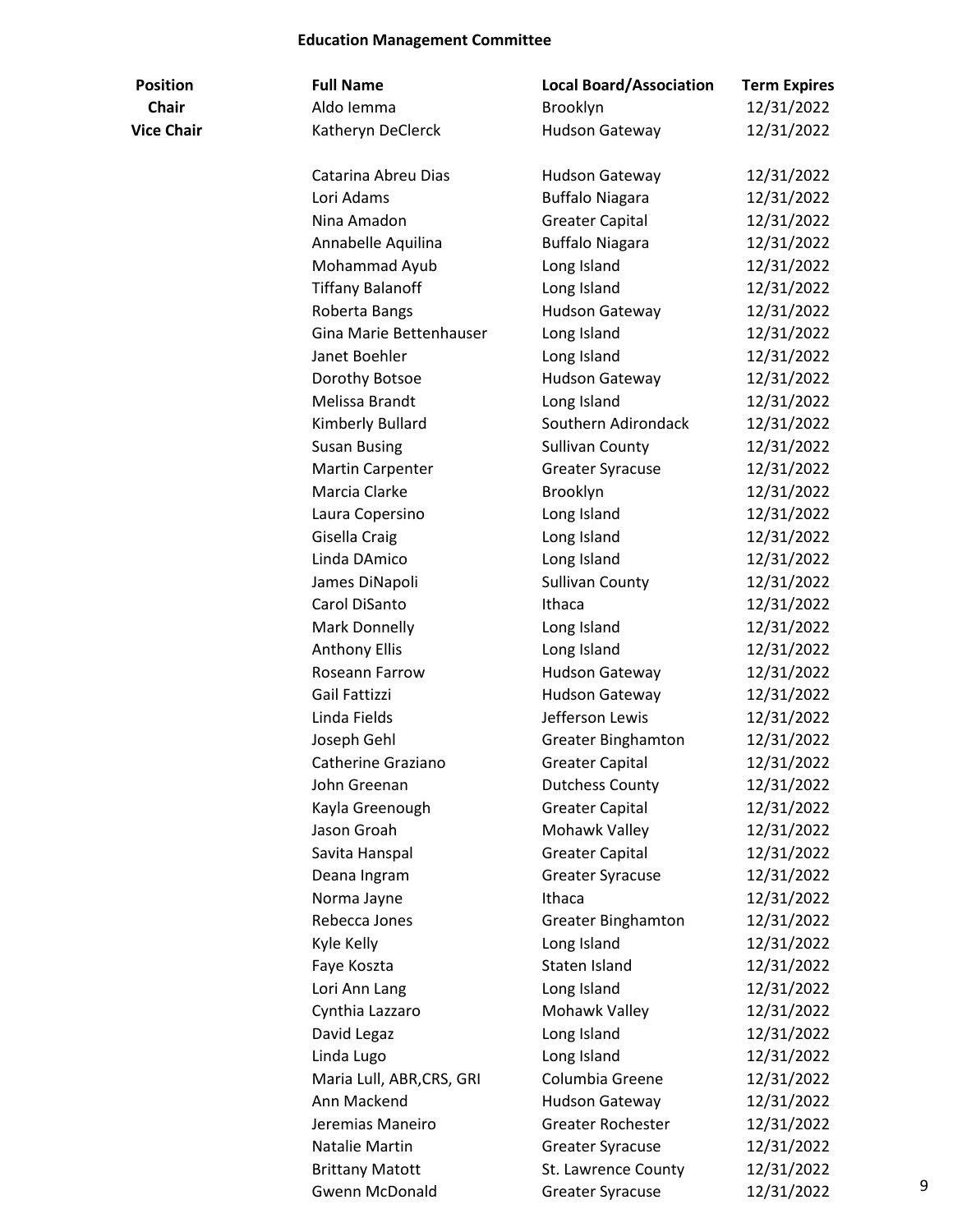### **Education Management Committee con't**

| Danielle Mizon          | <b>Greater Syracuse</b>   | 12/31/2022 |
|-------------------------|---------------------------|------------|
| John Molnar             | Long Island               | 12/31/2022 |
| Mary Ann Monteleone     | Long Island               | 12/31/2022 |
| <b>Christine Nappa</b>  | Long Island               | 12/31/2022 |
| <b>Courtney Nestler</b> | <b>Hudson Gateway</b>     | 12/31/2022 |
| Diana Nogaret           | <b>Greater Binghamton</b> | 12/31/2022 |
| Elizabeth Obih-Frank    | Hudson Gateway            | 12/31/2022 |
| Michael O'Connor        | <b>Greater Rochester</b>  | 12/31/2022 |
| Carol Olsen             | Otsego Delaware           | 12/31/2022 |
| Manzoor Patoli          | Long Island               | 12/31/2022 |
| Mary Peyton             | <b>Greater Capital</b>    | 12/31/2022 |
| Valerie Port            | <b>Hudson Gateway</b>     | 12/31/2022 |
| Miguel Pretti           | Long Island               | 12/31/2022 |
| Michael Richman         | Long Island               | 12/31/2022 |
| Sylvia Ryndock          | <b>Greater Rochester</b>  | 12/31/2022 |
| Jill Sackler            | Long Island               | 12/31/2022 |
| <b>Moses Seuram</b>     | Long Island               | 12/31/2022 |
| Michael Smith           | <b>Greater Rochester</b>  | 12/31/2022 |
| Kathie Spangler         | <b>Greater Capital</b>    | 12/31/2022 |
| <b>Melvin Taylor</b>    | <b>Buffalo Niagara</b>    | 12/31/2022 |
| Shauna Teelin           | <b>Greater Syracuse</b>   | 12/31/2022 |
| <b>Elizabeth Tucker</b> | Long Island               | 12/31/2022 |
| Penne Vincent           | <b>Greater Rochester</b>  | 12/31/2022 |
| Amber Wesser            | <b>Buffalo Niagara</b>    | 12/31/2022 |
| <b>Robin White</b>      | <b>Hudson Gateway</b>     | 12/31/2022 |
| Danielle Wilkin         | <b>Greater Rochester</b>  | 12/31/2022 |
| <b>Cheryl Williams</b>  | <b>Hudson Gateway</b>     | 12/31/2022 |
|                         |                           |            |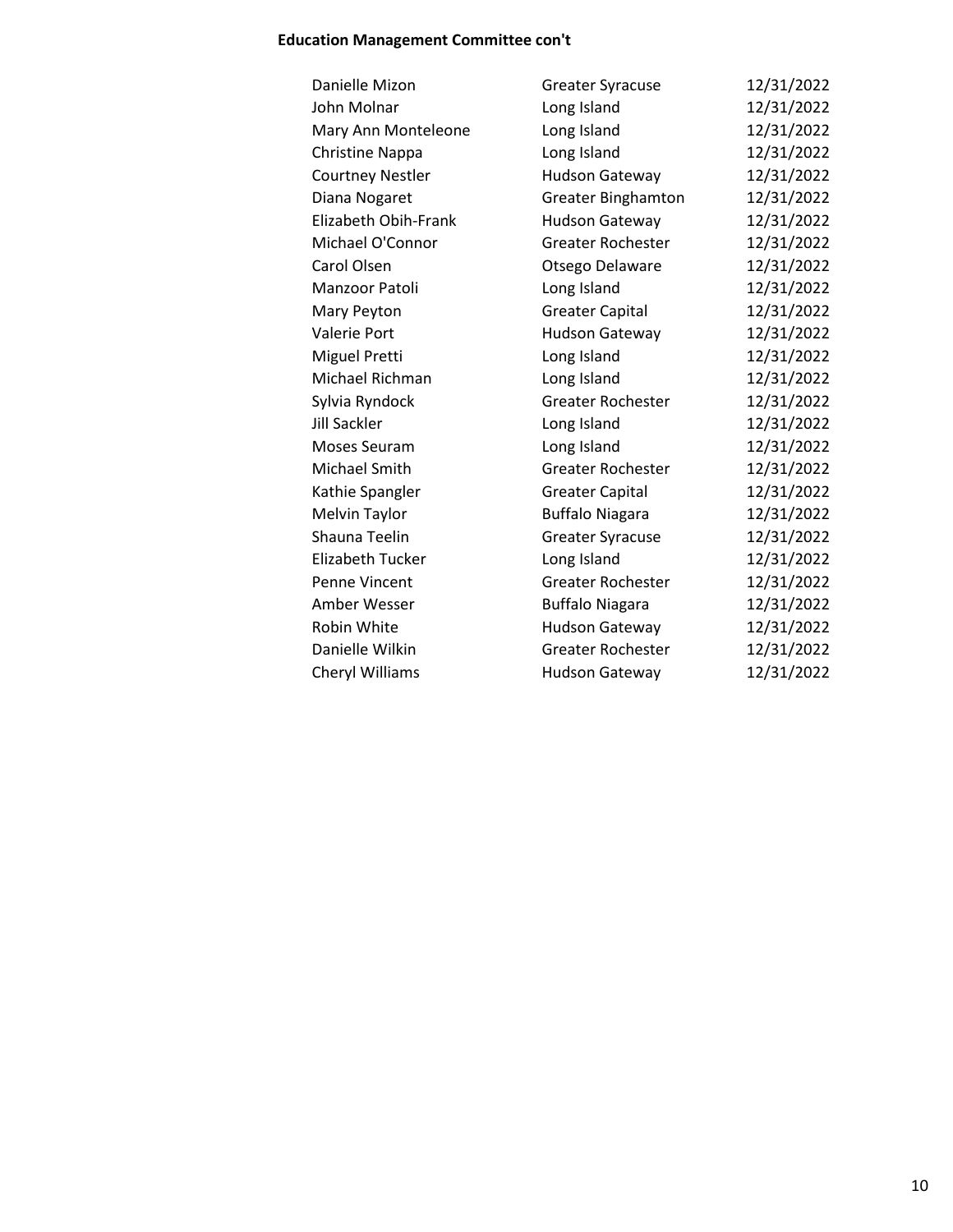### **Executive Committee**

| <b>Position</b>                          | <b>Full Name</b>        | <b>Local Board/Association</b> | <b>Term Expires</b> |
|------------------------------------------|-------------------------|--------------------------------|---------------------|
| <b>Chair, NYSAR President</b>            | Jennifer Vucetic        | <b>Greater Capital</b>         | 12/31/2022          |
| <b>Vice Chair, NYSAR President-Elect</b> | John Vernazza           | Staten Island                  | 12/31/2022          |
| <b>NYSAR Secretary/Treasurer</b>         | Joe Rivellino           | <b>Buffalo Niagara</b>         | 12/31/2022          |
| <b>Immediate Past President</b>          | David Legaz             | Long Island                    | 12/31/2022          |
|                                          | miriam treger           | <b>Buffalo Niagara</b>         | 12/31/2022          |
|                                          | Dawn Carpenter          | Staten Island                  | 12/31/2022          |
|                                          | Steve LaBombard         | <b>Clinton County</b>          | 12/31/2022          |
|                                          | Mary Alice Ruppert      | Long Island                    | 12/31/2023          |
|                                          | Don Radke               | <b>Greater Syracuse</b>        | 12/31/2023          |
|                                          | Mike Smith              | <b>Greater Rochester</b>       | 12/31/2023          |
|                                          | Linda Lugo              | Long Island                    | 12/31/2024          |
|                                          | Amy Wood Ganzalez       | Ithaca                         | 12/31/2024          |
|                                          | Kira Witherwax          | Northern Adirondack            | 12/31/2024          |
| <b>Appraisal Chair</b>                   | Ed Bedinotti            | <b>Greater Capital</b>         | 12/31/2022          |
| <b>NYSCAR President</b>                  | Dana Crocker            | <b>NYS Commercial</b>          | 12/31/2022          |
| <b>Organizational Planning Chair</b>     | <b>Chris Teelin</b>     | <b>Greater Syracuse</b>        | 12/31/2022          |
| <b>Legal Action Comm Chair</b>           | Kevin Loiacono          | Long Island                    | 12/31/2022          |
| <b>Legislative Steering Comm Chair</b>   | Angelo Pappalardo       | Staten Island                  | 12/31/2022          |
| <b>Professional Standards Chair</b>      | Karen Peebles           | Jefferson Lewis                | 12/31/2022          |
| <b>Local Board/Assoc EO Rep</b>          | Ann Rushlo              | Mohawk Valley                  | 12/31/2022          |
| <b>Local Board/Assoc Rep</b>             | Anthony Domathoti       | Hudson Gateway                 | 12/31/2022          |
| <b>Local Board/Assoc Rep</b>             | Gina Marie Bettenhauser | Long Island                    | 12/31/2022          |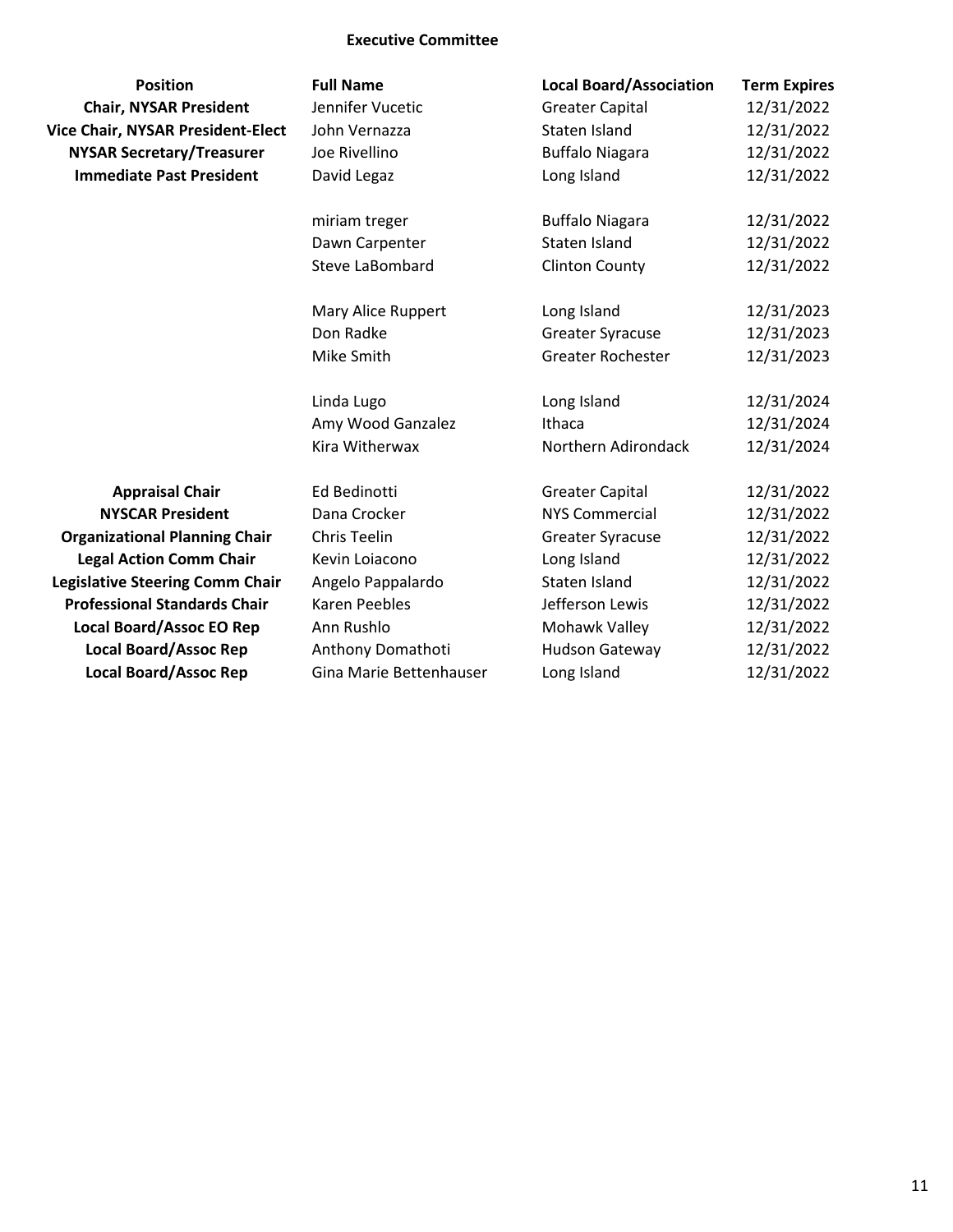### **Faculty Development Sub-committee**

| <b>Position</b><br>Chair | <b>Full Name</b><br><b>Brittany Matott</b> | <b>Local Board/Association</b><br>St. Lawrence County | <b>Term Expires</b><br>12/31/2022 |
|--------------------------|--------------------------------------------|-------------------------------------------------------|-----------------------------------|
| Vice Chair               | Mike Smith                                 | Greater Rochester                                     | 12/31/2022                        |
|                          | Gerald Cibulski                            | Long Island                                           | 12/31/2022                        |
|                          | Don Cummins                                | Columbia Greene                                       | 12/31/2022                        |
|                          | <b>Matthew Dean</b>                        | <b>Hudson Gateway</b>                                 | 12/31/2022                        |
|                          | Jeffrey Decatur                            | <b>Greater Capital</b>                                | 12/31/2022                        |
|                          | Katheryn DeClerck                          | <b>Hudson Gateway</b>                                 | 12/31/2022                        |
|                          | Roseann Farrow                             | <b>Hudson Gateway</b>                                 | 12/31/2022                        |
|                          | <b>Alfred Fazio</b>                        | Brooklyn                                              | 12/31/2022                        |
|                          | Linda Fields                               | Jefferson Lewis                                       | 12/31/2022                        |
|                          | Aldo Iemma                                 | Brooklyn                                              | 12/31/2022                        |
|                          | Linda Lugo                                 | Long Island                                           | 12/31/2022                        |
|                          | Nancy Mosca                                | Long Island                                           | 12/31/2022                        |
|                          | <b>Ifoma Pierre</b>                        | Long Island                                           | 12/31/2022                        |
|                          | Randy Templeman                            | <b>Greater Binghamton</b>                             | 12/31/2022                        |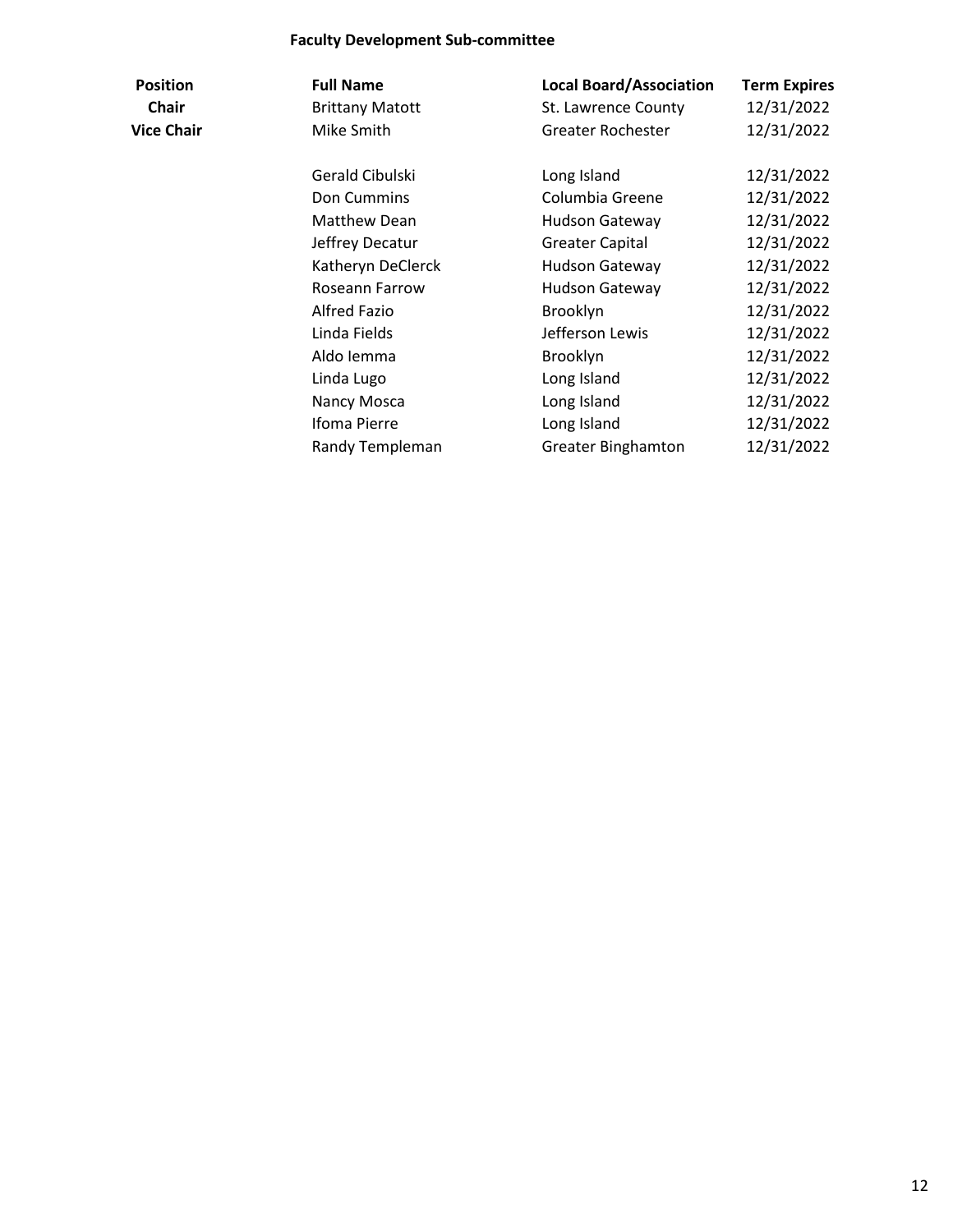#### **Fair Housing & Cultural Diversity Committee**

| <b>Position</b>   | <b>Full Name</b>          | <b>Local Board/Association</b> | <b>Term Expires</b> |
|-------------------|---------------------------|--------------------------------|---------------------|
| Chair             | <b>Hind Hatoum</b>        | Long Island                    | 12/31/2022          |
| <b>Vice Chair</b> | Ron Garafalo              | <b>Hudson Gateway</b>          | 12/31/2022          |
|                   | Filipa Abreu Bierton      | <b>Greater Rochester</b>       | 12/31/2022          |
|                   | Elizabeth Alfeld          | <b>Ulster County</b>           | 12/31/2022          |
|                   | Annabelle Aquilina        | <b>Buffalo Niagara</b>         | 12/31/2022          |
|                   | Anthony Atkinson          | Long Island                    | 12/31/2022          |
|                   | Stephanie Badillo         | <b>Hudson Gateway</b>          | 12/31/2022          |
|                   | <b>Alden Banks</b>        | Otsego Delaware                | 12/31/2022          |
|                   | <b>Theodore Banta III</b> | Columbia Greene                | 12/31/2022          |
|                   | Tammy Teresa Belmore      | Hudson Gateway                 | 12/31/2022          |
|                   | <b>Tracy Bernard</b>      | St. Lawrence County            | 12/31/2022          |
|                   | Sandy Blonsky             | <b>Greater Rochester</b>       | 12/31/2022          |
|                   | Dorothy Botsoe            | <b>Hudson Gateway</b>          | 12/31/2022          |
|                   | Lisa Breidenstein         | <b>Buffalo Niagara</b>         | 12/31/2022          |
|                   | Debra Budetti             | Hudson Gateway                 | 12/31/2022          |
|                   | Kimberly Bullard          | Southern Adirondack            | 12/31/2022          |
|                   | Judy Cangemi              | Long Island                    | 12/31/2022          |
|                   | Carmen Cartagena          | Long Island                    | 12/31/2022          |
|                   | Dean Churack              | Brooklyn                       | 12/31/2022          |
|                   | <b>Edwin Clark</b>        | <b>Greater Rochester</b>       | 12/31/2022          |
|                   | Marcia Clarke             | Brooklyn                       | 12/31/2022          |
|                   | Rebecca Cohen             | Long Island                    | 12/31/2022          |
|                   | Carol Cotton              | Long Island                    | 12/31/2022          |
|                   | Jana Currier              | <b>Hudson Gateway</b>          | 12/31/2022          |
|                   | Linda DAmico              | Long Island                    | 12/31/2022          |
|                   | Jasmine Decime            | Long Island                    | 12/31/2022          |
|                   | <b>Elizabeth Decker</b>   | <b>Ulster County</b>           | 12/31/2022          |
|                   | <b>Tracey Dedee</b>       | <b>Greater Rochester</b>       | 12/31/2022          |
|                   | Carol DiSanto             | Ithaca                         | 12/31/2022          |
|                   | Anthony Domathoti         | Hudson Gateway                 | 12/31/2022          |
|                   | Lisa Dupree               | <b>Clinton County</b>          | 12/31/2022          |
|                   | Lisbeth English           | Long Island                    | 12/31/2022          |
|                   | Roseann Farrow            | Hudson Gateway                 | 12/31/2022          |
|                   | Linda Fields              | Jefferson Lewis                | 12/31/2022          |
|                   | Amy Fletcher              | Long Island                    | 12/31/2022          |
|                   | Freddimir Garcia          | <b>Hudson Gateway</b>          | 12/31/2022          |
|                   | Lindsay Garner            | Ithaca                         | 12/31/2022          |
|                   | John Gerace               | <b>Greater Rochester</b>       | 12/31/2022          |
|                   | Cathy Griffin             | <b>Greater Capital</b>         | 12/31/2022          |
|                   | Jason Groah               | Mohawk Valley                  | 12/31/2022          |
|                   | Howard Grynspan           | Hudson Gateway                 | 12/31/2022          |
|                   | <b>Irene Guanill</b>      | <b>Hudson Gateway</b>          | 12/31/2022          |
|                   | David Norman Hall         | Columbia Greene                | 12/31/2022          |
|                   | Richard Halloran          | Long Island                    | 12/31/2022          |
|                   | Emma Hans                 | <b>Cortland County</b>         | 12/31/2022          |
|                   | Savita Hanspal            | <b>Greater Capital</b>         | 12/31/2022          |
|                   | Lindsay Hart              | Ithaca                         | 12/31/2022          |
|                   | Margaret Hartman          | <b>Buffalo Niagara</b>         | 12/31/2022          |
|                   |                           |                                |                     |

er 12/31/2022 Elizabeth Alfeld Ulster County 12/31/2022 Annabelle Aquilina Buffalo Niagara 12/31/2022 Anthony Atkinson Long Island 12/31/2022 Stephanie Badillo Hudson Gateway 12/31/2022  $\frac{12}{31/2022}$ e 12/31/2022 Tammy Teresa Belmore Hudson Gateway 12/31/2022 Inty 12/31/2022 er 12/31/2022 Dorothy Botsoe Hudson Gateway 12/31/2022 Lisa Breidenstein Buffalo Niagara 12/31/2022 Debra Budetti Hudson Gateway 12/31/2022 dack 12/31/2022 12/31/2022 Carmen Cartagena Long Island 12/31/2022 Dean Churack Brooklyn 12/31/2022 er 12/31/2022 12/31/2022 Rebecca Cohen Long Island 12/31/2022 Carol Cotton Long Island 12/31/2022 12/31/2022 12/31/2022 12/31/2022 Elizabeth Decker Ulster County 12/31/2022 er 12/31/2022 Carol DiSanto Ithaca 12/31/2022 Anthony Domathoti Hudson Gateway 12/31/2022 12/31/2022 Lisbeth English Long Island 12/31/2022 Roseann Farrow Hudson Gateway 12/31/2022 Linda Fields Jefferson Lewis 12/31/2022 Amy Fletcher Long Island 12/31/2022 Freddimir Garcia Hudson Gateway 12/31/2022 12/31/2022 er 12/31/2022 Cathy Griffin Greater Capital 12/31/2022 12/31/2022 12/31/2022 12/31/2022 e 12/31/2022 Richard Halloran Long Island 12/31/2022 Emma Hans Cortland County 12/31/2022 Savita Hanspal Greater Capital 12/31/2022 12/31/2022 12/31/2022 13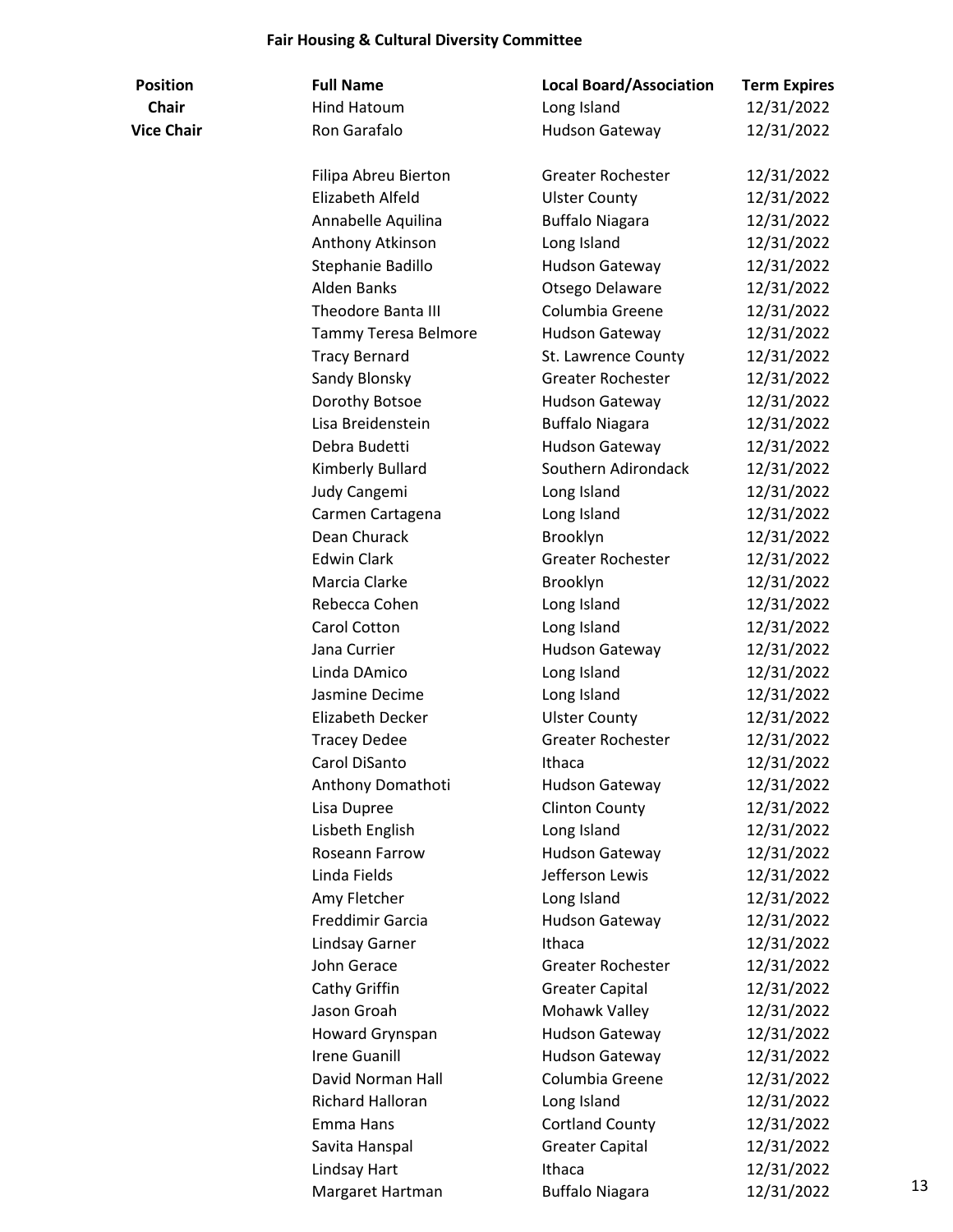# **Fair Housing & Cultural Diversity Committee con't**

| Crystal Hawkins Syska   | Hudson Gateway           | 12/31/2022 |    |
|-------------------------|--------------------------|------------|----|
| Lisa Hirsch             | <b>Buffalo Niagara</b>   | 12/31/2022 |    |
| Jiao Hong               | Long Island              | 12/31/2022 |    |
| Renee Hughes            | Long Island              | 12/31/2022 |    |
| Susan Hughes            | <b>Greater Rochester</b> | 12/31/2022 |    |
| Deana Ingram            | <b>Greater Syracuse</b>  | 12/31/2022 |    |
| Jennifer Isaac          | <b>Greater Rochester</b> | 12/31/2022 |    |
| Michael Johnson         | <b>Buffalo Niagara</b>   | 12/31/2022 |    |
| Rao A Shaan Khan        | Long Island              | 12/31/2022 |    |
| Joosoo Kim              | Long Island              | 12/31/2022 |    |
| Coleton Kirchner        | <b>Greater Capital</b>   | 12/31/2022 |    |
| <b>Barry Kramer</b>     | Hudson Gateway           | 12/31/2022 |    |
| Carla La Chapelle       | Hudson Gateway           | 12/31/2022 |    |
| <b>Colleen Lanning</b>  | <b>Cortland County</b>   | 12/31/2022 |    |
| Vienna Laurendi         | <b>Buffalo Niagara</b>   | 12/31/2022 |    |
| David Legaz             | Long Island              | 12/31/2022 |    |
| Tina Leonard            | Northern Adirondack      | 12/31/2022 |    |
| <b>Paul Llobell</b>     | Long Island              | 12/31/2022 |    |
| Kevin Loiacono          | Long Island              | 12/31/2022 |    |
| Aja Love                | <b>Greater Rochester</b> | 12/31/2022 |    |
| Sandra Lujan            | Brooklyn                 | 12/31/2022 |    |
| Ann Mackend             | Hudson Gateway           | 12/31/2022 |    |
| Erin Micha              | <b>NYS Commercial</b>    | 12/31/2022 |    |
| <b>Brett Miller</b>     | <b>Dutchess County</b>   | 12/31/2022 |    |
| Todd Miranda            | Long Island              | 12/31/2022 |    |
| Danielle Mizon          | <b>Greater Syracuse</b>  | 12/31/2022 |    |
| Wilma Moman             | <b>Buffalo Niagara</b>   | 12/31/2022 |    |
| Mary Ann Monteleone     | Long Island              | 12/31/2022 |    |
| <b>Courtney Nestler</b> | Hudson Gateway           | 12/31/2022 |    |
| Deborah Norman          | <b>Buffalo Niagara</b>   | 12/31/2022 |    |
| Elizabeth Obih-Frank    | Hudson Gateway           | 12/31/2022 |    |
| Maikishia Offord        | Long Island              | 12/31/2022 |    |
| Andrea O'Herron Mosher  | <b>Elmira Corning</b>    | 12/31/2022 |    |
| Manzoor Patoli          | Long Island              | 12/31/2022 |    |
| Mary Peyton             | <b>Greater Capital</b>   | 12/31/2022 |    |
| <b>Ruth Pfeffer</b>     | Long Island              | 12/31/2022 |    |
| Donald Radke            | <b>Greater Syracuse</b>  | 12/31/2022 |    |
| Myriam Ramos            | <b>Hudson Gateway</b>    | 12/31/2022 |    |
| Harjeet Rathour         | Hamptons North Fork      | 12/31/2022 |    |
| Anthony Ruperto         | <b>Hudson Gateway</b>    | 12/31/2022 |    |
| Mary Alice Ruppert      | Long Island              | 12/31/2022 |    |
| Ann Rushlo              | Mohawk Valley            | 12/31/2022 |    |
| Sylvia Ryndock          | <b>Greater Rochester</b> | 12/31/2022 |    |
| Rhonda Saulsbury        | <b>Greater Rochester</b> | 12/31/2022 |    |
| Donald Scanlon          | Long Island              | 12/31/2022 |    |
| Paul Schwartz           | Brooklyn                 | 12/31/2022 |    |
| Susan Lynne Sommers     | <b>Greater Capital</b>   | 12/31/2022 |    |
| Julie Sonner            | <b>Greater Capital</b>   | 12/31/2022 |    |
| Abijah Spence           | Hudson Gateway           | 12/31/2022 |    |
| Christina Stevens       | Hudson Gateway           | 12/31/2022 | 14 |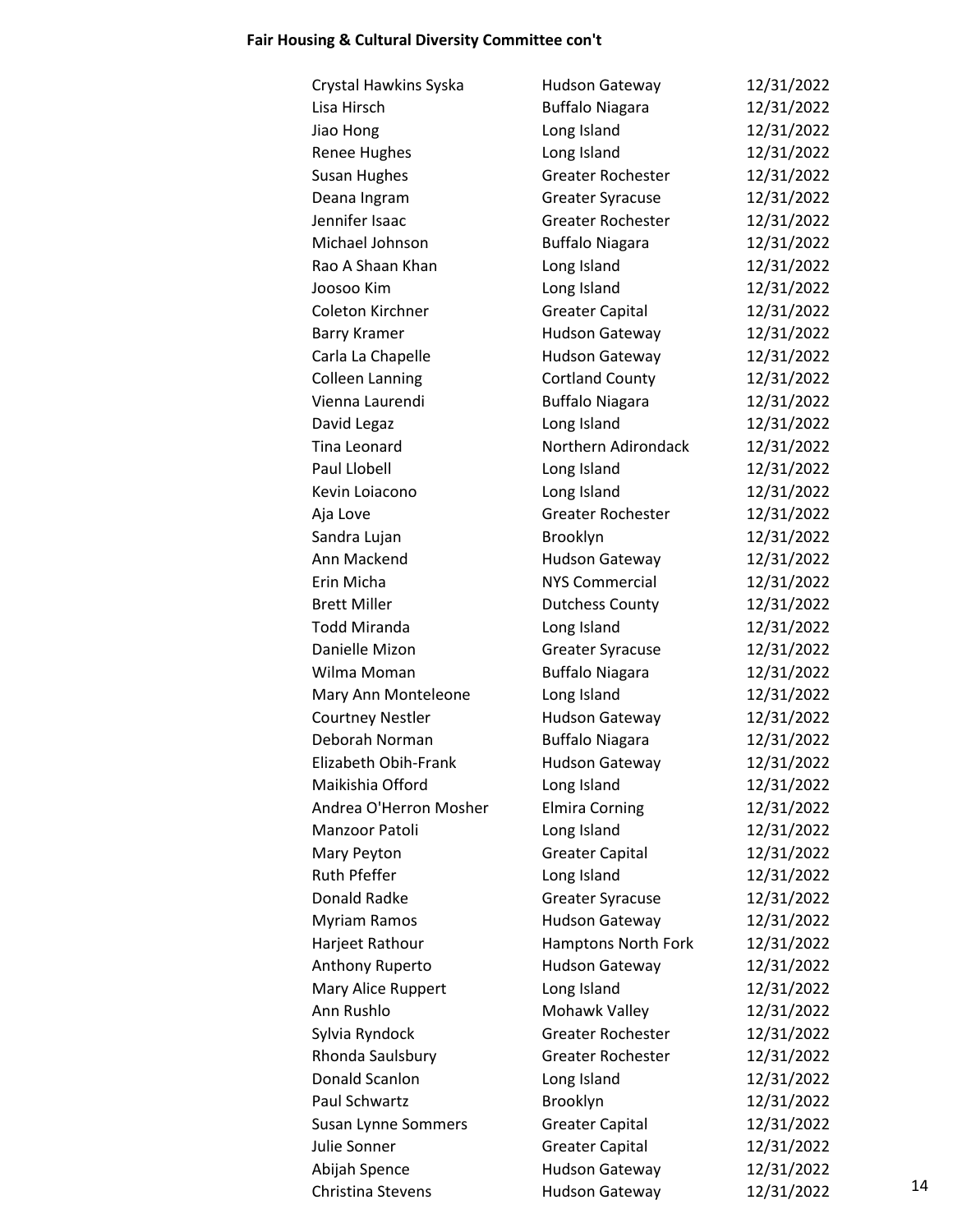### **Fair Housing & Cultural Diversity Committee con't**

| Jennifer Stevenson      | St. Lawrence County      | 12/31/2022 |
|-------------------------|--------------------------|------------|
| Carolyn Stiffler        | <b>Greater Rochester</b> | 12/31/2022 |
| Yoshinori Takita        | Long Island              | 12/31/2022 |
| Melvin Taylor           | <b>Buffalo Niagara</b>   | 12/31/2022 |
| Shauna Teelin           | <b>Greater Syracuse</b>  | 12/31/2022 |
| Linda Thomas-Caster     | <b>Greater Syracuse</b>  | 12/31/2022 |
| <b>Brennon Thompson</b> | Greater Rochester        | 12/31/2022 |
| Wachrachai Thongpanich  | Long Island              | 12/31/2022 |
| Patricia Ann Tracey     | <b>Greater Syracuse</b>  | 12/31/2022 |
| Raymond Urciuoli        | Staten Island            | 12/31/2022 |
| Tina Vaitkus            | <b>Hudson Gateway</b>    | 12/31/2022 |
| Charlotte Vanderwaag    | Long Island              | 12/31/2022 |
| Jason Walch             | Columbia Greene          | 12/31/2022 |
| Barbara Walton          | <b>Greater Capital</b>   | 12/31/2022 |
| Robin White             | <b>Hudson Gateway</b>    | 12/31/2022 |
| Suzanne Wilbur          | <b>Greater Syracuse</b>  | 12/31/2022 |
| Cheryl Williams         | <b>Hudson Gateway</b>    | 12/31/2022 |
| Amy Wood Gonzalez       | Ithaca                   | 12/31/2022 |
| Jim Yockel              | <b>Greater Rochester</b> | 12/31/2022 |
| <b>Holly Zarcone</b>    | Long Island              | 12/31/2022 |
| Peter Zizzi             | <b>Greater Rochester</b> | 12/31/2022 |
|                         |                          |            |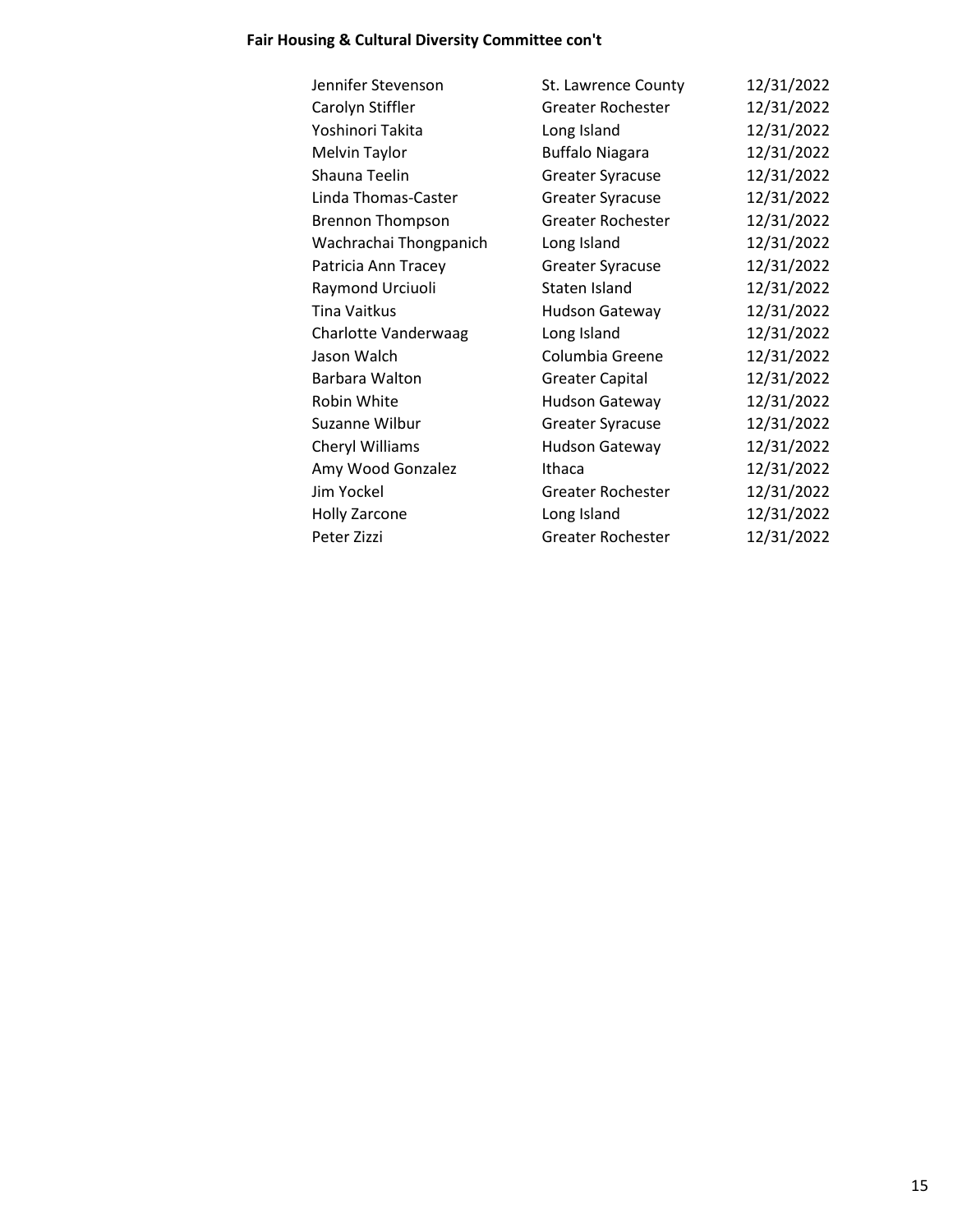### **Global, Resort & Second-home Markets Committee**

| <b>Position</b>   | <b>Full Name</b>      | <b>Local Board/Association</b> | <b>Term Expires</b> |    |
|-------------------|-----------------------|--------------------------------|---------------------|----|
| <b>Chair</b>      | Jonathan Lerche       | <b>Elmira Corning</b>          | 12/31/2022          |    |
| <b>Vice Chair</b> | Lanie Bittner         | <b>Greater Rochester</b>       | 12/31/2022          |    |
|                   | Elizabeth Alfeld      | <b>Ulster County</b>           | 12/31/2022          |    |
|                   | Michael Alonzo        | Long Island                    | 12/31/2022          |    |
|                   | Michele Anselmo       | Long Island                    | 12/31/2022          |    |
|                   | Eileen Barrett        | Hudson Gateway                 | 12/31/2022          |    |
|                   | Carmen Bauman         | <b>Hudson Gateway</b>          | 12/31/2022          |    |
|                   | Tammy Teresa Belmore  | <b>Hudson Gateway</b>          | 12/31/2022          |    |
|                   | Janet Boehler         | Long Island                    | 12/31/2022          |    |
|                   | Kazuko Boylan         | <b>Hudson Gateway</b>          | 12/31/2022          |    |
|                   | Michael Boyle         | Long Island                    | 12/31/2022          |    |
|                   | Gisella Craig         | Long Island                    | 12/31/2022          |    |
|                   | Michelle Dinsmore     | <b>Greater Capital</b>         | 12/31/2022          |    |
|                   | Lisa Dupree           | <b>Clinton County</b>          | 12/31/2022          |    |
|                   | Patricia Erker        | Long Island                    | 12/31/2022          |    |
|                   | Amber Forkey          | Jefferson Lewis                | 12/31/2022          |    |
|                   | <b>Yvette Foster</b>  | Long Island                    | 12/31/2022          |    |
|                   | Midge Fricano         | <b>Greater Syracuse</b>        | 12/31/2022          |    |
|                   | Howard Grynspan       | Hudson Gateway                 | 12/31/2022          |    |
|                   | <b>Irene Guanill</b>  | <b>Hudson Gateway</b>          | 12/31/2022          |    |
|                   | David Norman Hall     | Columbia Greene                | 12/31/2022          |    |
|                   | Laura Hyler           | <b>Greater Capital</b>         | 12/31/2022          |    |
|                   | Aldo Iemma            | Brooklyn                       | 12/31/2022          |    |
|                   | Deborah lemma         | Brooklyn                       | 12/31/2022          |    |
|                   | Chase Jermano         | Northern Adirondack            | 12/31/2022          |    |
|                   | La'Keya Johnson       | <b>Buffalo Niagara</b>         | 12/31/2022          |    |
|                   | Eleni Kakos           | Long Island                    | 12/31/2022          |    |
|                   | Sari Kingsley         | Staten Island                  | 12/31/2022          |    |
|                   | Lori Ann Lang         | Long Island                    | 12/31/2022          |    |
|                   | Cynthia Lazzaro       | Mohawk Valley                  | 12/31/2022          |    |
|                   | David Legaz           | Long Island                    | 12/31/2022          |    |
|                   | Leah Long             | Otsego Delaware                | 12/31/2022          |    |
|                   | Linda Lugo            | Long Island                    | 12/31/2022          |    |
|                   | Susan Martino         | <b>Greater Syracuse</b>        | 12/31/2022          |    |
|                   | Lisa McKenna Walker   | Northern Adirondack            | 12/31/2022          |    |
|                   | Karen Mock            | <b>Buffalo Niagara</b>         | 12/31/2022          |    |
|                   | John Molnar           | Long Island                    | 12/31/2022          |    |
|                   | Wilma Moman           | <b>Buffalo Niagara</b>         | 12/31/2022          |    |
|                   | Milagros Montijo      | <b>Hudson Gateway</b>          | 12/31/2022          |    |
|                   | Diana Nogaret         | <b>Greater Binghamton</b>      | 12/31/2022          |    |
|                   | Yameil Nunez          | <b>Dutchess County</b>         | 12/31/2022          |    |
|                   | <b>Travis Poirier</b> | <b>Greater Binghamton</b>      | 12/31/2022          |    |
|                   | Valerie Port          | Hudson Gateway                 | 12/31/2022          |    |
|                   | Anita Raj             | Long Island                    | 12/31/2022          |    |
|                   | Rajeev Rajpal         | Staten Island                  | 12/31/2022          |    |
|                   | Kalen Raynor          | Long Island                    | 12/31/2022          |    |
|                   | Jacqlene Rose         | Otsego Delaware                | 12/31/2022          |    |
|                   | Jacqueline Rumore     | Long Island                    | 12/31/2022          | 16 |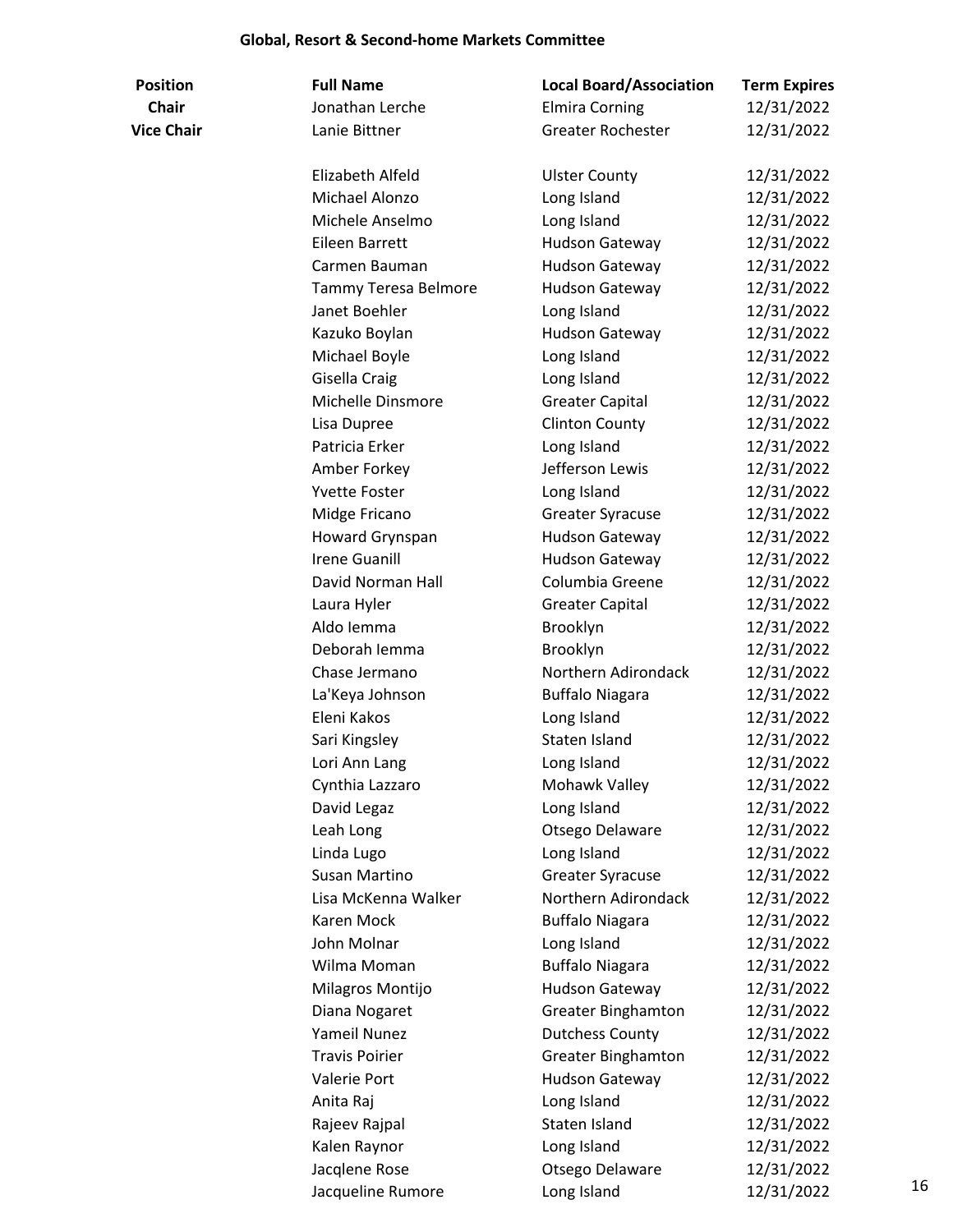### **Global, Resort & Second-home Markets Committee con't**

| <b>Hudson Gateway</b>    | 12/31/2022 |
|--------------------------|------------|
| <b>Greater Rochester</b> | 12/31/2022 |
| Greater Rochester        | 12/31/2022 |
| Long Island              | 12/31/2022 |
| <b>Greater Capital</b>   | 12/31/2022 |
| St. Lawrence County      | 12/31/2022 |
| Long Island              | 12/31/2022 |
| Long Island              | 12/31/2022 |
| <b>Hudson Gateway</b>    | 12/31/2022 |
| <b>Greater Syracuse</b>  | 12/31/2022 |
| Northern Adirondack      | 12/31/2022 |
| <b>Greater Syracuse</b>  | 12/31/2022 |
| Ithaca                   | 12/31/2022 |
| <b>Buffalo Niagara</b>   | 12/31/2022 |
| <b>Buffalo Niagara</b>   | 12/31/2022 |
|                          |            |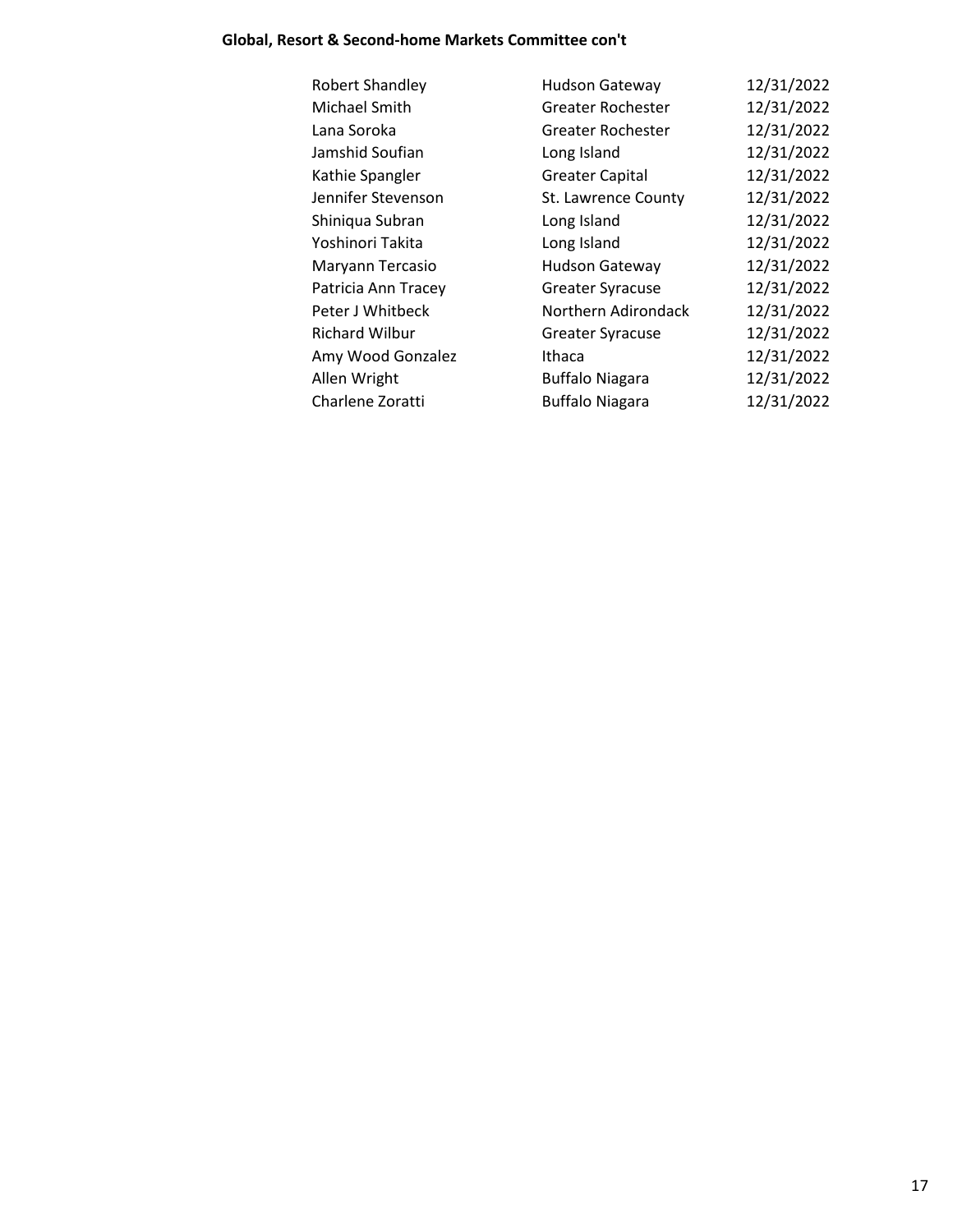#### **Grievance Committee**

| <b>Position</b> | <b>Full Name</b>       | <b>Local Board/Association</b> | <b>Term Expires</b> |
|-----------------|------------------------|--------------------------------|---------------------|
| Chair           | <b>Thomas McGroder</b> | <b>Greater Capital</b>         | 12/31/2022          |
| Vice Chair      | Jennifer Flynn         | Jefferson Lewis                | 12/31/2022          |
|                 | Nina Malatesta         | Greater Rochester              | 12/31/2022          |
|                 | Eden Rae Whitaker      | Southern Adirondack            | 12/31/2023          |
|                 | Maria Lull             | Columbia Greene                | 12/31/2024          |
|                 | Barbara Ford           | Long Island                    | 12/31/2024          |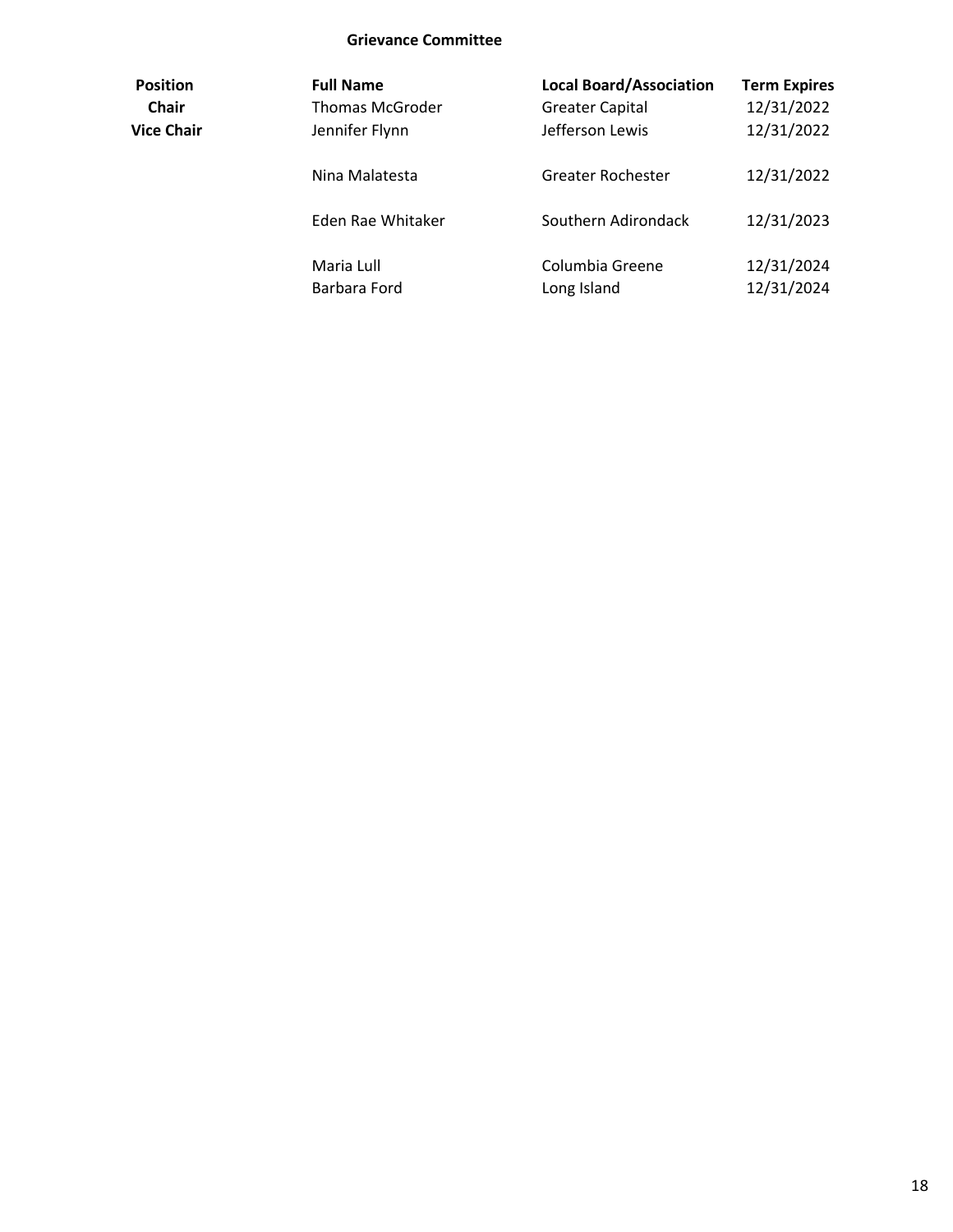### **Housing Opportunities Committee**

| <b>Position</b>   | <b>Full Name</b>        | <b>Local Board/Association</b> | <b>Term Expires</b> |    |
|-------------------|-------------------------|--------------------------------|---------------------|----|
| <b>Chair</b>      | Kimberly Bullard        | Southern Adirondack            | 12/31/2022          |    |
| <b>Vice Chair</b> | Sarah Stansbury         | <b>Clinton County</b>          | 12/31/2022          |    |
|                   |                         |                                |                     |    |
|                   | Filipa Abreu Bierton    | <b>Greater Rochester</b>       | 12/31/2022          |    |
|                   | Catarina Abreu Dias     | Hudson Gateway                 | 12/31/2022          |    |
|                   | Michael Alonzo          | Long Island                    | 12/31/2022          |    |
|                   | Annabelle Aquilina      | <b>Buffalo Niagara</b>         | 12/31/2022          |    |
|                   | Gina Marie Bettenhauser | Long Island                    | 12/31/2022          |    |
|                   | Debra Budetti           | <b>Hudson Gateway</b>          | 12/31/2022          |    |
|                   | Carmen Cartagena        | Long Island                    | 12/31/2022          |    |
|                   | Marcia Chung            | Long Island                    | 12/31/2022          |    |
|                   | Dean Churack            | Brooklyn                       | 12/31/2022          |    |
|                   | <b>Edwin Clark</b>      | <b>Greater Rochester</b>       | 12/31/2022          |    |
|                   | Gisella Craig           | Long Island                    | 12/31/2022          |    |
|                   | Donna Davis             | Long Island                    | 12/31/2022          |    |
|                   | Jany De Los Santos      | Hudson Gateway                 | 12/31/2022          |    |
|                   | Jasmine Decime          | Long Island                    | 12/31/2022          |    |
|                   | Elizabeth Decker        | <b>Ulster County</b>           | 12/31/2022          |    |
|                   | Peter Demidovich        | Long Island                    | 12/31/2022          |    |
|                   | Jason Farca             | Brooklyn                       | 12/31/2022          |    |
|                   | Lisa Fava               | Long Island                    | 12/31/2022          |    |
|                   | <b>Yvette Foster</b>    | Long Island                    | 12/31/2022          |    |
|                   | Freddimir Garcia        | Hudson Gateway                 | 12/31/2022          |    |
|                   | Mark Gilbo              | <b>Greater Syracuse</b>        | 12/31/2022          |    |
|                   | Lisa Grassi Bartlett    | Southern Adirondack            | 12/31/2022          |    |
|                   | Danielle Gravina        | Long Island                    | 12/31/2022          |    |
|                   | Cathy Griffin           | <b>Greater Capital</b>         | 12/31/2022          |    |
|                   | Howard Grynspan         | <b>Hudson Gateway</b>          | 12/31/2022          |    |
|                   | David Norman Hall       | Columbia Greene                | 12/31/2022          |    |
|                   | Emma Hans               | <b>Cortland County</b>         | 12/31/2022          |    |
|                   | Daureen Hickok          | <b>Greater Syracuse</b>        | 12/31/2022          |    |
|                   | Aldo Iemma              | Brooklyn                       | 12/31/2022          |    |
|                   | Deborah lemma           | Brooklyn                       | 12/31/2022          |    |
|                   | Jennifer Isaac          | <b>Greater Rochester</b>       | 12/31/2022          |    |
|                   | William Jacobs          | Long Island                    | 12/31/2022          |    |
|                   | La'Keya Johnson         | <b>Buffalo Niagara</b>         | 12/31/2022          |    |
|                   | Pamela Jones            | Hudson Gateway                 | 12/31/2022          |    |
|                   | Kyle Kelly              | Long Island                    | 12/31/2022          |    |
|                   | Rao A Shaan Khan        | Long Island                    | 12/31/2022          |    |
|                   | Joosoo Kim              | Long Island                    | 12/31/2022          |    |
|                   | Carla La Chapelle       | Hudson Gateway                 | 12/31/2022          |    |
|                   | Babu Ram Lama           | Long Island                    | 12/31/2022          |    |
|                   | Elizabeth Lowe          |                                |                     |    |
|                   |                         | Long Island                    | 12/31/2022          |    |
|                   | Sandra Lujan            | Brooklyn                       | 12/31/2022          |    |
|                   | Ann Mackend             | Hudson Gateway                 | 12/31/2022          |    |
|                   | <b>Brett Miller</b>     | <b>Dutchess County</b>         | 12/31/2022          |    |
|                   | <b>Todd Miranda</b>     | Long Island                    | 12/31/2022          |    |
|                   | Wilma Moman             | <b>Buffalo Niagara</b>         | 12/31/2022          | 19 |
|                   | Milagros Montijo        | <b>Hudson Gateway</b>          | 12/31/2022          |    |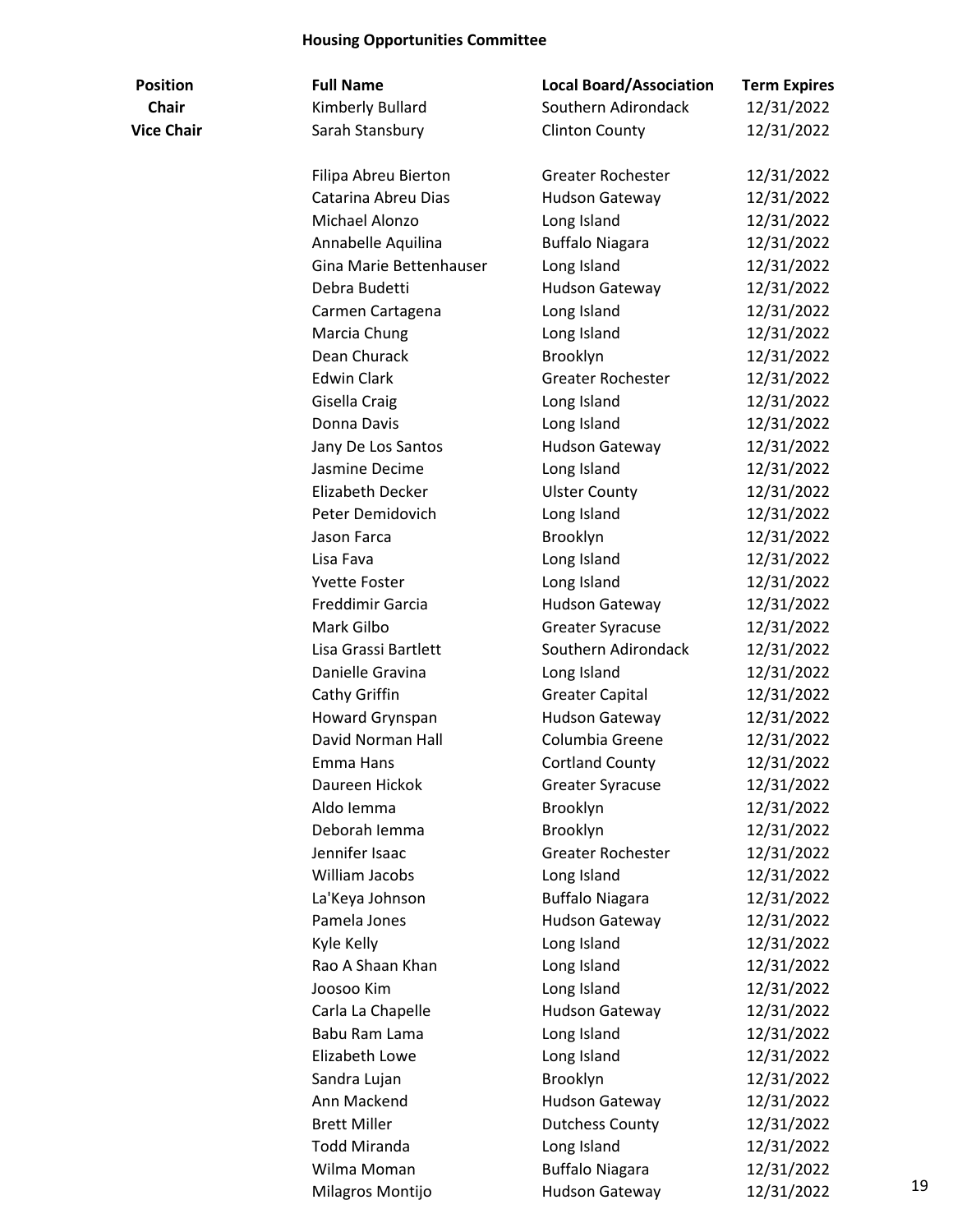### **Housing Opportunities Committee con't**

| Elizabeth Obih-Frank       | <b>Hudson Gateway</b>    | 12/31/2022 |
|----------------------------|--------------------------|------------|
| Maikishia Offord           | Long Island              | 12/31/2022 |
| Lisa Ostrander             | Southern Adirondack      | 12/31/2022 |
| Angela Prince              | Long Island              | 12/31/2022 |
| <b>Nancy Quigg</b>         | <b>Greater Syracuse</b>  | 12/31/2022 |
| Anita Raj                  | Long Island              | 12/31/2022 |
| <b>Frances Rapport</b>     | <b>Greater Rochester</b> | 12/31/2022 |
| Harjeet Rathour            | Hamptons North Fork      | 12/31/2022 |
| Kalen Raynor               | Long Island              | 12/31/2022 |
| <b>Barrington Richards</b> | Long Island              | 12/31/2022 |
| <b>Richard Rielly</b>      | Columbia Greene          | 12/31/2022 |
| Vincent Rondinelli         | <b>Buffalo Niagara</b>   | 12/31/2022 |
| Jacqlene Rose              | Otsego Delaware          | 12/31/2022 |
| Anthony Ruperto            | <b>Hudson Gateway</b>    | 12/31/2022 |
| Mary Alice Ruppert         | Long Island              | 12/31/2022 |
| Antonio Sanchez            | Hudson Gateway           | 12/31/2022 |
| Rhonda Saulsbury           | Greater Rochester        | 12/31/2022 |
| Justin Schimmenti          | Long Island              | 12/31/2022 |
| Theresa Slomin             | Long Island              | 12/31/2022 |
| Julie Sonner               | <b>Greater Capital</b>   | 12/31/2022 |
| Abijah Spence              | <b>Hudson Gateway</b>    | 12/31/2022 |
| <b>Brennon Thompson</b>    | <b>Greater Rochester</b> | 12/31/2022 |
| Karissa Thompson           | <b>Greater Rochester</b> | 12/31/2022 |
| Tina Vaitkus               | Hudson Gateway           | 12/31/2022 |
|                            |                          |            |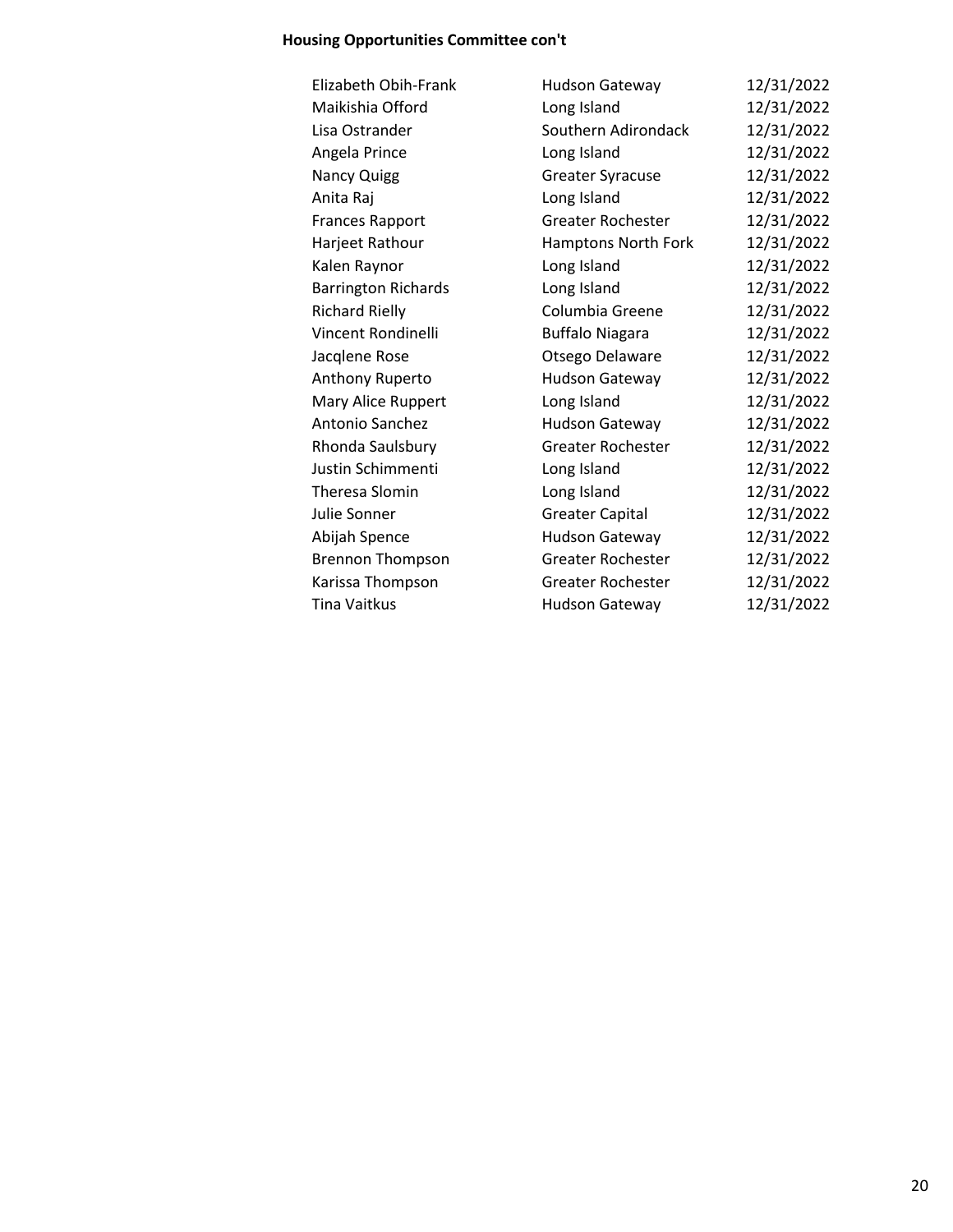### **Housing Opportunities Foundation**

| <b>Position</b>                 | <b>Full Name</b>            | <b>Local Board/Association</b> | <b>Term Expires</b> |
|---------------------------------|-----------------------------|--------------------------------|---------------------|
| <b>President</b>                | Mary Alice Ruppert          | Long Island                    | 12/31/2022          |
| <b>Vice President</b>           | Sarah Stansbury             | <b>Clinton County</b>          | 12/31/2022          |
| Secretary                       | Lanie Bittner               | <b>Greater Rochester</b>       | 12/31/2022          |
| <b>Treasurer</b>                | Kalen Raynor                | Long Island                    | 12/31/2022          |
|                                 | Sarah Stansbury             | <b>Clinton County</b>          | 12/31/2022          |
|                                 | Kimberly Bullard            | Southern Adirondack            | 12/31/2022          |
|                                 | Laurel Sweeney              | <b>Ulster County</b>           | 12/31/2022          |
|                                 | Laird Klein                 | Staten Island                  | 12/31/2022          |
|                                 | Kalen Raynor                | Long Island                    | 12/31/2022          |
|                                 | <b>Richard Rielly</b>       | Columbia Greene                | 12/31/2023          |
|                                 | Dorothy Botsoe              | <b>Hudson Gateway</b>          | 12/31/2023          |
|                                 | <b>Susan Sommers</b>        | <b>Greater Capital</b>         | 12/31/2023          |
|                                 | Karissa Thompson            | <b>Greater Rochester</b>       | 12/31/2023          |
|                                 | Gina Marie Bettenhauser     | Long Island                    | 12/31/2023          |
|                                 | Jacqie Rose                 | Otsego Delaware                | 12/31/2024          |
|                                 | Kyle Kelly                  | Long Island                    | 12/31/2024          |
|                                 | <b>Freddy Garcia</b>        | <b>Hudson Gateway</b>          | 12/31/2024          |
|                                 | Kira Witherwax              | <b>Clinton County</b>          | 12/31/2024          |
|                                 | <b>Yvette Clark Watkins</b> | Long Island                    | 12/31/2024          |
| <b>HOC Chair</b>                | Kimberly Bullard            | Southern Adirondack            | 12/31/2022          |
| <b>Immediate Past President</b> | Leah Caro                   | <b>Hudson Gateway</b>          | 12/31/2022          |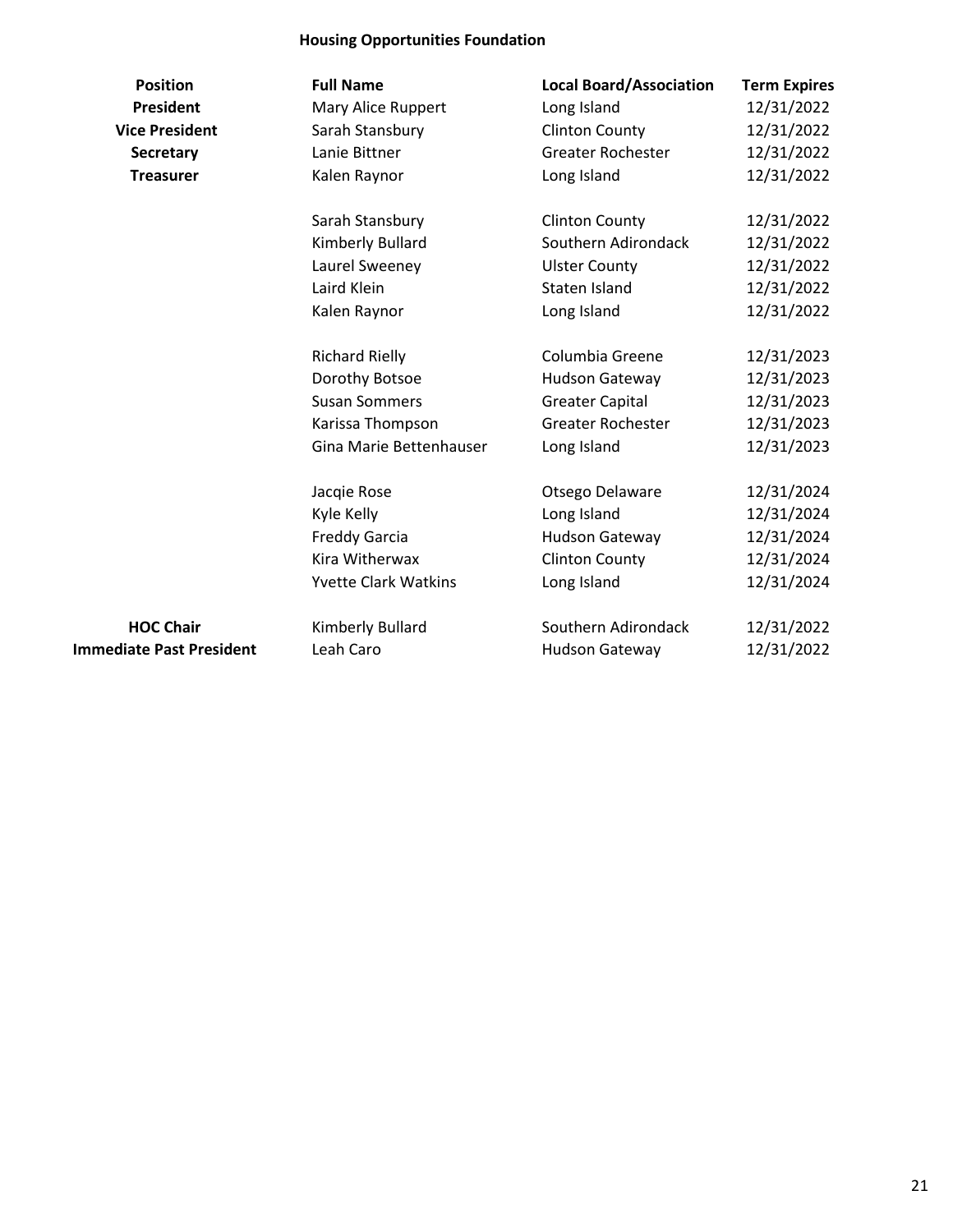### **Investment Committee**

| <b>Position</b>                         | <b>Full Name</b>      | <b>Local Board/Association</b> | <b>Term Expires</b> |
|-----------------------------------------|-----------------------|--------------------------------|---------------------|
| <b>Chair, NYSAR Secretary/Treasurer</b> | Joe Rivellino         | <b>Buffalo Niagara</b>         | 12/31/2022          |
| <b>NYSAR President</b>                  | Jennifer Vucetic      | <b>Greater Capital</b>         | 12/31/2022          |
| <b>NYSAR President-Elect</b>            | John Vernazza         | Staten Island                  | 12/31/2022          |
|                                         | Harding Mason         | <b>Hudson Gateway</b>          | 12/31/2022          |
|                                         | Linda Page            | Columbia Greene                | 12/31/2022          |
|                                         | Dawn Carpenter        | Staten Island                  | 12/31/2023          |
|                                         | <b>Wayne Feinberg</b> | Northern Adirondack            | 12/31/2023          |
|                                         | Paul Schwartz         | Brooklyn                       | 12/31/2024          |
|                                         | Moses Seuram          | Long Island                    | 12/31/2024          |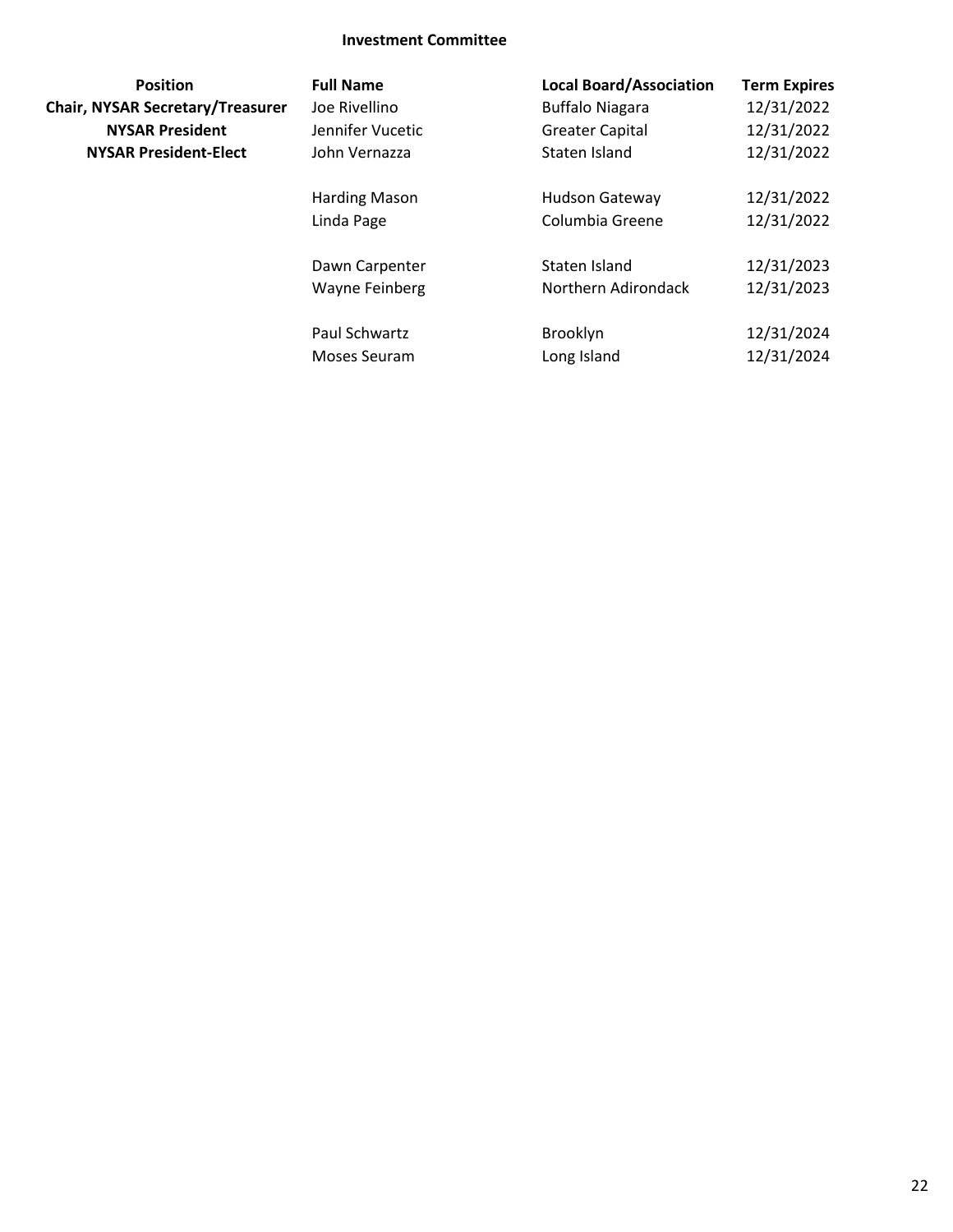### **Issues Mobilization Committee**

| <b>Position</b>                 | <b>Full Name</b>        | <b>Local Board/Association</b> | <b>Term Expires</b> |
|---------------------------------|-------------------------|--------------------------------|---------------------|
| <b>Chair</b>                    | Barbara Robinson        | Columbia Greene                | 12/31/2022          |
| <b>Vice Chair</b>               | RJ Long                 | <b>Greater Capital</b>         | 12/31/2022          |
| Capital                         | Cathy Griffin           | <b>Greater Capital</b>         | 12/31/2022          |
| <b>At Large</b>                 | Max Gurvitch            | Brooklyn                       | 12/31/2022          |
| <b>At Large</b>                 | Amanda Reinfelds        | Mohawk Valley                  | 12/31/2022          |
| <b>Adirondack Region</b>        | Kim Bullard             | Southern Adirondack            | 12/31/2022          |
| <b>Western Region</b>           | Jim Knight              | <b>Buffalo Niagara</b>         | 12/31/2023          |
| <b>At Large</b>                 | Gina Marie Bettenhauser | Long Island                    | 12/31/2023          |
| <b>Central Region</b>           | David Paciello          | Mohawk Valley                  | 12/31/2023          |
| <b>Genesee Region</b>           | Andy Kachaylo           | <b>Greater Rochester</b>       | 12/31/2023          |
| <b>At Large</b>                 | Jim DiNapoli            | <b>Sullivan County</b>         | 12/31/2024          |
| <b>Lower Hudson Region</b>      | Crystal Hawkins Syska   | <b>Hudson Gateway</b>          | 12/31/2024          |
| <b>Metropolitan Region</b>      | Kyle Kelly              | Long Island                    | 12/31/2024          |
| <b>Southern Tier Region</b>     | Lindsay Garner          | Ithaca                         | 12/31/2024          |
| <b>Legislative Policy Chair</b> | Angelo Pappalardo       | Staten Island                  | 12/31/2022          |
| <b>Local Board/Assoc EO Rep</b> | Densay Sengsoulavong    | Southern Adirondack            | 12/31/2022          |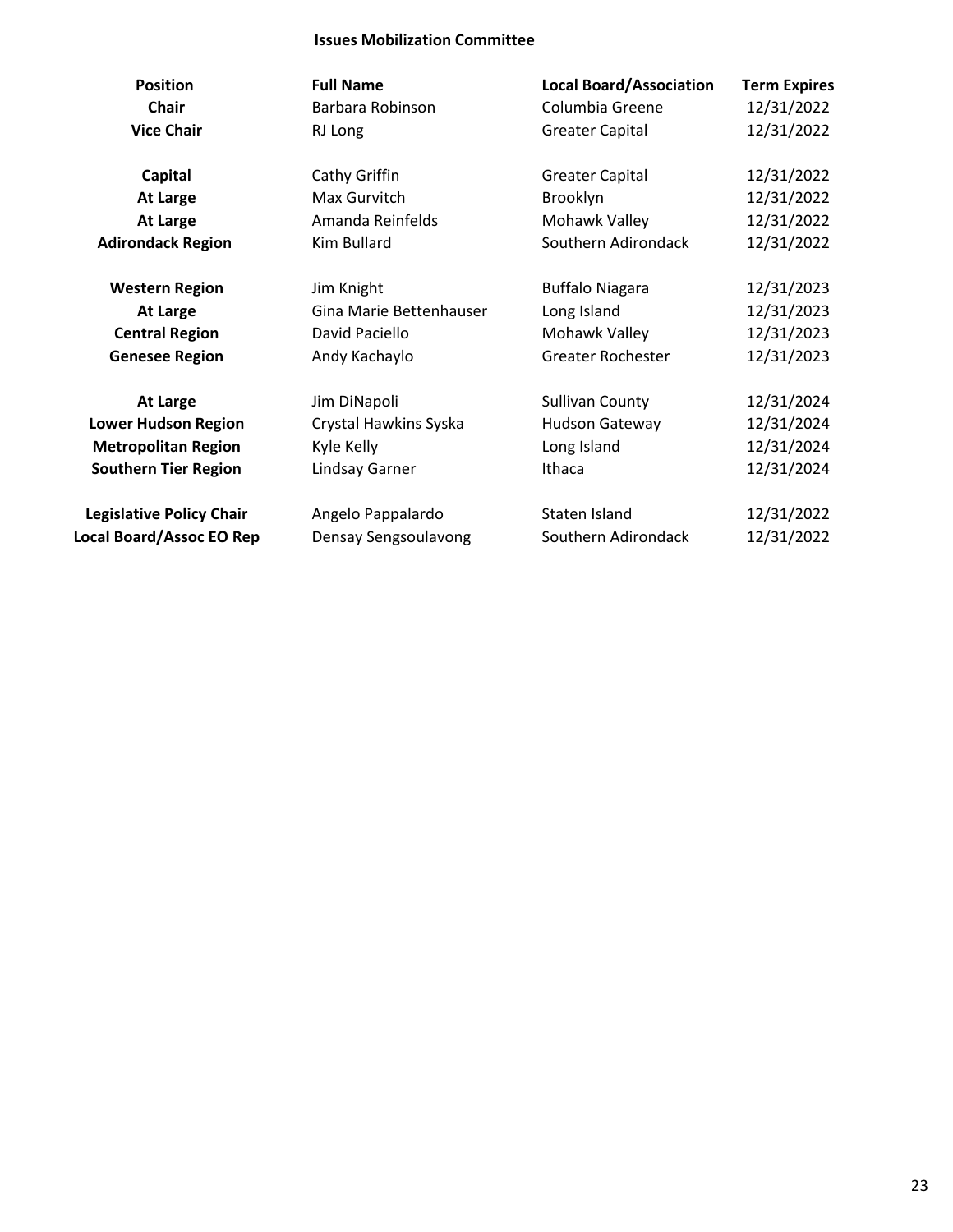### **Leadership Academy Advisory Board**

| <b>Position</b>                   | <b>Full Name</b>   | <b>Local Board/Association</b> | <b>Term Expires</b> |
|-----------------------------------|--------------------|--------------------------------|---------------------|
| <b>Chair</b>                      | Amy Wood Gonzalez  | Ithaca                         | 12/31/2022          |
| <b>Vice Chair</b>                 | Dave Legaz         | Long Island                    | 12/31/2022          |
| <b>NYSAR PP</b>                   | Dave Legaz         | Long Island                    | 12/31/2022          |
| <b>NYSAR PP</b>                   | Jennifer Stevenson | St. Lawrence                   | 12/31/2022          |
| <b>Academy Graduate</b>           | <b>Rick Rielly</b> | Columbia Greene                | 12/31/2022          |
| <b>Academy Graduate</b>           | Susan Hughes       | Greater Rochester              | 12/31/2022          |
| <b>Education Management Chair</b> | Aldo Iemma         | Brooklyn                       | 12/31/2022          |
|                                   |                    |                                |                     |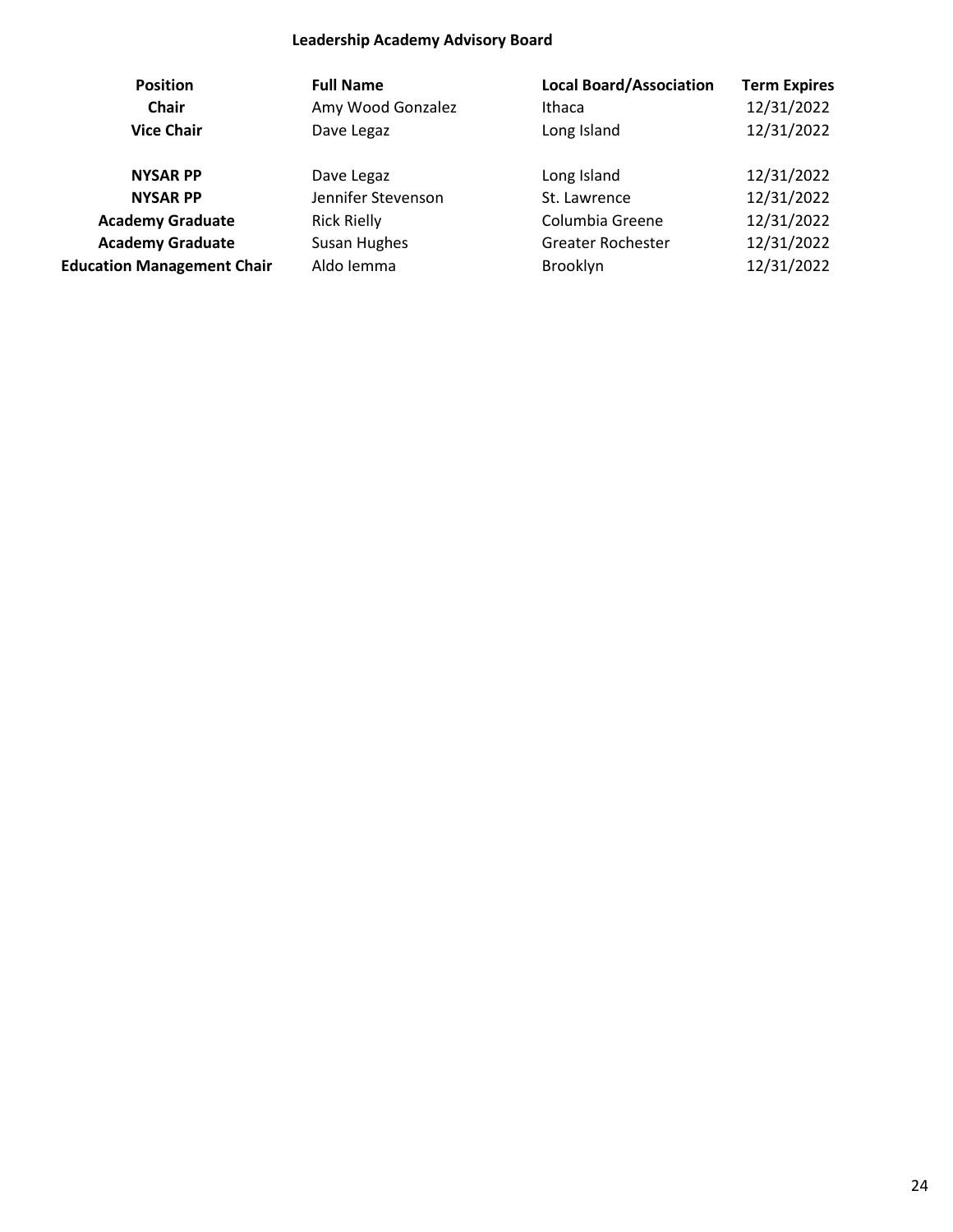### **Legal Action Committee**

| <b>Full Name</b>       | <b>Local Board/Association</b> | <b>Term Expires</b> |
|------------------------|--------------------------------|---------------------|
| Kevin Loiacono         | Long Island                    | 12/31/2022          |
| <b>Scott Setaro</b>    | Staten Island                  | 12/31/2022          |
| Joe Rivellino          | <b>Buffalo Niagara</b>         | 12/31/2022          |
| <b>Andrew Castine</b>  | <b>Clinton County</b>          | 12/31/2022          |
| Scott Setero           | Staten Island                  | 12/31/2022          |
| Peter Demidovich       | Long Island                    | 12/31/2022          |
| Nina Amadon            | <b>Greater Capital</b>         | 12/31/2022          |
| <b>Steve Rose</b>      | Otsego Delaware                | 12/31/2023          |
| Karen Davala           | Columbia Greene                | 12/31/2023          |
| Paul Schwartz          | Brooklyn                       | 12/31/2023          |
| <b>Robert Shandley</b> | <b>Hudson Gateway</b>          | 12/31/2023          |
| Tom McCarthy           | Long Island                    | 12/31/2024          |
| Don Cummins            | Columbia Greene                | 12/31/2024          |
| Tori Romeo             | <b>Greater Capital</b>         | 12/31/2024          |
| Max Gurvitch           | Brooklyn                       | 12/31/2024          |
|                        |                                |                     |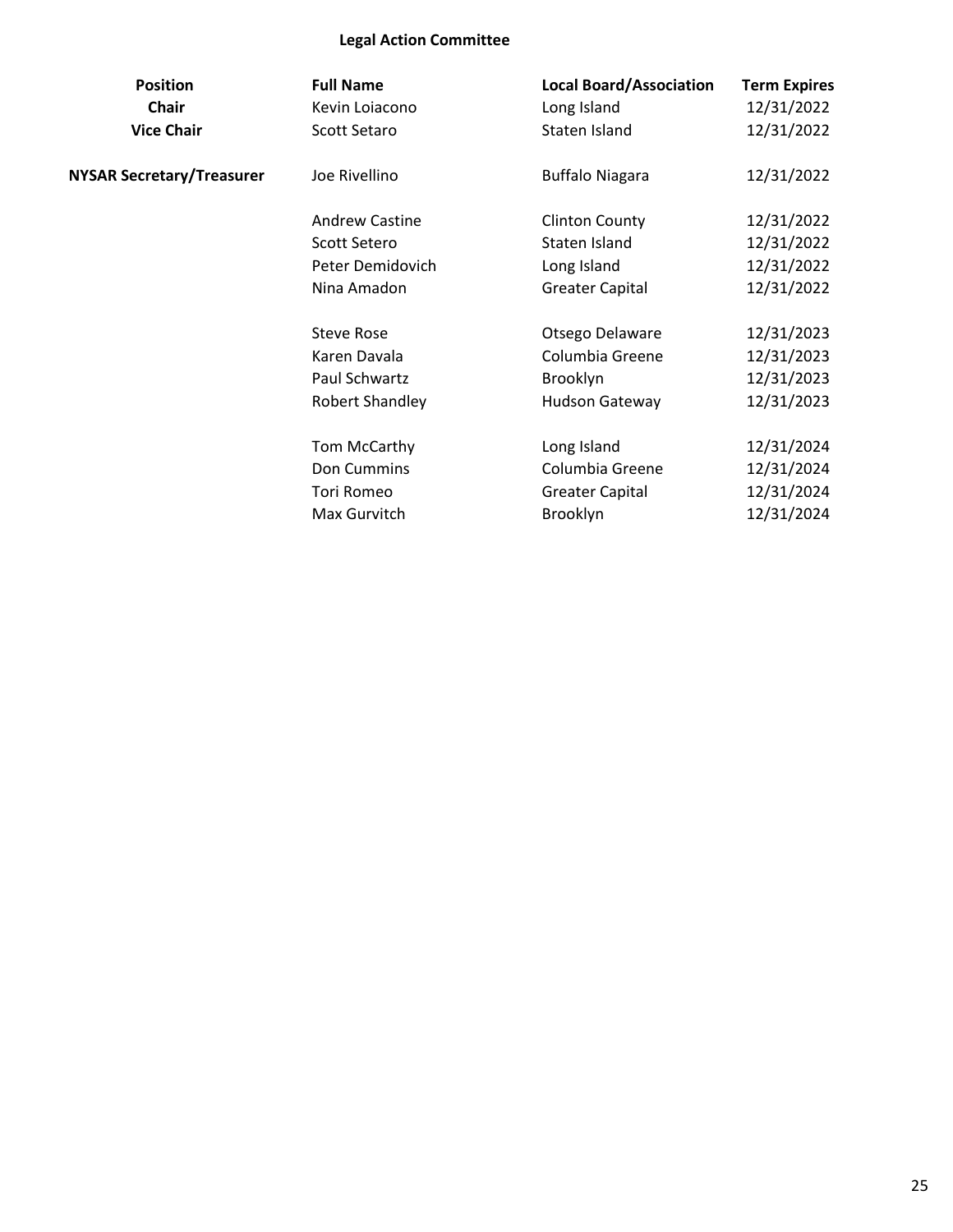# **Legislative Policy Forum**

| Position          |  |  |
|-------------------|--|--|
| Chair             |  |  |
| <b>Vice Chair</b> |  |  |

| <b>Position</b>   | <b>Full Name</b>             | <b>Local Board/Association</b> | <b>Term Expires</b> |    |
|-------------------|------------------------------|--------------------------------|---------------------|----|
| <b>Chair</b>      | Angelo Pappalardo            | Staten Island                  | 12/31/2022          |    |
| <b>Vice Chair</b> | Leah Caro                    | <b>Hudson Gateway</b>          | 12/31/2022          |    |
|                   | Jessica Akde Elmazi          | Long Island                    | 12/31/2022          |    |
|                   | Nina Amadon                  | <b>Greater Capital</b>         | 12/31/2022          |    |
|                   | Kendal Baker                 | <b>Greater Capital</b>         | 12/31/2022          |    |
|                   | Roberta Bangs                | <b>Hudson Gateway</b>          | 12/31/2022          |    |
|                   | <b>Alden Banks</b>           | Otsego Delaware                | 12/31/2022          |    |
|                   | <b>Theodore Banta III</b>    | Columbia Greene                | 12/31/2022          |    |
|                   | Douglas Benson               | <b>Hudson Gateway</b>          | 12/31/2022          |    |
|                   | Gina Marie Bettenhauser      | Long Island                    | 12/31/2022          |    |
|                   | Joan Bischoff van Heemskerck | Hamptons North Fork            | 12/31/2022          |    |
|                   | Elayna Bittner               | <b>Greater Rochester</b>       | 12/31/2022          |    |
|                   | Melissa Brandt               | Long Island                    | 12/31/2022          |    |
|                   | Debra Budetti                | <b>Hudson Gateway</b>          | 12/31/2022          |    |
|                   | <b>Andrew Burke</b>          | <b>Greater Rochester</b>       | 12/31/2022          |    |
|                   | <b>Susan Busing</b>          | <b>Sullivan County</b>         | 12/31/2022          |    |
|                   | Kelly Campbell               | <b>Dutchess County</b>         | 12/31/2022          |    |
|                   | Judy Cangemi                 | Long Island                    | 12/31/2022          |    |
|                   | <b>Frederic Cantor</b>       | <b>Dutchess County</b>         | 12/31/2022          |    |
|                   | Marcia Chung                 | Long Island                    | 12/31/2022          |    |
|                   | <b>Edwin Clark</b>           | <b>Greater Rochester</b>       | 12/31/2022          |    |
|                   | Joesiann Cortez              | Long Island                    | 12/31/2022          |    |
|                   | Karen Davala                 | Columbia Greene                | 12/31/2022          |    |
|                   | Peter Demidovich             | Long Island                    | 12/31/2022          |    |
|                   | Terri Dillon                 | <b>Greater Syracuse</b>        | 12/31/2022          |    |
|                   | James DiNapoli               | <b>Sullivan County</b>         | 12/31/2022          |    |
|                   | Anthony Domathoti            | <b>Hudson Gateway</b>          | 12/31/2022          |    |
|                   | <b>Anthony Ellis</b>         | Long Island                    | 12/31/2022          |    |
|                   | Lisbeth English              | Long Island                    | 12/31/2022          |    |
|                   | Patricia Erker               | Long Island                    | 12/31/2022          |    |
|                   | Barbara Ford                 | Long Island                    | 12/31/2022          |    |
|                   | Amber Forkey                 | Jefferson Lewis                | 12/31/2022          |    |
|                   | Midge Fricano                | <b>Greater Syracuse</b>        | 12/31/2022          |    |
|                   | Carol Gallo Turschmann       | Long Island                    | 12/31/2022          |    |
|                   | Ronald Garafalo              | Hudson Gateway                 | 12/31/2022          |    |
|                   | Lindsay Garner               | Ithaca                         | 12/31/2022          |    |
|                   | John Gerace                  | <b>Greater Rochester</b>       | 12/31/2022          |    |
|                   | Mark Gilbo                   |                                |                     |    |
|                   |                              | <b>Greater Syracuse</b>        | 12/31/2022          |    |
|                   | Susan Goldy                  | <b>Hudson Gateway</b>          | 12/31/2022          |    |
|                   | Marcy Graziano               | <b>Greater Capital</b>         | 12/31/2022          |    |
|                   | Cathy Griffin                | <b>Greater Capital</b>         | 12/31/2022          |    |
|                   | Howard Grynspan              | Hudson Gateway                 | 12/31/2022          |    |
|                   | Max Gurvitch                 | Brooklyn                       | 12/31/2022          |    |
|                   | <b>Richard Haggerty</b>      | <b>Hudson Gateway</b>          | 12/31/2022          |    |
|                   | David Norman Hall            | Columbia Greene                | 12/31/2022          |    |
|                   | Emma Hans                    | <b>Cortland County</b>         | 12/31/2022          |    |
|                   | Susan Helsinger              | Long Island                    | 12/31/2022          | 26 |
|                   | Lisa Hirsch                  | <b>Buffalo Niagara</b>         | 12/31/2022          |    |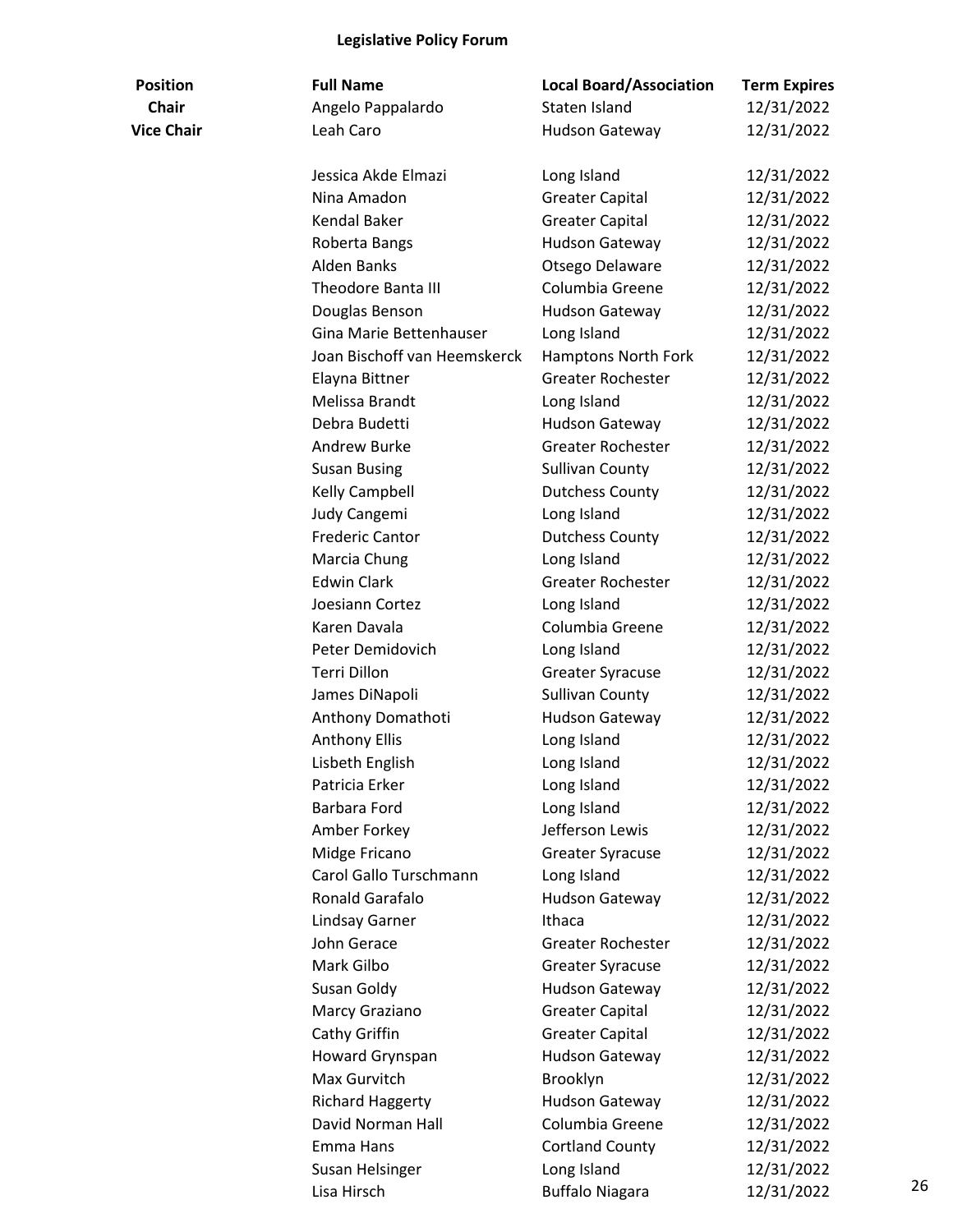#### **Legislative Policy Forum con't**

| Walauddin Hoosein                              | Long Island                              | 12/31/2022               |
|------------------------------------------------|------------------------------------------|--------------------------|
| William Jacobs                                 | Long Island                              | 12/31/2022               |
| Michael Johnson                                | <b>Buffalo Niagara</b>                   | 12/31/2022               |
| Pamela Jones                                   | Hudson Gateway                           | 12/31/2022               |
| Andrew Kachaylo                                | <b>Greater Rochester</b>                 | 12/31/2022               |
| Eleni Kakos                                    | Long Island                              | 12/31/2022               |
| Kyle Kelly                                     | Long Island                              | 12/31/2022               |
| Sari Kingsley                                  | Staten Island                            | 12/31/2022               |
| <b>Barry Kramer</b>                            | Hudson Gateway                           | 12/31/2022               |
| Joseph Krongold                                | <b>Greater Capital</b>                   | 12/31/2022               |
| Babu Ram Lama                                  | Long Island                              | 12/31/2022               |
| Vienna Laurendi                                | <b>Buffalo Niagara</b>                   | 12/31/2022               |
| Cynthia Lazzaro                                | Mohawk Valley                            | 12/31/2022               |
| <b>Brian Levine</b>                            | <b>Hudson Gateway</b>                    | 12/31/2022               |
| <b>Michael Liess</b>                           | <b>Greater Rochester</b>                 | 12/31/2022               |
| <b>Paul Llobell</b>                            | Long Island                              | 12/31/2022               |
| Kevin Loiacono                                 | Long Island                              | 12/31/2022               |
|                                                | Columbia Greene                          | 12/31/2022               |
| Maria Lull, ABR, CRS, GRI<br>David Manzano Sr. |                                          |                          |
|                                                | <b>Greater Syracuse</b>                  | 12/31/2022               |
| <b>Harding Mason</b>                           | <b>Hudson Gateway</b>                    | 12/31/2022               |
| <b>Brittany Matott</b>                         | St. Lawrence County                      | 12/31/2022               |
| Thomas McCarthy                                | Long Island                              | 12/31/2022               |
| Felton McLaughlin                              | <b>Greater Capital</b>                   | 12/31/2022               |
| Michael Mendicino                              | Long Island                              | 12/31/2022               |
| Todd Miranda                                   | Long Island                              | 12/31/2022               |
| Mathieu Moulin                                 | <b>NYS Commercial</b>                    | 12/31/2022               |
| Diana Nogaret                                  | <b>Greater Binghamton</b>                | 12/31/2022               |
| Michael O'Connor                               | <b>Greater Rochester</b>                 | 12/31/2022               |
| Linda Page                                     | Columbia Greene                          | 12/31/2022               |
| Manzoor Patoli                                 | Long Island                              | 12/31/2022               |
| Karen Peebles                                  | Jefferson Lewis                          | 12/31/2022               |
| <b>Nancy Quigg</b>                             | <b>Greater Syracuse</b>                  | 12/31/2022               |
| Donald Radke                                   | <b>Greater Syracuse</b>                  | 12/31/2022               |
| Meghan Reed                                    | <b>Greater Capital</b>                   | 12/31/2022               |
| Vincent Rondinelli                             | <b>Buffalo Niagara</b>                   | 12/31/2022               |
| Jacqlene Rose                                  | Otsego Delaware                          | 12/31/2022               |
| Anthony Ruperto                                | <b>Hudson Gateway</b>                    | 12/31/2022               |
| Mary Alice Ruppert                             | Long Island                              | 12/31/2022               |
| Rhonda Saulsbury                               | <b>Greater Rochester</b>                 | 12/31/2022               |
| Patricia Shaffer                               | Long Island                              | 12/31/2022               |
| Maryann Tercasio                               | Hudson Gateway                           | 12/31/2022               |
| Linda Thomas-Caster                            | <b>Greater Syracuse</b>                  | 12/31/2022               |
| <b>Brennon Thompson</b>                        | <b>Greater Rochester</b>                 | 12/31/2022               |
| Joseph Tirone<br>Patricia Ann Tracey           | Staten Island<br><b>Greater Syracuse</b> | 12/31/2022<br>12/31/2022 |
| Elizabeth Trego                                | St. Lawrence County                      | 12/31/2022               |
| <b>Richard Tyson</b>                           | <b>Greater Rochester</b>                 | 12/31/2022               |
| Charlotte Vanderwaag                           | Long Island                              | 12/31/2022               |
| Jenna Wagner                                   | <b>Greater Rochester</b>                 | 12/31/2022               |
| Jason Walch                                    | Columbia Greene                          | 12/31/2022               |
| Paul Wernersbach                               | Long Island                              | 12/31/2022               |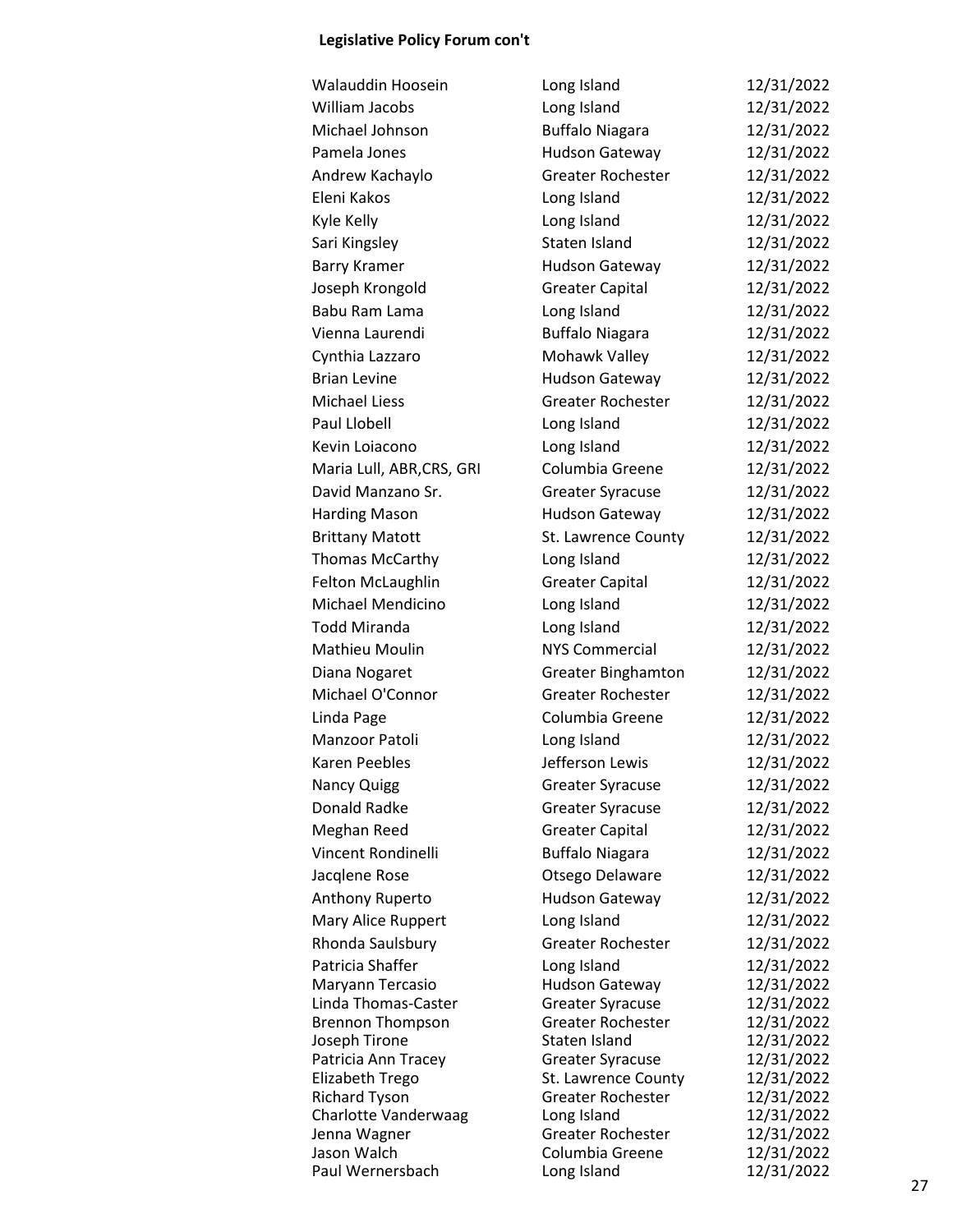### **Legislative Steering Committee**

| <b>Position</b>                     | <b>Full Name</b>        | <b>Local Board/Association</b> | <b>Term Expires</b> |
|-------------------------------------|-------------------------|--------------------------------|---------------------|
| <b>Chair</b>                        | Angelo Pappalardo       | Staten Island                  | 12/31/2022          |
| <b>Vice Chair</b>                   | Leah Caro               | Hudson Gateway                 | 12/31/2022          |
| <b>Adirondack Region</b>            | Peter Whitbeck          | Northern Adirondack            | 12/31/2022          |
| <b>Capital Region</b>               | <b>Kendal Baker</b>     | <b>Greater Capital</b>         | 12/31/2022          |
| <b>Central Region</b>               | Chris Teelin            | <b>Greater Syracuse</b>        | 12/31/2022          |
| <b>Genesee Region</b>               | Lanie Bittner           | <b>Greater Rochester</b>       | 12/31/2022          |
| <b>Lower Hudson Region</b>          | Karen Davala            | Columbia Greene                | 12/31/2022          |
| <b>Metropolitan Region</b>          | <b>Scott Setaro</b>     | Staten Island                  | 12/31/2022          |
| <b>Southern Tier Region</b>         | Norma Jayne             | Ithaca                         | 12/31/2022          |
| <b>Western Region</b>               | Vienna Laurendi         | <b>Buffalo Niagara</b>         | 12/31/2022          |
| <b>At Large</b>                     | Charlotte Van der Waag  | Long Island                    | 12/31/2022          |
| <b>At Large</b>                     | Dan Davies              | Southern Adirondack            | 12/31/2022          |
| <b>At Large HGAR</b>                | Anthony Domathoti       | Hudson Gateway                 | 12/31/2022          |
| <b>At Large LIBOR</b>               | Dave Legaz              | Long Island                    | 12/31/2022          |
| <b>Article 12A WG Chair</b>         | <b>Karen Peebles</b>    | Jefferson Lewis                | 12/31/2022          |
| <b>Commercial Issues WG Chair</b>   | Teresa Belmore          | <b>Hudson Gateway</b>          | 12/31/2022          |
| Co-op Issues WG Chair               | Marcia Clarke           | Brooklyn                       | 12/31/2022          |
| <b>NYC Issues WG Chair</b>          | Melissa Gomez           | Long Island                    | 12/31/2022          |
| <b>Appraisal Chair</b>              | Ed Bedinotti            | <b>Greater Capital</b>         | 12/31/2022          |
| <b>RPAC Trustees Chair</b>          | Dorothy Botsoe          | <b>Hudson Gateway</b>          | 12/31/2022          |
| Local Board/Assoc Gov't Affairs Rep | Brenda Alesii           | <b>Buffalo Niagara</b>         | 12/31/2022          |
| <b>Local Board/Assoc EO Rep</b>     | <b>Richard Haggerty</b> | <b>Hudson Gateway</b>          | 12/31/2022          |
|                                     |                         |                                |                     |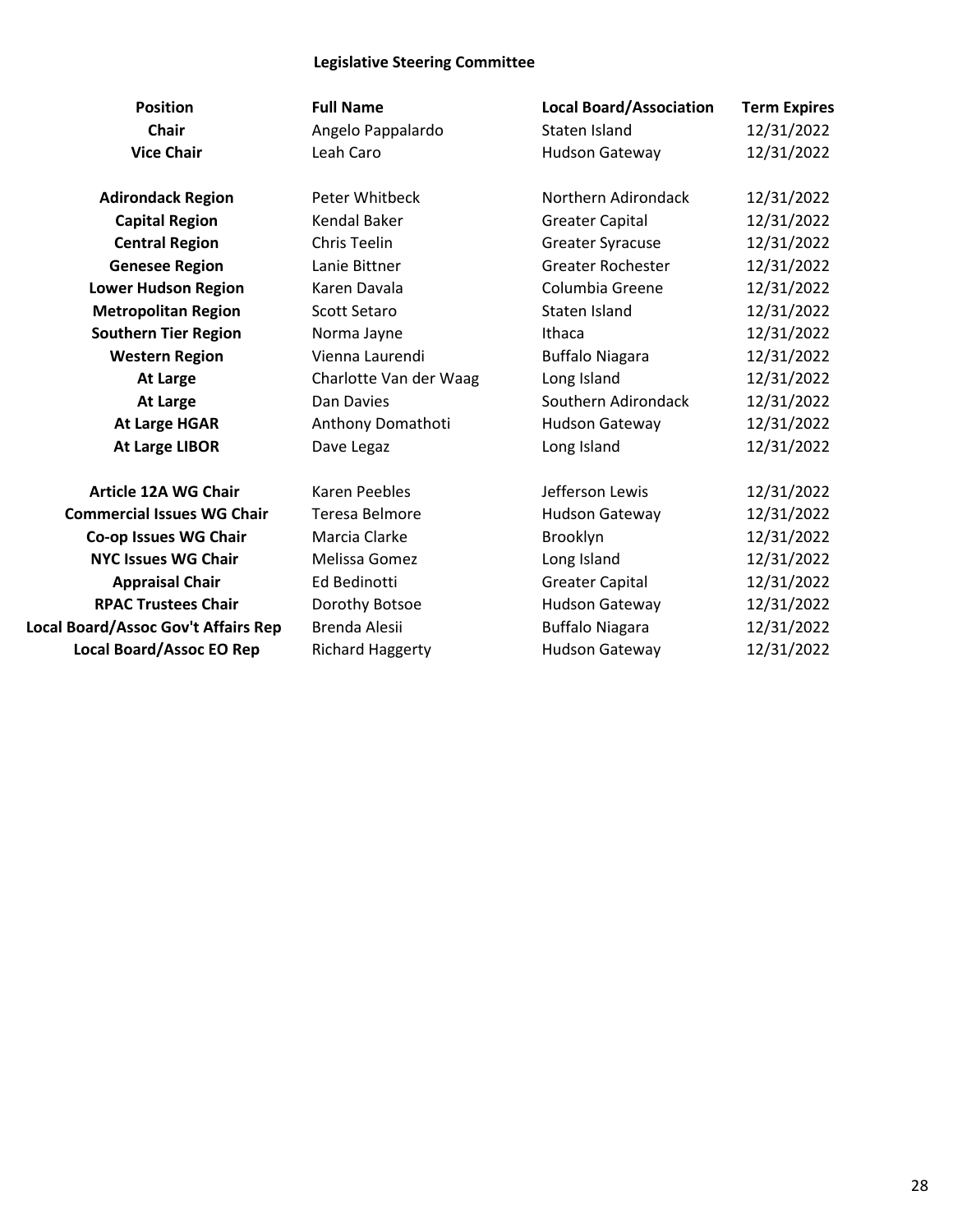### **Article 12A Working Group**

| <b>Position</b>   | <b>Full Name</b>            | <b>Local Board/Association</b> | <b>Term Expires</b> |    |
|-------------------|-----------------------------|--------------------------------|---------------------|----|
| <b>Chair</b>      | <b>Karen Peebles</b>        | Jefferson Lewis                | 12/31/2022          |    |
| <b>Vice Chair</b> | Dan Staley                  | <b>Dutchess County</b>         | 12/31/2022          |    |
|                   |                             |                                |                     |    |
|                   | Dorothy Aschkar             | Long Island                    | 12/31/2022          |    |
|                   | Anthony Atkinson            | Long Island                    | 12/31/2022          |    |
|                   | Roberta Bangs               | Hudson Gateway                 | 12/31/2022          |    |
|                   | Eileen Barrett              | Hudson Gateway                 | 12/31/2022          |    |
|                   | Tammy Teresa Belmore        | Hudson Gateway                 | 12/31/2022          |    |
|                   | Gina Marie Bettenhauser     | Long Island                    | 12/31/2022          |    |
|                   | Elayna Bittner              | <b>Greater Rochester</b>       | 12/31/2022          |    |
|                   | Glenn Boggia                | Long Island                    | 12/31/2022          |    |
|                   | Kazuko Boylan               | Hudson Gateway                 | 12/31/2022          |    |
|                   | Melissa Brandt              | Long Island                    | 12/31/2022          |    |
|                   | <b>Andrew Burke</b>         | <b>Greater Rochester</b>       | 12/31/2022          |    |
|                   | Kelly Campbell              | <b>Dutchess County</b>         | 12/31/2022          |    |
|                   | Judy Cangemi                | Long Island                    | 12/31/2022          |    |
|                   | <b>Frederic Cantor</b>      | <b>Dutchess County</b>         | 12/31/2022          |    |
|                   | <b>Martin Carpenter</b>     | <b>Greater Syracuse</b>        | 12/31/2022          |    |
|                   | Peter Caruso                | Long Island                    | 12/31/2022          |    |
|                   | <b>Yvette Clark Watkins</b> | Long Island                    | 12/31/2022          |    |
|                   | Marcia Clarke               | Brooklyn                       | 12/31/2022          |    |
|                   | Laura Copersino             | Long Island                    | 12/31/2022          |    |
|                   | <b>Theresa Crozier</b>      | Hudson Gateway                 | 12/31/2022          |    |
|                   | Don Cummins                 | Columbia Greene                | 12/31/2022          |    |
|                   | Karen Davala                | Columbia Greene                | 12/31/2022          |    |
|                   | Jeffrey Decatur             | <b>Greater Capital</b>         | 12/31/2022          |    |
|                   | Katheryn DeClerck           | Hudson Gateway                 | 12/31/2022          |    |
|                   | Laurie DiFrancesco          | <b>Hudson Gateway</b>          | 12/31/2022          |    |
|                   | Anthony Domathoti           | <b>Hudson Gateway</b>          | 12/31/2022          |    |
|                   | <b>Mark Donnelly</b>        | Long Island                    | 12/31/2022          |    |
|                   | Lisbeth English             | Long Island                    | 12/31/2022          |    |
|                   | Annette Fachko              | <b>Buffalo Niagara</b>         | 12/31/2022          |    |
|                   | Sandra Farrands             | <b>Greater Syracuse</b>        | 12/31/2022          |    |
|                   | Evelyn Fasulo               | Long Island                    | 12/31/2022          |    |
|                   | Linda Fields                | Jefferson Lewis                | 12/31/2022          |    |
|                   | Barbara Ford                | Long Island                    | 12/31/2022          |    |
|                   | Carol Gallo Turschmann      | Long Island                    | 12/31/2022          |    |
|                   | Joseph Gehl                 | <b>Greater Binghamton</b>      | 12/31/2022          |    |
|                   | Susan Goldy                 | Hudson Gateway                 | 12/31/2022          |    |
|                   | John Greenan                | <b>Dutchess County</b>         | 12/31/2022          |    |
|                   | <b>Frederic Greene</b>      | Long Island                    | 12/31/2022          |    |
|                   | <b>Richard Haggerty</b>     | <b>Hudson Gateway</b>          | 12/31/2022          |    |
|                   | Crystal Hawkins Syska       | <b>Hudson Gateway</b>          | 12/31/2022          |    |
|                   | Susan Helsinger             | Long Island                    | 12/31/2022          |    |
|                   | Walauddin Hoosein           | Long Island                    | 12/31/2022          |    |
|                   | Deborah lemma               | Brooklyn                       | 12/31/2022          |    |
|                   | Pamela Jones                | Hudson Gateway                 | 12/31/2022          |    |
|                   | Rebecca Jones               | <b>Greater Binghamton</b>      | 12/31/2022          |    |
|                   | Andrew Kachaylo             | Greater Rochester              | 12/31/2022          | 29 |
|                   |                             |                                |                     |    |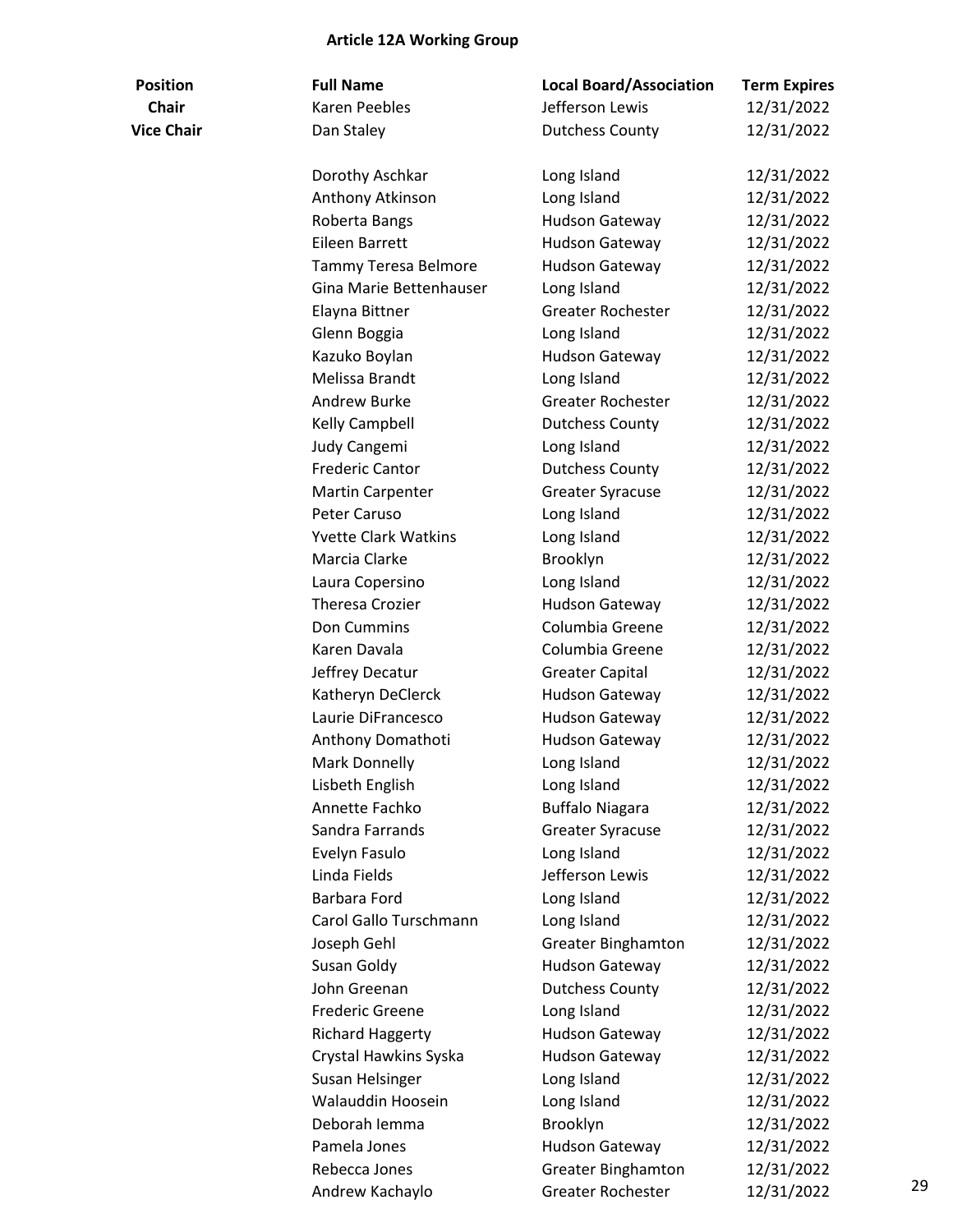### **Article 12A Working Group con't**

| Kyle Kelly                        | Long Island                                       | 12/31/2022               |    |
|-----------------------------------|---------------------------------------------------|--------------------------|----|
| Sari Kingsley                     | Staten Island                                     | 12/31/2022               |    |
| Sandy Krueger                     | Staten Island                                     | 12/31/2022               |    |
| Rosanne La Fata                   | Staten Island                                     | 12/31/2022               |    |
| <b>Colleen Lanning</b>            | <b>Cortland County</b>                            | 12/31/2022               |    |
| Kevin Leatherman                  | Long Island                                       | 12/31/2022               |    |
| David Legaz                       | Long Island                                       | 12/31/2022               |    |
| <b>Brian Levine</b>               | <b>Hudson Gateway</b>                             | 12/31/2022               |    |
| Clayton Livingston                | <b>Hudson Gateway</b>                             | 12/31/2022               |    |
| Kevin Loiacono                    | Long Island                                       | 12/31/2022               |    |
| Elizabeth Lowe                    | Long Island                                       | 12/31/2022               |    |
| David Manzano Sr.                 | <b>Greater Syracuse</b>                           | 12/31/2022               |    |
| Susan Martino                     | <b>Greater Syracuse</b>                           | 12/31/2022               |    |
| <b>Harding Mason</b>              | <b>Hudson Gateway</b>                             | 12/31/2022               |    |
| <b>Brittany Matott</b>            | St. Lawrence County                               | 12/31/2022               |    |
|                                   |                                                   | 12/31/2022               |    |
| Thomas McCarthy                   | Long Island                                       |                          |    |
| Danielle Melchiorre               | <b>Buffalo Niagara</b>                            | 12/31/2022               |    |
| <b>Susan Miller</b>               | <b>Buffalo Niagara</b>                            | 12/31/2022               |    |
| Danielle Mizon                    | Greater Syracuse                                  | 12/31/2022               |    |
| Mary Ann Monteleone               | Long Island                                       | 12/31/2022               |    |
| <b>Cindy Moriarty</b>             | <b>Greater Rochester</b>                          | 12/31/2022               |    |
| Michael O'Connor                  | <b>Greater Rochester</b>                          | 12/31/2022               |    |
| Lisa Ostrander                    | Southern Adirondack                               | 12/31/2022               |    |
| Roseann Paggiotta                 | <b>Hudson Gateway</b>                             | 12/31/2022               |    |
| <b>Nancy Quigg</b>                | <b>Greater Syracuse</b>                           | 12/31/2022               |    |
| <b>Myriam Ramos</b>               | <b>Hudson Gateway</b>                             | 12/31/2022               |    |
| Kalen Raynor                      | Long Island                                       | 12/31/2022               |    |
| Donald Scanlon                    | Long Island                                       | 12/31/2022               |    |
| Paul Schwartz                     | Brooklyn                                          | 12/31/2022               |    |
| Moses Seuram                      | Long Island                                       | 12/31/2022               |    |
| Patricia Shaffer                  | Long Island                                       | 12/31/2022               |    |
| <b>Robert Shandley</b>            | <b>Hudson Gateway</b>                             | 12/31/2022               |    |
| Abijah Spence                     | <b>Hudson Gateway</b>                             | 12/31/2022               |    |
| Christina Stevens                 | <b>Hudson Gateway</b>                             | 12/31/2022               |    |
| Jennifer Stevenson                | St. Lawrence County                               | 12/31/2022               |    |
| Carolyn Stiffler                  | <b>Greater Rochester</b>                          | 12/31/2022               |    |
| Robert Strohl                     | Long Island                                       | 12/31/2022               |    |
| Yoshinori Takita                  | Long Island                                       | 12/31/2022               |    |
| Shauna Teelin                     | <b>Greater Syracuse</b>                           | 12/31/2022               |    |
| Linda Thomas-Caster               | <b>Greater Syracuse</b>                           | 12/31/2022               |    |
| Elizabeth Trego                   | St. Lawrence County                               | 12/31/2022               |    |
| Raymond Urciuoli                  | Staten Island                                     | 12/31/2022               |    |
| Charlotte Vanderwaag              | Long Island                                       | 12/31/2022               |    |
| Penne Vincent                     | <b>Greater Rochester</b>                          | 12/31/2022               |    |
| Jenna Wagner                      | <b>Greater Rochester</b>                          | 12/31/2022               |    |
| Amber Wesser                      | <b>Buffalo Niagara</b>                            | 12/31/2022               |    |
| <b>Richard Wilbur</b>             | <b>Greater Syracuse</b>                           | 12/31/2022               |    |
| Cheryl Williams<br>Kira Witherwax | <b>Hudson Gateway</b>                             | 12/31/2022               |    |
| Peter Zizzi                       | <b>Clinton County</b><br><b>Greater Rochester</b> | 12/31/2022<br>12/31/2022 |    |
| Charlene Zoratti                  | <b>Buffalo Niagara</b>                            | 12/31/2022               | 30 |
|                                   |                                                   |                          |    |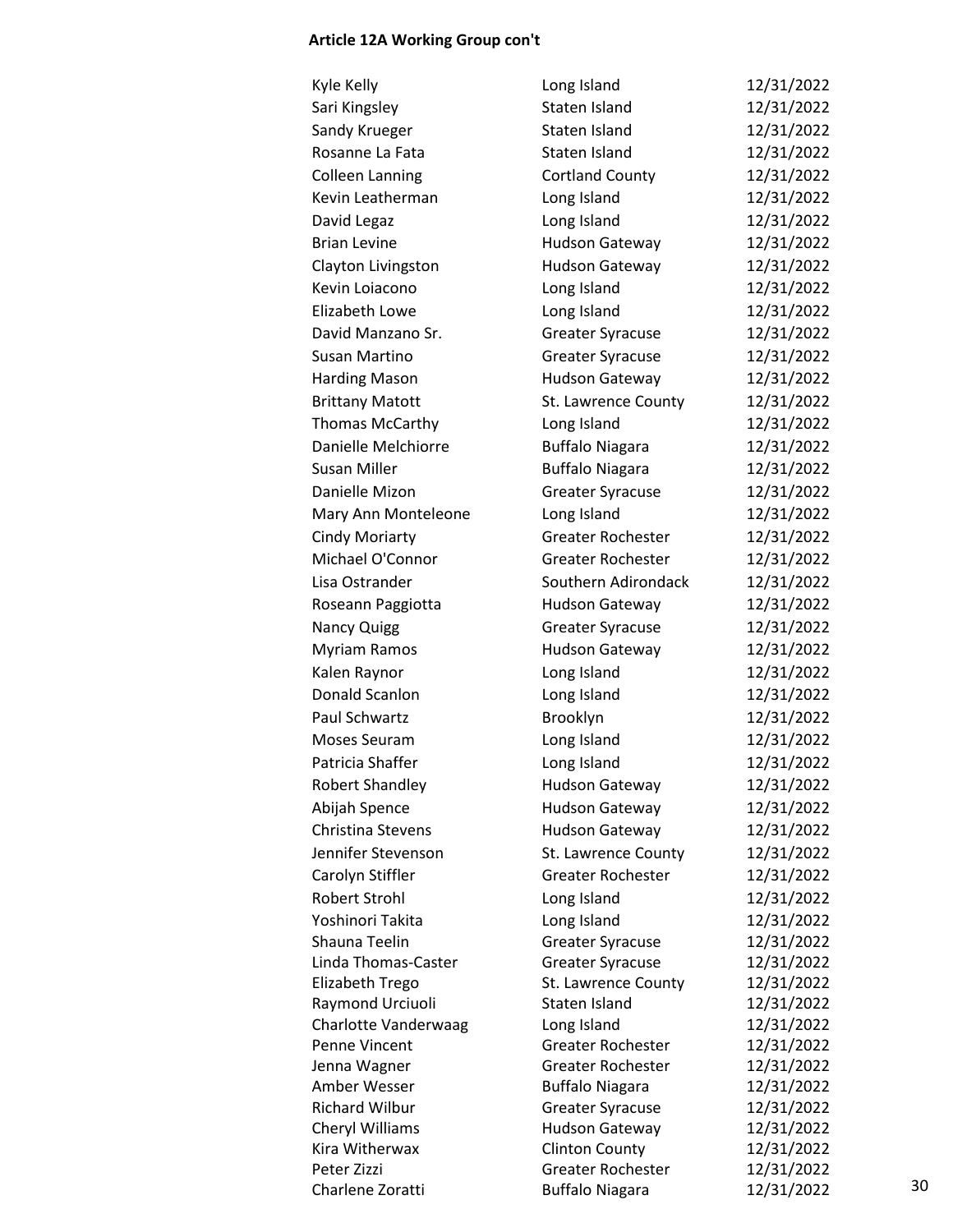#### **Commercial Issues Working Group**

| <b>Position</b>   | <b>Full Name</b>        | <b>Local Board/Association</b> | <b>Term Expires</b> |
|-------------------|-------------------------|--------------------------------|---------------------|
| <b>Chair</b>      | Teresa Belmore          | Hudson Gateway                 | 12/31/2022          |
| <b>Vice Chair</b> | Tony D'Anzica           | <b>Hudson Gateway</b>          | 12/31/2022          |
|                   | Michele Anselmo         | Long Island                    | 12/31/2022          |
|                   | Stephanie Badillo       | <b>Hudson Gateway</b>          | 12/31/2022          |
|                   | Kazuko Boylan           | Hudson Gateway                 | 12/31/2022          |
|                   | <b>Howard Denison</b>   | Southern Adirondack            | 12/31/2022          |
|                   | James DiNapoli          | <b>Sullivan County</b>         | 12/31/2022          |
|                   | Max Gurvitch            | Brooklyn                       | 12/31/2022          |
|                   | Walauddin Hoosein       | Long Island                    | 12/31/2022          |
|                   | Laura Hyler             | <b>Greater Capital</b>         | 12/31/2022          |
|                   | Michael Johnson         | <b>Buffalo Niagara</b>         | 12/31/2022          |
|                   | Pamela Jones            | <b>Hudson Gateway</b>          | 12/31/2022          |
|                   | <b>Michael Liess</b>    | <b>Greater Rochester</b>       | 12/31/2022          |
|                   | Clayton Livingston      | <b>Hudson Gateway</b>          | 12/31/2022          |
|                   | Paul Llobell            | Long Island                    | 12/31/2022          |
|                   | Thomas McCarthy         | Long Island                    | 12/31/2022          |
|                   | Felton McLaughlin       | <b>Greater Capital</b>         | 12/31/2022          |
|                   | Erin Micha              | <b>NYS Commercial</b>          | 12/31/2022          |
|                   | Jessica Richer          | <b>Greater Capital</b>         | 12/31/2022          |
|                   | <b>Francis Rizzo</b>    | Staten Island                  | 12/31/2022          |
|                   | Sean Rogge              | Southern Adirondack            | 12/31/2022          |
|                   | <b>Howell Silverman</b> | Long Island                    | 12/31/2022          |
|                   | Jamshid Soufian         | Long Island                    | 12/31/2022          |
|                   | Linda Thomas-Caster     | <b>Greater Syracuse</b>        | 12/31/2022          |
|                   | <b>Margaret Tuerk</b>   | <b>Buffalo Niagara</b>         | 12/31/2022          |
|                   | Paul Wernersbach        | Long Island                    | 12/31/2022          |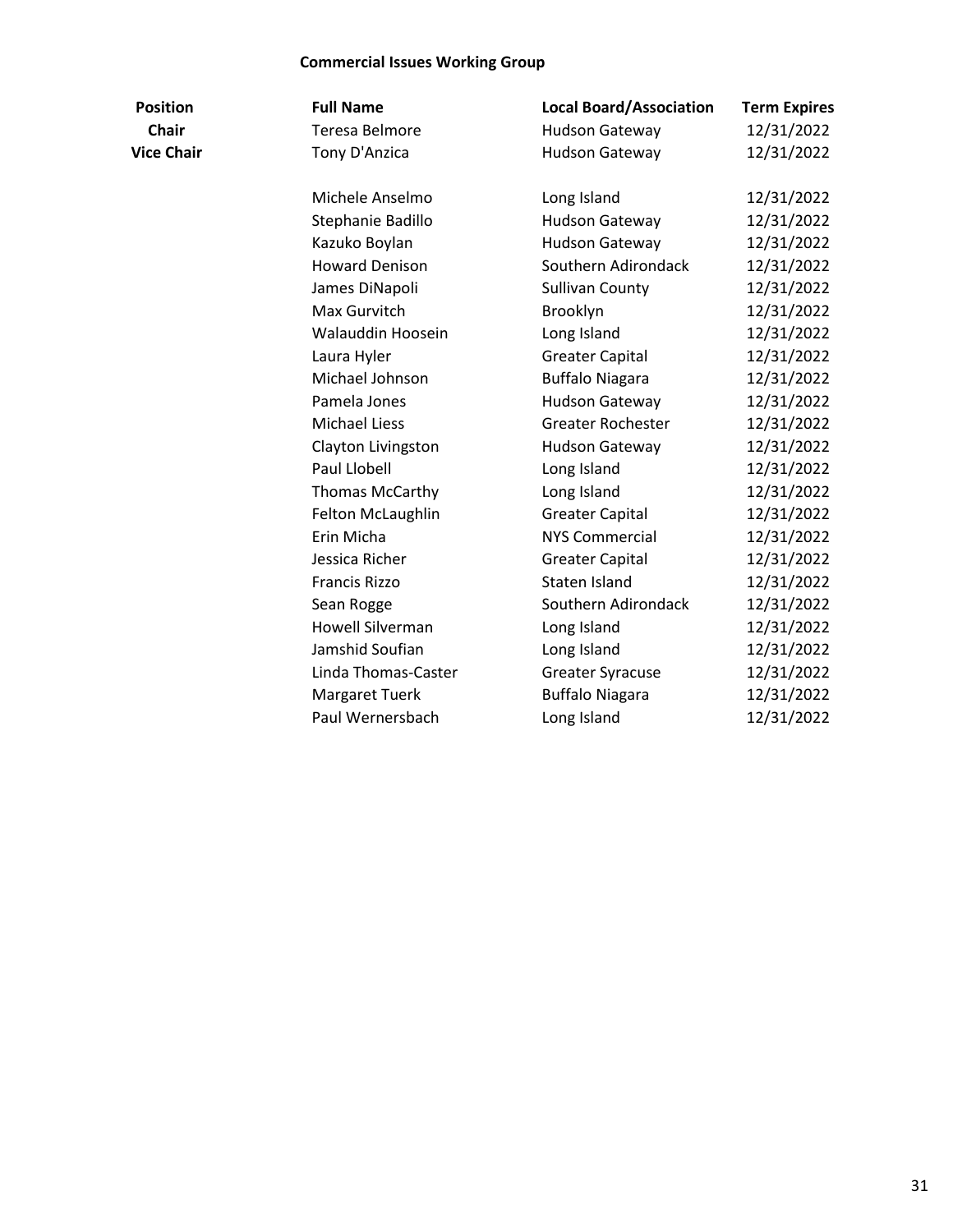#### **Co-Op Issues Working Group**

| <b>Position</b> | <b>Full Name</b>      | <b>Local Board/Association</b> | <b>Term Expires</b> |
|-----------------|-----------------------|--------------------------------|---------------------|
| <b>Chair</b>    | Marcia Clarke         | <b>Brooklyn</b>                | 12/31/2022          |
| Vice Chair      | Crystal Hawkins Syska | Hudson Gateway                 | 12/31/2022          |

|                   |                             |                       | . <b>.</b> |
|-------------------|-----------------------------|-----------------------|------------|
| <b>Chair</b>      | Marcia Clarke               | Brooklyn              | 12/31/2022 |
| <b>Vice Chair</b> | Crystal Hawkins Syska       | <b>Hudson Gateway</b> | 12/31/2022 |
|                   | Jessica Akde Elmazi         | Long Island           | 12/31/2022 |
|                   | Dean Churack                | Brooklyn              | 12/31/2022 |
|                   | <b>Yvette Clark Watkins</b> | Long Island           | 12/31/2022 |
|                   | <b>Theresa Crozier</b>      | <b>Hudson Gateway</b> | 12/31/2022 |
|                   | Lisbeth English             | Long Island           | 12/31/2022 |
|                   | Patricia Erker              | Long Island           | 12/31/2022 |
|                   | Jason Farca                 | Brooklyn              | 12/31/2022 |
|                   | Evelyn Fasulo               | Long Island           | 12/31/2022 |
|                   | Gail Fattizzi               | <b>Hudson Gateway</b> | 12/31/2022 |
|                   | Barbara Ford                | Long Island           | 12/31/2022 |
|                   | Carol Gallo Turschmann      | Long Island           | 12/31/2022 |
|                   | Susan Goldy                 | <b>Hudson Gateway</b> | 12/31/2022 |
|                   | <b>Frederic Greene</b>      | Long Island           | 12/31/2022 |
|                   | <b>Peter Harris</b>         | <b>Hudson Gateway</b> | 12/31/2022 |
|                   | <b>Barry Kramer</b>         | <b>Hudson Gateway</b> | 12/31/2022 |
|                   | Kevin Leatherman            | Long Island           | 12/31/2022 |
|                   | Sandra Lujan                | Brooklyn              | 12/31/2022 |
|                   | Christine Nappa             | Long Island           | 12/31/2022 |
|                   | Janet Nicosia               | Long Island           | 12/31/2022 |
|                   | Janette Pulice              | Long Island           | 12/31/2022 |
|                   | Anita Raj                   | Long Island           | 12/31/2022 |
|                   | Michael Richman             | Long Island           | 12/31/2022 |
|                   | <b>Jill Sackler</b>         | Long Island           | 12/31/2022 |
|                   | Paul Schwartz               | Brooklyn              | 12/31/2022 |
|                   | Christina Stevens           | <b>Hudson Gateway</b> | 12/31/2022 |
|                   | Julie Thum                  | Brooklyn              | 12/31/2022 |
|                   | Elizabeth Tucker            | Long Island           | 12/31/2022 |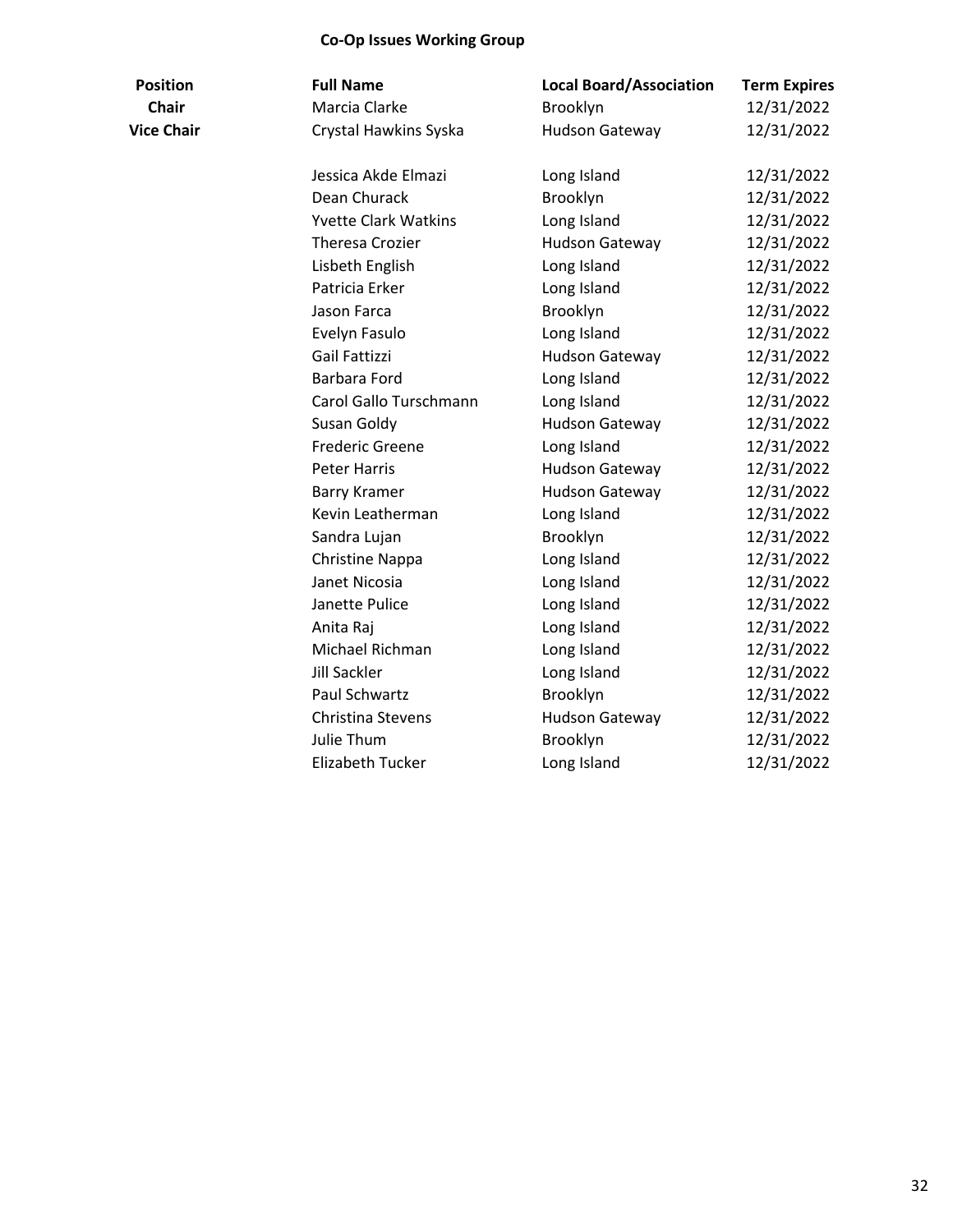#### **NYC Issues Working Group**

| <b>Full Name</b> |
|------------------|
| Melissa Gomez    |
| Rosanne LaFata   |
| Gaetano Alberga  |
| Dorothy Aschkar  |

| <b>Position</b>   | <b>Full Name</b>        | <b>Local Board/Association</b> | <b>Term Expires</b> |
|-------------------|-------------------------|--------------------------------|---------------------|
| <b>Chair</b>      | Melissa Gomez           | Long Island                    | 12/31/2022          |
| <b>Vice Chair</b> | Rosanne LaFata          | Staten Island                  | 12/31/2022          |
|                   | Gaetano Alberga         | Long Island                    | 12/31/2022          |
|                   | Dorothy Aschkar         | Long Island                    | 12/31/2022          |
|                   | Stephanie Badillo       | <b>Hudson Gateway</b>          | 12/31/2022          |
|                   | Tammy Teresa Belmore    | <b>Hudson Gateway</b>          | 12/31/2022          |
|                   | Kazuko Boylan           | Hudson Gateway                 | 12/31/2022          |
|                   | Peter Caruso            | Long Island                    | 12/31/2022          |
|                   | Marcia Clarke           | Brooklyn                       | 12/31/2022          |
|                   | <b>Gary Connolly</b>    | Hudson Gateway                 | 12/31/2022          |
|                   | Anthony Domathoti       | <b>Hudson Gateway</b>          | 12/31/2022          |
|                   | Evelyn Fasulo           | Long Island                    | 12/31/2022          |
|                   | <b>Yvette Foster</b>    | Long Island                    | 12/31/2022          |
|                   | Susan Goldy             | Hudson Gateway                 | 12/31/2022          |
|                   | <b>Frederic Greene</b>  | Long Island                    | 12/31/2022          |
|                   | Max Gurvitch            | Brooklyn                       | 12/31/2022          |
|                   | <b>Richard Haggerty</b> | <b>Hudson Gateway</b>          | 12/31/2022          |
|                   | Crystal Hawkins Syska   | Hudson Gateway                 | 12/31/2022          |
|                   | Walauddin Hoosein       | Long Island                    | 12/31/2022          |
|                   | Deborah lemma           | Brooklyn                       | 12/31/2022          |
|                   | William Jacobs          | Long Island                    | 12/31/2022          |
|                   | La'Keya Johnson         | <b>Buffalo Niagara</b>         | 12/31/2022          |
|                   | Sari Kingsley           | Staten Island                  | 12/31/2022          |
|                   | Laird Klein             | Staten Island                  | 12/31/2022          |
|                   | Sandy Krueger           | Staten Island                  | 12/31/2022          |
|                   | Carla La Chapelle       | <b>Hudson Gateway</b>          | 12/31/2022          |
|                   | Mathieu Moulin          | <b>NYS Commercial</b>          | 12/31/2022          |
|                   | Michael Richman         | Long Island                    | 12/31/2022          |
|                   | <b>Francis Rizzo</b>    | Staten Island                  | 12/31/2022          |
|                   | Paul Schwartz           | Brooklyn                       | 12/31/2022          |
|                   | Dennis Short            | Hudson Gateway                 | 12/31/2022          |
|                   | Christina Stevens       | <b>Hudson Gateway</b>          | 12/31/2022          |
|                   | Julie Thum              | Brooklyn                       | 12/31/2022          |
|                   | Joseph Tirone           | Staten Island                  | 12/31/2022          |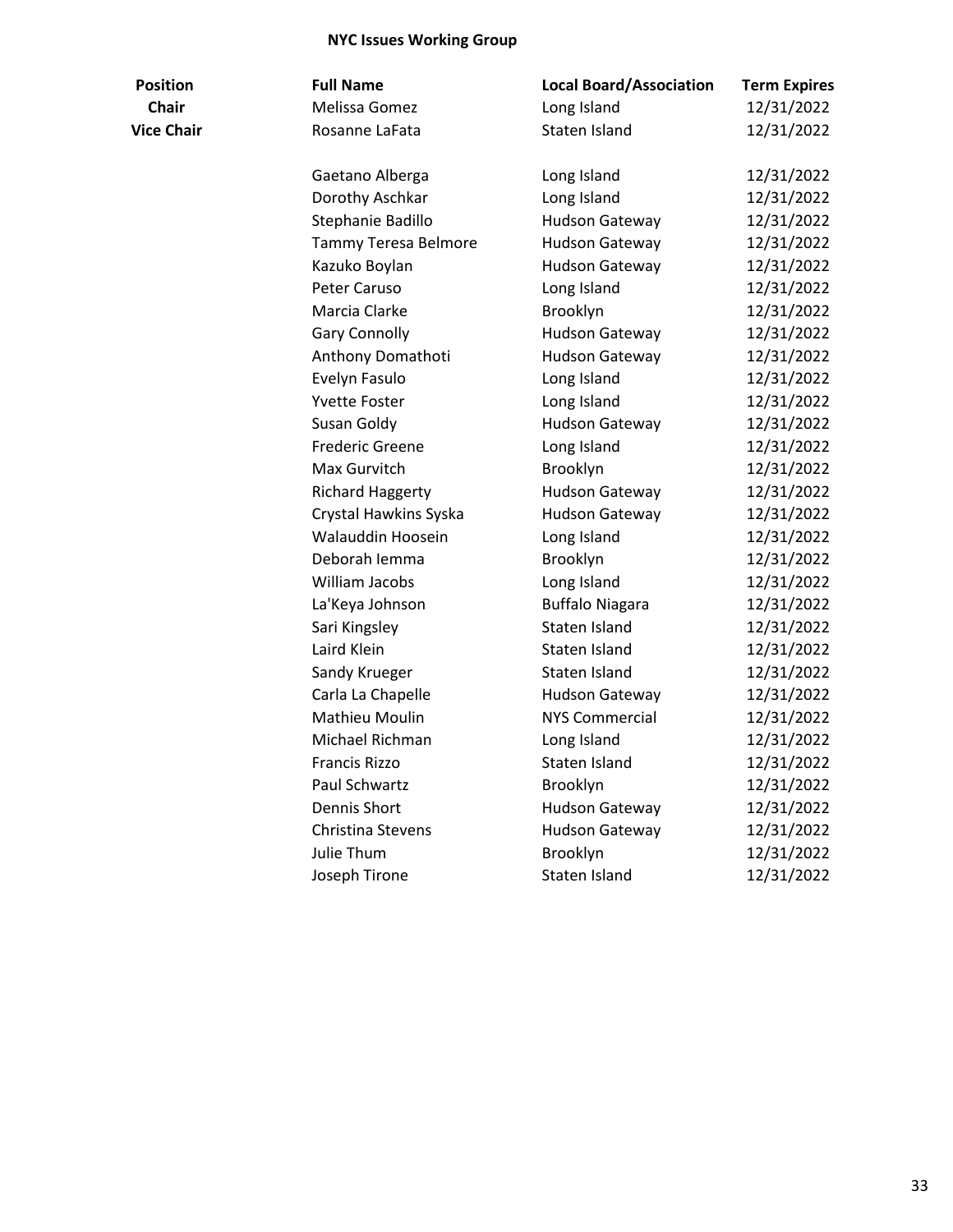#### **Local Board Education Forum**

| <b>Full Name</b> |
|------------------|
| Barry Kramer     |
| Mary Peyton      |

| <b>Position</b>   | <b>Full Name</b>          | <b>Local Board/Association</b>      | <b>Term Expires</b>      |    |
|-------------------|---------------------------|-------------------------------------|--------------------------|----|
| <b>Chair</b>      | <b>Barry Kramer</b>       | <b>Hudson Gateway</b>               | 12/31/2022               |    |
| <b>Vice Chair</b> | Mary Peyton               | <b>Greater Capital</b>              | 12/31/2022               |    |
|                   | Filipa Abreu Bierton      | <b>Greater Rochester</b>            | 12/31/2022               |    |
|                   | Lori Adams                | <b>Buffalo Niagara</b>              | 12/31/2022               |    |
|                   | Gaetano Alberga           | Long Island                         | 12/31/2022               |    |
|                   | Michael Alonzo            | Long Island                         | 12/31/2022               |    |
|                   | Mohammad Ayub             | Long Island                         | 12/31/2022               |    |
|                   | <b>Tiffany Balanoff</b>   | Long Island                         | 12/31/2022               |    |
|                   | Glenn Boggia              | Long Island                         | 12/31/2022               |    |
|                   | Dorothy Botsoe            | Hudson Gateway                      | 12/31/2022               |    |
|                   | Kimberly Bullard          | Southern Adirondack                 | 12/31/2022               |    |
|                   | <b>Frederic Cantor</b>    | <b>Dutchess County</b>              | 12/31/2022               |    |
|                   | Carmen Cartagena          | Long Island                         | 12/31/2022               |    |
|                   | Peter Caruso              | Long Island                         | 12/31/2022               |    |
|                   | Cynthia Cooley-Duvall     | Otsego Delaware                     | 12/31/2022               |    |
|                   | Laura Copersino           | Long Island                         | 12/31/2022               |    |
|                   | Gisella Craig             | Long Island                         | 12/31/2022               |    |
|                   | Linda DAmico              | Long Island                         | 12/31/2022               |    |
|                   | Katheryn DeClerck         | Hudson Gateway                      | 12/31/2022               |    |
|                   | Laurie DiFrancesco        | <b>Hudson Gateway</b>               | 12/31/2022               |    |
|                   | <b>Anthony Ellis</b>      | Long Island                         | 12/31/2022               |    |
|                   | Lance Evans               | Jefferson Lewis                     | 12/31/2022               |    |
|                   | Roseann Farrow            | Hudson Gateway                      | 12/31/2022               |    |
|                   | Gail Fattizzi             | <b>Hudson Gateway</b>               | 12/31/2022               |    |
|                   | Linda Fields              | Jefferson Lewis                     | 12/31/2022               |    |
|                   | Michael Galicia           | Long Island                         | 12/31/2022               |    |
|                   | Freddimir Garcia          | <b>Hudson Gateway</b>               | 12/31/2022               |    |
|                   | <b>Ricky Gates</b>        | Jefferson Lewis                     | 12/31/2022               |    |
|                   | Joseph Gehl               | <b>Greater Binghamton</b>           | 12/31/2022               |    |
|                   | Mark Gilbo                | <b>Greater Syracuse</b>             | 12/31/2022               |    |
|                   | <b>Brenda Goulette</b>    | Northern Adirondack                 | 12/31/2022               |    |
|                   | Lindsay Hart              | Ithaca                              | 12/31/2022               |    |
|                   | Jiao Hong                 | Long Island                         | 12/31/2022               |    |
|                   | Susan Hughes              | Greater Rochester                   | 12/31/2022               |    |
|                   | Aldo Iemma                | Brooklyn                            | 12/31/2022               |    |
|                   | Deana Ingram              | <b>Greater Syracuse</b>             | 12/31/2022               |    |
|                   | Karen Johnson             | Ithaca                              | 12/31/2022               |    |
|                   | Rebecca Jones             | <b>Greater Binghamton</b>           | 12/31/2022               |    |
|                   | Steven Jones              | <b>Hudson Gateway</b>               | 12/31/2022               |    |
|                   | Laird Klein               | Staten Island                       | 12/31/2022               |    |
|                   | Faye Koszta               | Staten Island                       | 12/31/2022               |    |
|                   | Lori Ann Lang             | Long Island                         | 12/31/2022               |    |
|                   | Cynthia Lazzaro           | Mohawk Valley                       | 12/31/2022               |    |
|                   | Maria Lull, ABR, CRS, GRI | Columbia Greene                     | 12/31/2022               |    |
|                   | Ann Mackend               |                                     |                          |    |
|                   | Jeremias Maneiro          | Hudson Gateway<br>Greater Rochester | 12/31/2022<br>12/31/2022 |    |
|                   | Natalie Martin            |                                     | 12/31/2022               |    |
|                   |                           | <b>Greater Syracuse</b>             |                          | 34 |
|                   | <b>Brittany Matott</b>    | St. Lawrence County                 | 12/31/2022               |    |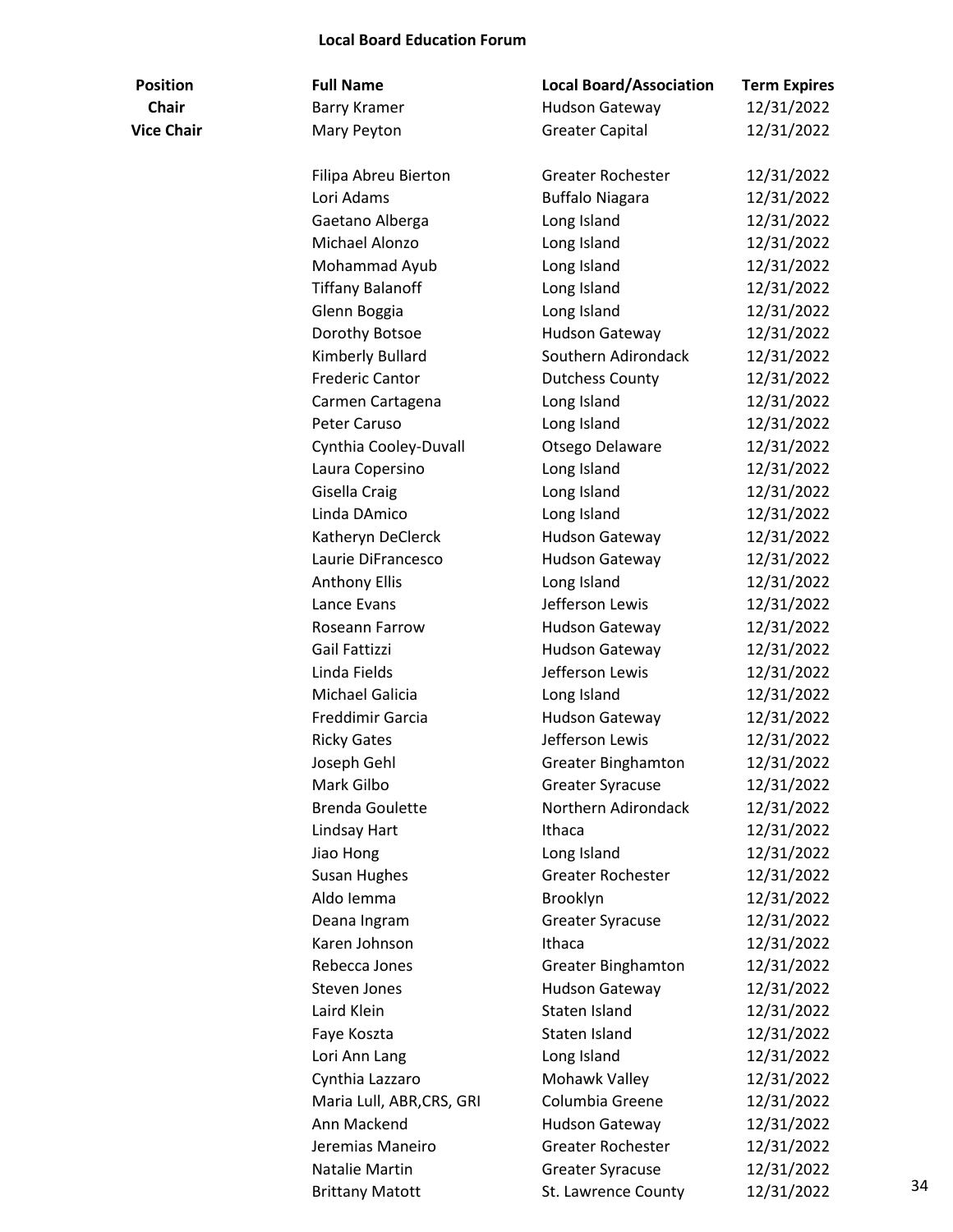### **Local Board Education Forum con't**

| Carole McCann         | <b>Hudson Gateway</b>     | 12/31/2022 |
|-----------------------|---------------------------|------------|
| <b>Gwenn McDonald</b> | <b>Greater Syracuse</b>   | 12/31/2022 |
| Danielle Mizon        | <b>Greater Syracuse</b>   | 12/31/2022 |
| John Molnar           | Long Island               | 12/31/2022 |
| Mary Ann Monteleone   | Long Island               | 12/31/2022 |
| Diana Nogaret         | <b>Greater Binghamton</b> | 12/31/2022 |
| Elizabeth Obih-Frank  | <b>Hudson Gateway</b>     | 12/31/2022 |
| Carol Olsen           | Otsego Delaware           | 12/31/2022 |
| Linda Page            | Columbia Greene           | 12/31/2022 |
| Roseann Paggiotta     | <b>Hudson Gateway</b>     | 12/31/2022 |
| Deana Perlee          | <b>Greater Capital</b>    | 12/31/2022 |
| Dennis Pezzimenti     | Chautauqua Cattaraugus    | 12/31/2022 |
| <b>Ruth Pfeffer</b>   | Long Island               | 12/31/2022 |
| Miguel Pretti         | Long Island               | 12/31/2022 |
| Michael Richman       | Long Island               | 12/31/2022 |
| Sylvia Ryndock        | Greater Rochester         | 12/31/2022 |
| Donald Scanlon        | Long Island               | 12/31/2022 |
| Justin Schimmenti     | Long Island               | 12/31/2022 |
| Moses Seuram          | Long Island               | 12/31/2022 |
| Michael Smith         | <b>Greater Rochester</b>  | 12/31/2022 |
| Susan Lynne Sommers   | <b>Greater Capital</b>    | 12/31/2022 |
| Kathie Spangler       | <b>Greater Capital</b>    | 12/31/2022 |
| Michele Stoeger       | Otsego Delaware           | 12/31/2022 |
| Yoshinori Takita      | Long Island               | 12/31/2022 |
| Elizabeth Trego       | St. Lawrence County       | 12/31/2022 |
| Robin White           | <b>Hudson Gateway</b>     | 12/31/2022 |
| Allen Wright          | <b>Buffalo Niagara</b>    | 12/31/2022 |
|                       |                           |            |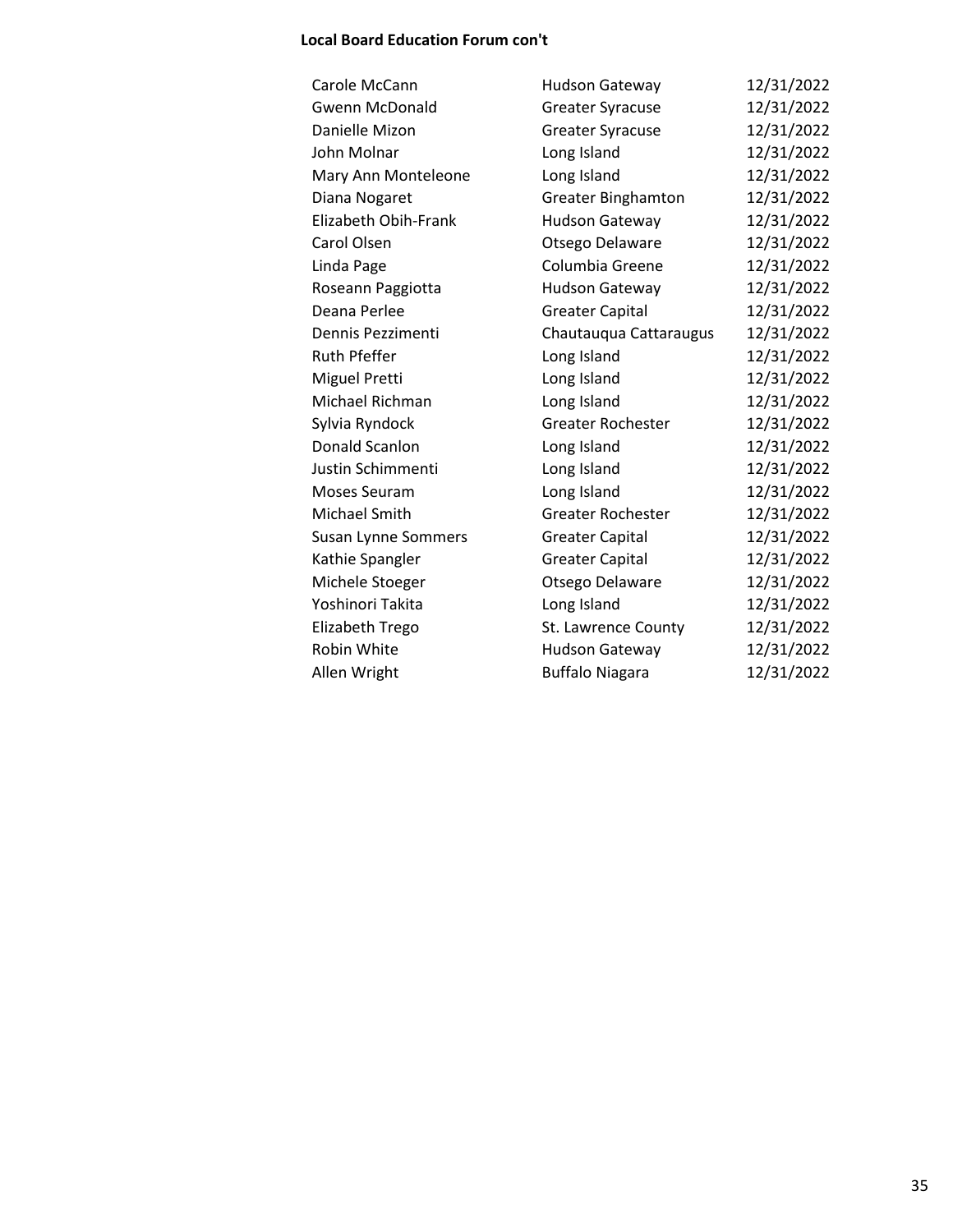# **Multiple Listing Issues & Policies Committee**

| <b>Position</b>   | <b>Full Name</b>             | <b>Local Board/Association</b> | <b>Term Expires</b> |    |
|-------------------|------------------------------|--------------------------------|---------------------|----|
| <b>Chair</b>      | Angela Lanuto                | Columbia Greene                | 12/31/2022          |    |
| <b>Vice Chair</b> | Dan Davies                   | Southern Adirondack            | 12/31/2022          |    |
|                   | Nina Amadon                  | <b>Greater Capital</b>         | 12/31/2022          |    |
|                   | Dorothy Aschkar              | Long Island                    | 12/31/2022          |    |
|                   | Anthony Atkinson             | Long Island                    | 12/31/2022          |    |
|                   | Roberto Ayala                | Long Island                    | 12/31/2022          |    |
|                   | Mohammad Ayub                | Long Island                    | 12/31/2022          |    |
|                   | <b>Tiffany Balanoff</b>      | Long Island                    | 12/31/2022          |    |
|                   | Theodore Banta III           | Columbia Greene                | 12/31/2022          |    |
|                   | Elizabeth Bernitt            | <b>Sullivan County</b>         | 12/31/2022          |    |
|                   | Joan Bischoff van Heemskerck | Hamptons North Fork            | 12/31/2022          |    |
|                   | Sandy Blonsky                | <b>Greater Rochester</b>       | 12/31/2022          |    |
|                   | Janet Boehler                | Long Island                    | 12/31/2022          |    |
|                   | Glenn Boggia                 | Long Island                    | 12/31/2022          |    |
|                   | Cathleen Breen               | <b>Sullivan County</b>         | 12/31/2022          |    |
|                   | Andrew Burke                 | <b>Greater Rochester</b>       | 12/31/2022          |    |
|                   | Laura Burns                  | <b>Greater Capital</b>         | 12/31/2022          |    |
|                   | <b>Susan Busing</b>          | <b>Sullivan County</b>         | 12/31/2022          |    |
|                   | <b>Martin Carpenter</b>      | <b>Greater Syracuse</b>        | 12/31/2022          |    |
|                   | Peter Caruso                 | Long Island                    | 12/31/2022          |    |
|                   | Suzanne Close                | <b>Greater Capital</b>         | 12/31/2022          |    |
|                   | <b>Gary Connolly</b>         | Hudson Gateway                 | 12/31/2022          |    |
|                   | Cynthia Cooley-Duvall        | Otsego Delaware                | 12/31/2022          |    |
|                   | Joesiann Cortez              | Long Island                    | 12/31/2022          |    |
|                   | Carol Cotton                 | Long Island                    | 12/31/2022          |    |
|                   | Michael Coughlin             | <b>Clinton County</b>          | 12/31/2022          |    |
|                   | Don Cummins                  | Columbia Greene                | 12/31/2022          |    |
|                   | Jeffrey Decatur              | <b>Greater Capital</b>         | 12/31/2022          |    |
|                   | Jasmine Decime               | Long Island                    | 12/31/2022          |    |
|                   | <b>Tracey Dedee</b>          | <b>Greater Rochester</b>       | 12/31/2022          |    |
|                   | <b>Howard Denison</b>        | Southern Adirondack            | 12/31/2022          |    |
|                   | Terri Dillon                 | <b>Greater Syracuse</b>        | 12/31/2022          |    |
|                   | Lance Evans                  | Jefferson Lewis                | 12/31/2022          |    |
|                   | Annette Fachko               | <b>Buffalo Niagara</b>         | 12/31/2022          |    |
|                   | Jason Farca                  | Brooklyn                       | 12/31/2022          |    |
|                   | Sandra Farrands              | <b>Greater Syracuse</b>        | 12/31/2022          |    |
|                   | Barbara Ford                 | Long Island                    | 12/31/2022          |    |
|                   | Carol Gallo Turschmann       | Long Island                    | 12/31/2022          |    |
|                   | John Gerace                  | <b>Greater Rochester</b>       | 12/31/2022          |    |
|                   | Lainie Greenberg             | Long Island                    | 12/31/2022          |    |
|                   | Kayla Greenough              | <b>Greater Capital</b>         | 12/31/2022          |    |
|                   | Lisa Hirsch                  | <b>Buffalo Niagara</b>         | 12/31/2022          |    |
|                   | Jiao Hong                    | Long Island                    | 12/31/2022          |    |
|                   | Norma Jayne                  | Ithaca                         | 12/31/2022          |    |
|                   | Karen Johnson                | Ithaca                         | 12/31/2022          |    |
|                   | Andrew Kachaylo              | Greater Rochester              | 12/31/2022          |    |
|                   | Eleni Kakos                  | Long Island                    | 12/31/2022          |    |
|                   | Coleton Kirchner             | <b>Greater Capital</b>         | 12/31/2022          | 36 |
|                   |                              |                                |                     |    |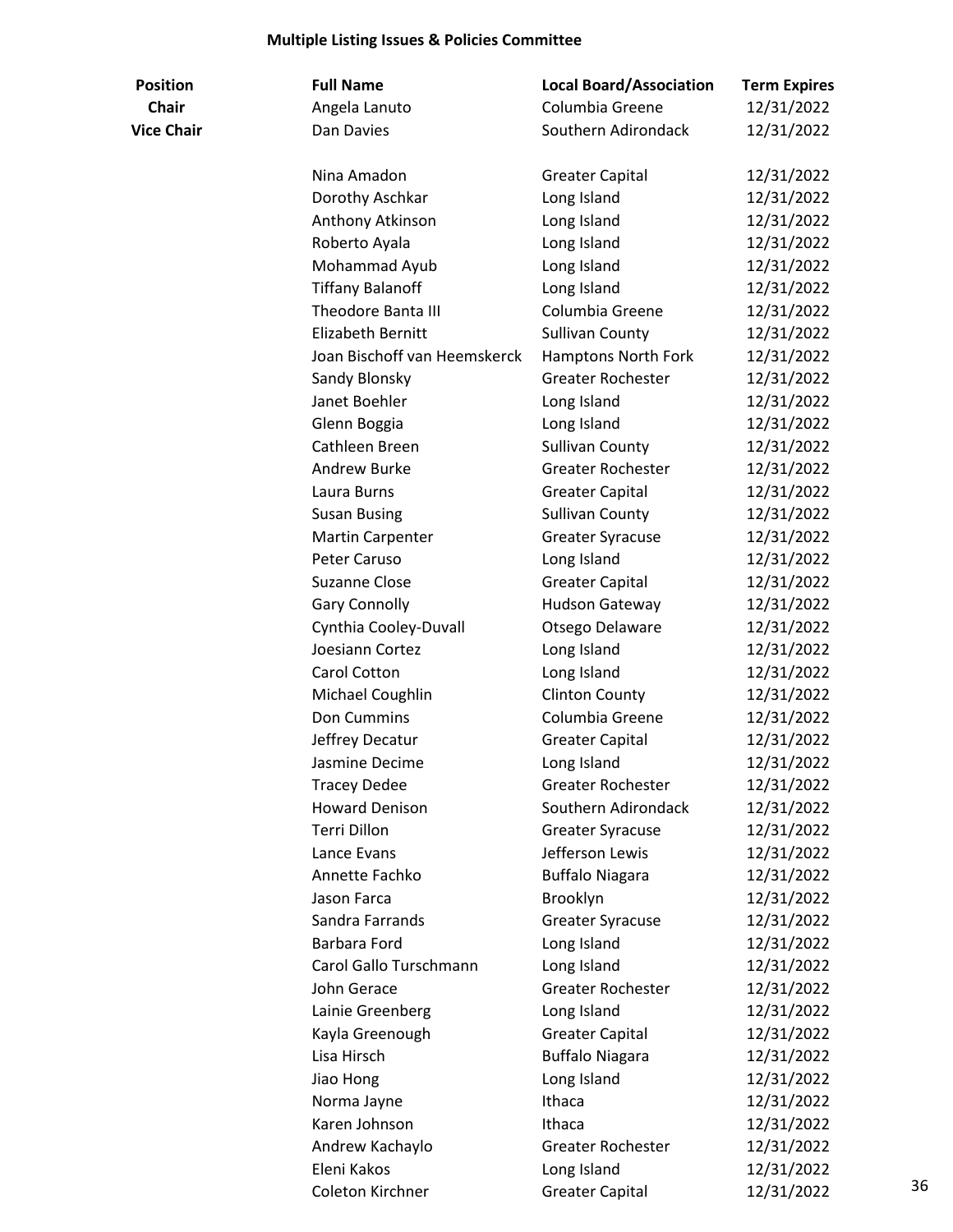# **Multiple Listing Issues & Policies Committee con't**

| <b>Greater Capital</b>   | 12/31/2022    |            |
|--------------------------|---------------|------------|
| Staten Island            | 12/31/2022    |            |
| Hudson Gateway           | 12/31/2022    |            |
| <b>Buffalo Niagara</b>   | 12/31/2022    |            |
| Long Island              | 12/31/2022    |            |
| <b>Greater Capital</b>   | 12/31/2022    |            |
| Long Island              | 12/31/2022    |            |
| <b>Greater Capital</b>   | 12/31/2022    |            |
| Long Island              | 12/31/2022    |            |
| Columbia Greene          | 12/31/2022    |            |
| Hudson Gateway           | 12/31/2022    |            |
| <b>Greater Syracuse</b>  | 12/31/2022    |            |
| <b>Greater Syracuse</b>  | 12/31/2022    |            |
| <b>Greater Syracuse</b>  | 12/31/2022    |            |
| Hudson Gateway           | 12/31/2022    |            |
| <b>Buffalo Niagara</b>   | 12/31/2022    |            |
| Long Island              | 12/31/2022    |            |
| <b>Greater Capital</b>   | 12/31/2022    |            |
| Northern Adirondack      | 12/31/2022    |            |
| <b>Buffalo Niagara</b>   | 12/31/2022    |            |
| Long Island              | 12/31/2022    |            |
| <b>Buffalo Niagara</b>   | 12/31/2022    |            |
| <b>Buffalo Niagara</b>   | 12/31/2022    |            |
| Hudson Gateway           | 12/31/2022    |            |
| <b>Greater Rochester</b> | 12/31/2022    |            |
| Long Island              | 12/31/2022    |            |
| Hudson Gateway           | 12/31/2022    |            |
| <b>Greater Rochester</b> | 12/31/2022    |            |
| <b>Elmira Corning</b>    | 12/31/2022    |            |
| Columbia Greene          | 12/31/2022    |            |
| <b>Hudson Gateway</b>    | 12/31/2022    |            |
| <b>Greater Capital</b>   | 12/31/2022    |            |
| Chautauqua Cattaraugus   | 12/31/2022    |            |
| Long Island              | 12/31/2022    |            |
| <b>Greater Capital</b>   | 12/31/2022    |            |
| <b>Hudson Gateway</b>    | 12/31/2022    |            |
| Long Island              | 12/31/2022    |            |
| <b>Greater Syracuse</b>  | 12/31/2022    |            |
| <b>Greater Syracuse</b>  | 12/31/2022    |            |
| Long Island              | 12/31/2022    |            |
| <b>Greater Syracuse</b>  | 12/31/2022    |            |
| <b>Dutchess County</b>   | 12/31/2022    |            |
| Long Island              | 12/31/2022    |            |
| Columbia Greene          | 12/31/2022    |            |
| Columbia Greene          | 12/31/2022    |            |
| <b>Greater Capital</b>   | 12/31/2022    |            |
| Otsego Delaware          | 12/31/2022    |            |
| Long Island              | 12/31/2022    |            |
| Greater Rochester        | 12/31/2022    | 37         |
|                          | Staten Island | 12/31/2022 |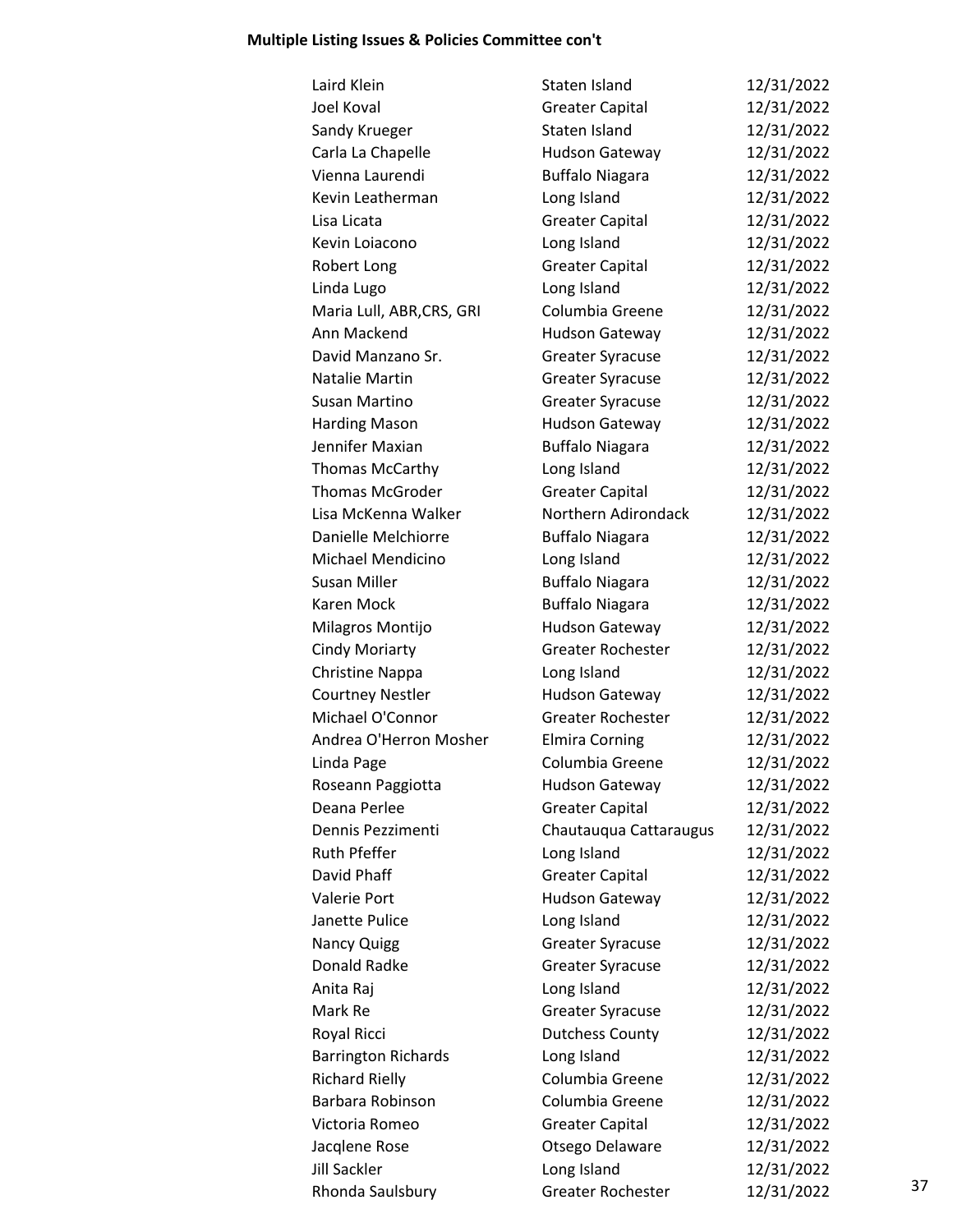# **Multiple Listing Issues & Policies Committee con't**

| Patricia Shaffer        | Long Island               | 12/31/2022 |
|-------------------------|---------------------------|------------|
| Dennis Short            | <b>Hudson Gateway</b>     | 12/31/2022 |
| Linda Skliros           | Long Island               | 12/31/2022 |
| Julie Sonner            | <b>Greater Capital</b>    | 12/31/2022 |
| Abijah Spence           | <b>Hudson Gateway</b>     | 12/31/2022 |
| Jennifer Stevenson      | St. Lawrence County       | 12/31/2022 |
| Christopher Tausch      | <b>Dutchess County</b>    | 12/31/2022 |
| Maryann Tercasio        | <b>Hudson Gateway</b>     | 12/31/2022 |
| Patricia Ann Tracey     | <b>Greater Syracuse</b>   | 12/31/2022 |
| <b>Elizabeth Tucker</b> | Long Island               | 12/31/2022 |
| <b>Steve Vaisey</b>     | Greater Rochester         | 12/31/2022 |
| Tina Vaitkus            | Hudson Gateway            | 12/31/2022 |
| Jenna Wagner            | Greater Rochester         | 12/31/2022 |
| Jason Walch             | Columbia Greene           | 12/31/2022 |
| Barbara Walton          | <b>Greater Capital</b>    | 12/31/2022 |
| Peter J Whitbeck        | Northern Adirondack       | 12/31/2022 |
| <b>Richard Wilbur</b>   | <b>Greater Syracuse</b>   | 12/31/2022 |
| <b>Heather Wilcox</b>   | <b>Greater Binghamton</b> | 12/31/2022 |
| <b>Brad Wilson</b>      | Long Island               | 12/31/2022 |
| Kira Witherwax          | <b>Clinton County</b>     | 12/31/2022 |
| Amy Wood Gonzalez       | Ithaca                    | 12/31/2022 |
| Jim Yockel              | Greater Rochester         | 12/31/2022 |
| Peter Zizzi             | Greater Rochester         | 12/31/2022 |
|                         |                           |            |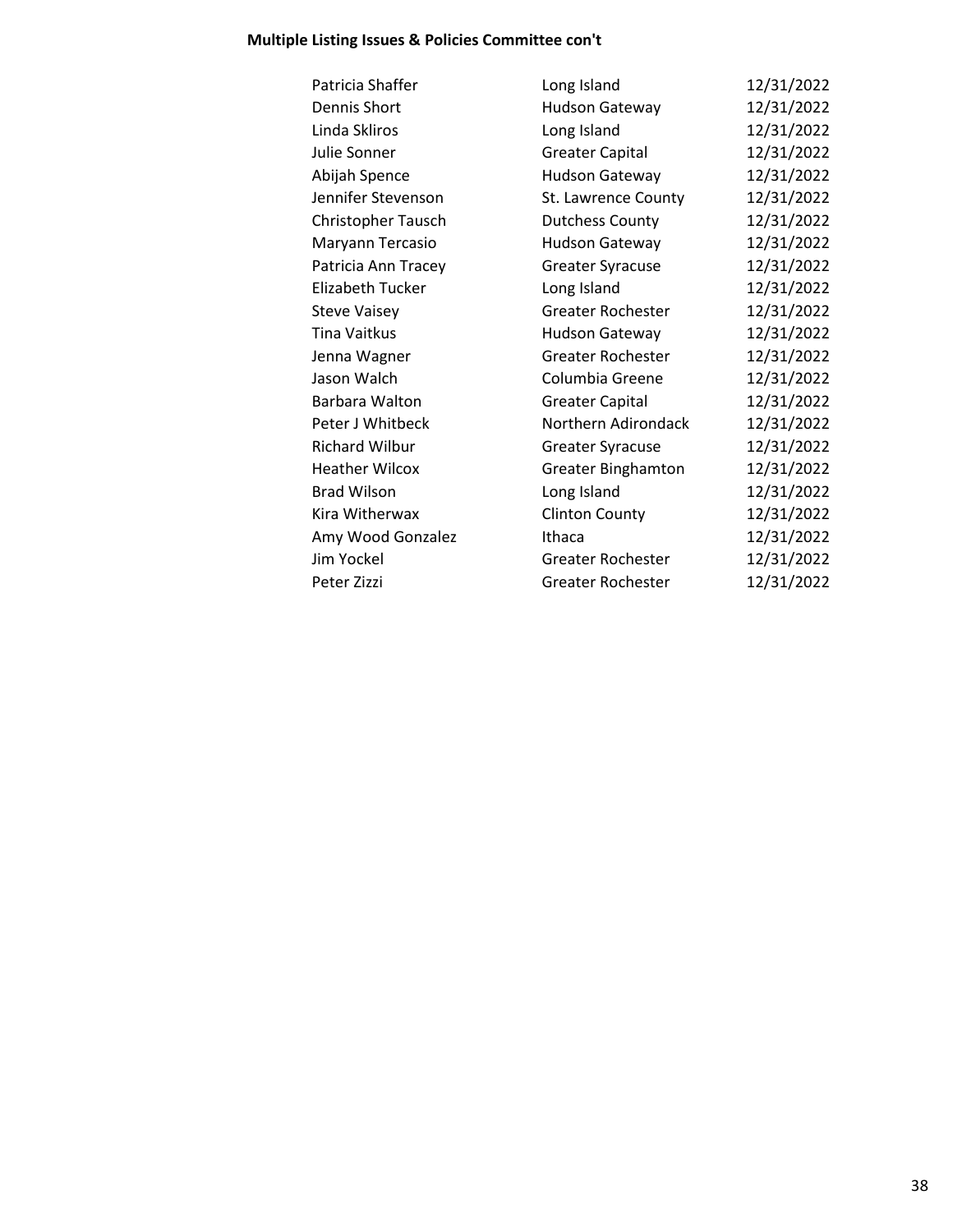### **Nominating Committee**

| <b>Position</b>                 | <b>Full Name</b>       | <b>Local Board/Association</b> | <b>Term Expires</b> |
|---------------------------------|------------------------|--------------------------------|---------------------|
| <b>Primary Members</b>          |                        |                                |                     |
| <b>Chair</b>                    | Dave Legaz             | Long Island                    | 12/31/2022          |
| <b>NYSAR Past President</b>     | Susan Goldy            | <b>Bronx Manhattan</b>         | 12/31/2022          |
| <b>NYSAR Past President</b>     | CJ DelVecchio          | Ithaca                         | 12/31/2022          |
| <b>Adirondack Region Rep</b>    | Liz Trego              | St. Lawrence                   | 12/31/2022          |
| <b>Capital Region Rep</b>       | Victoria Romeo         | <b>Greater Capital</b>         | 12/31/2022          |
| <b>Central Region Rep</b>       | Jeff Roney             | <b>Greater Syracuse</b>        | 12/31/2022          |
| <b>Genesee Region Rep</b>       | <b>Susan Hughes</b>    | <b>Greater Rochester</b>       | 12/31/2022          |
| <b>Lower Hudson Region Rep</b>  | Sarah Hughes           | Hudson Gateway                 | 12/31/2022          |
| <b>Metropolitan Region Rep</b>  | Kevin Leatherman       | Long Island                    | 12/31/2022          |
| <b>Southern Tier Region Rep</b> | <b>Robert Farrell</b>  | <b>Greater Binghamton</b>      | 12/31/2022          |
| <b>Western Region Rep</b>       | Mike Johnson           | <b>Buffalo Niagara</b>         | 12/31/2022          |
| <b>Local Board Rep</b>          | <b>Barry Kramer</b>    | <b>Hudson Gateway</b>          | 12/31/2022          |
| <b>Local Board Rep</b>          | Susan Helsinger        | Long Island                    | 12/31/2022          |
| <b>Alternate Members</b>        |                        |                                |                     |
| <b>NYSAR Past President</b>     | Jennifer Stevenson     | St. Lawrence                   | 12/31/2022          |
| <b>NYSAR Past President</b>     | Max Gurvitch           | Brooklyn                       | 12/31/2022          |
| <b>Adirondack Region Rep</b>    | Dan Davies             | Southern Adirondack            | 12/31/2022          |
| <b>Capital Region Rep</b>       | Joe Krongold           | <b>Greater Capital</b>         | 12/31/2022          |
| <b>Central Region Rep</b>       | <b>Richard Wilbur</b>  | <b>Greater Syracuse</b>        | 12/31/2022          |
| <b>Genesee Region Rep</b>       | Jenna Wagner           | <b>Greater Rochester</b>       | 12/31/2022          |
| <b>Lower Hudson Region Rep</b>  | Teresa Belmore         | <b>Hudson Gateway</b>          | 12/31/2022          |
| <b>Metropolitan Region Rep</b>  | Marcia Clarke          | Brooklyn                       | 12/31/2022          |
| <b>Southern Tier Region Rep</b> | Andrea O'Herron Mosher | <b>Elmira Corning</b>          | 12/31/2022          |
| <b>Western Region Rep</b>       | Eric Winklhofer        | <b>Buffalo Niagara</b>         | 12/31/2022          |
| <b>Local Board Rep</b>          | Gail Fattizzi          | <b>Hudson Gateway</b>          | 12/31/2022          |
| <b>Local Board Rep</b>          | <b>Matt Arnold</b>     | Long Island                    | 12/31/2022          |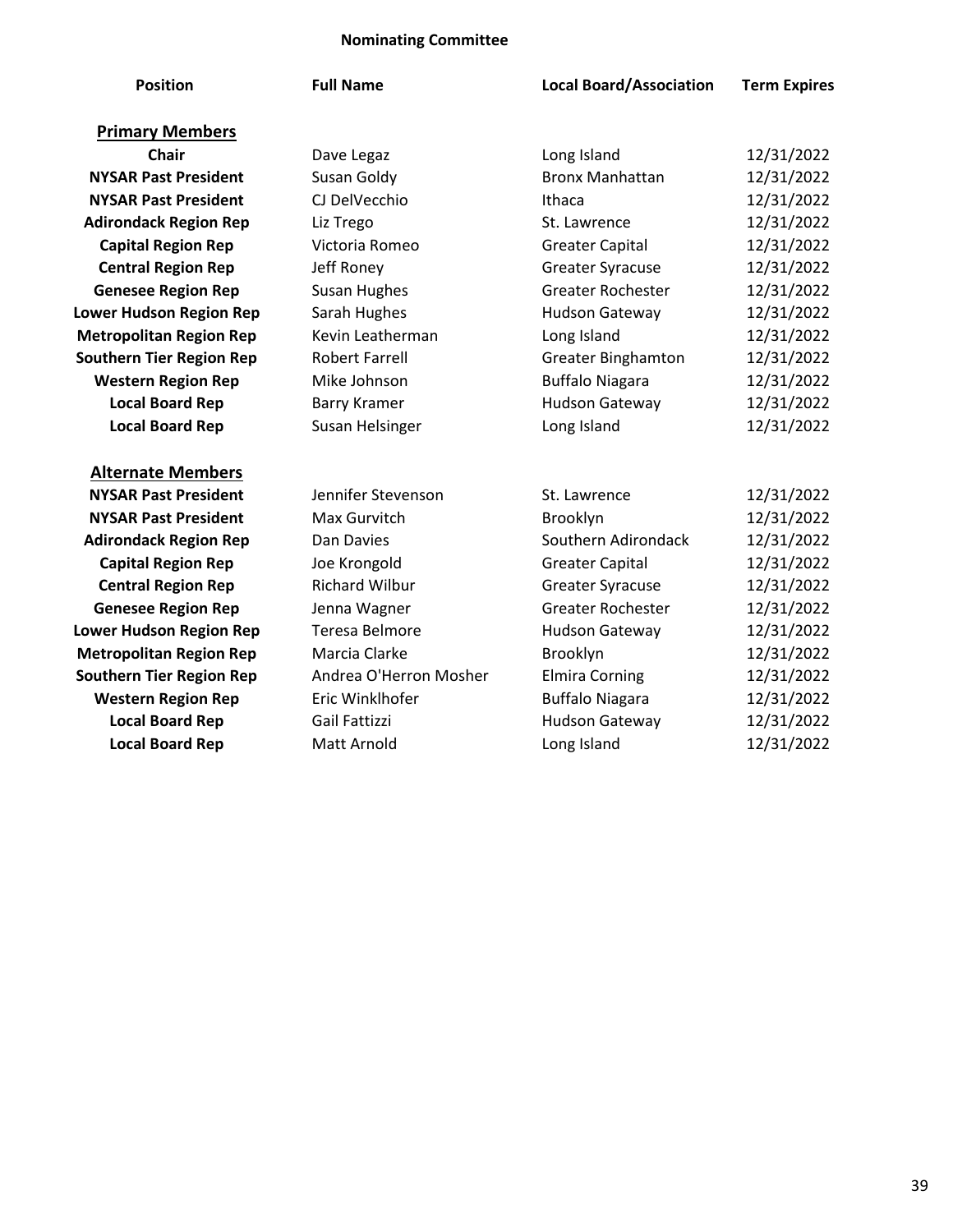### **NYSAR Real Estate Services**

| <b>Position</b>                  | <b>Full Name</b>  | <b>Local Board/Association</b> | <b>Term Expires</b> |
|----------------------------------|-------------------|--------------------------------|---------------------|
| <b>NYSAR President</b>           | Jennifer Vucetic  | <b>Greater Capital</b>         | 12/31/2022          |
| <b>NYSAR President-Elect</b>     | John Vernazza     | Staten Island                  | 12/31/2022          |
| <b>NYSAR Secretary/Treasurer</b> | Joe Rivellino     | <b>Buffalo Niagara</b>         | 12/31/2022          |
| <b>Immediate Past President</b>  | David Legaz       | Long Island                    | 12/31/2022          |
| <b>RES S/T</b>                   | Leah Caro         | <b>Hudson Gateway</b>          | 12/31/2022          |
|                                  | Anthony Domathoti | <b>Hudson Gateway</b>          | 12/31/2022          |
| <b>Chair</b>                     | Linda Lugo        | Long Island                    | 12/31/2023          |
| <b>Vice Chair</b>                | Dan Hartnett      | <b>Greater Syracuse</b>        | 12/31/2023          |
|                                  | Susan Goldy       | <b>Bronx Manhattan North</b>   | 12/31/2024          |
|                                  | Linda Page        | Columbia Greene                | 12/31/2024          |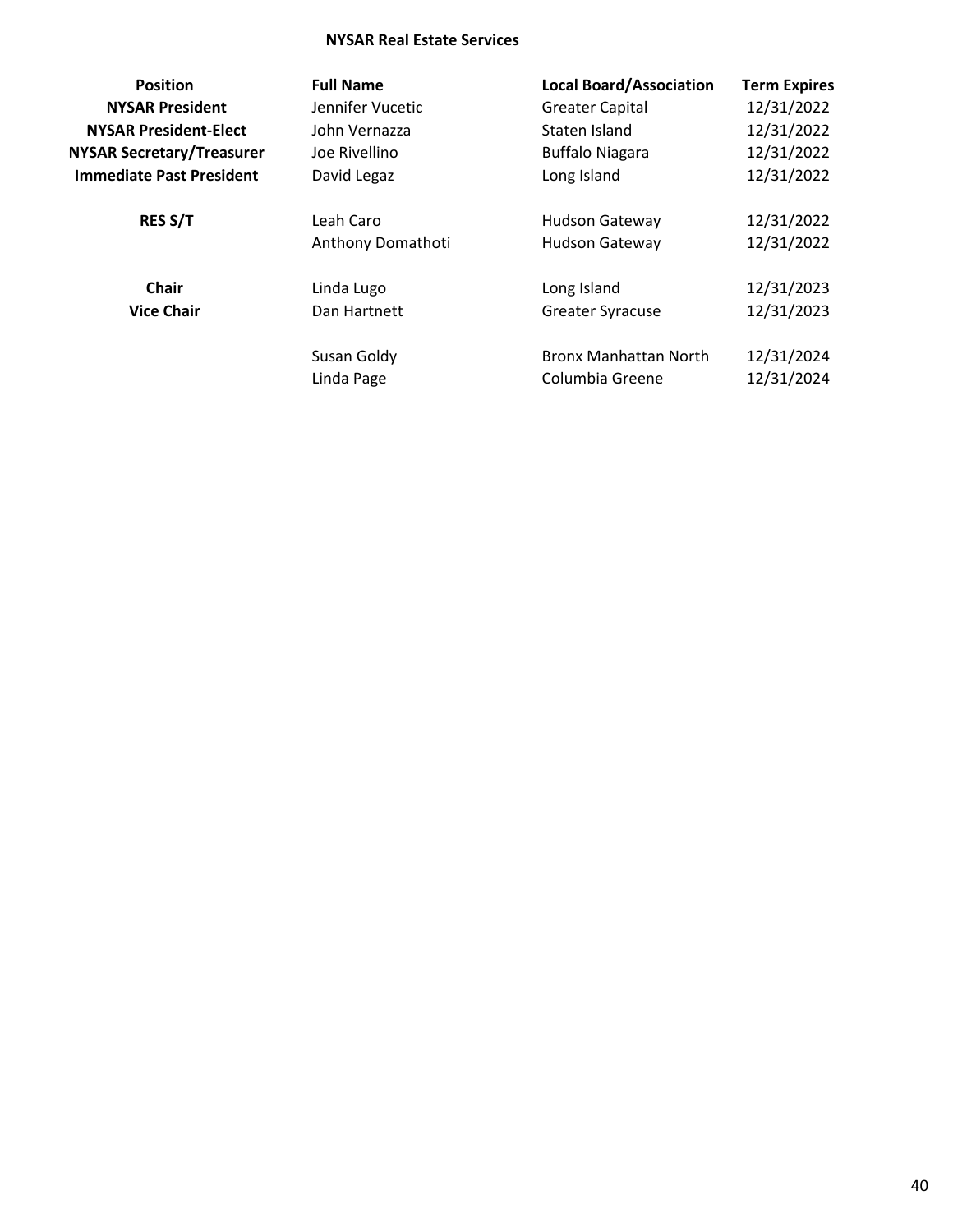### **Organizational Planning Committee**

| <b>Position</b>                  | <b>Full Name</b>   | <b>Local Board/Association</b> | <b>Term Expires</b> |
|----------------------------------|--------------------|--------------------------------|---------------------|
| <b>Chair</b>                     | Chris Teelin       | <b>Greater Syracuse</b>        | 12/31/2022          |
| <b>Vice Chair</b>                | <b>Steve Rose</b>  | Otsego Delaware                | 12/31/2022          |
| <b>NYSAR President</b>           | Jennifer Vucetic   | <b>Greater Capital</b>         | 12/31/2022          |
| <b>NYSAR President-Elect</b>     | John Vernazza      | Staten Island                  | 12/31/2022          |
| <b>NYSAR Secretary/Treasurer</b> | Joe Rivellino      | <b>Buffalo Niagara</b>         | 12/31/2022          |
| <b>Local Board/Assoc EO Rep</b>  | Laura Burns        | <b>Greater Capital</b>         | 12/31/2022          |
|                                  | Charlene Zoratti   | <b>Buffalo Niagara</b>         | 12/31/2022          |
|                                  | Dorothy Botsoe     | <b>Hudson Gateway</b>          | 12/31/2022          |
|                                  | Laird Klein        | Staten Island                  | 12/31/2022          |
|                                  | Mike Smith         | Greater Rochester              | 12/31/2023          |
|                                  | Jennifer Stevenson | St. Lawrence County            | 12/31/2023          |
|                                  | Kevin Loicano      | Long Island                    | 12/31/2023          |
|                                  | Rory O'Connor      | <b>Greater Capital</b>         | 12/31/2024          |
|                                  | Pete Zizzi         | <b>Greater Rochester</b>       | 12/31/2024          |
|                                  | Jason Walch        | Columbia Greene                | 12/31/2024          |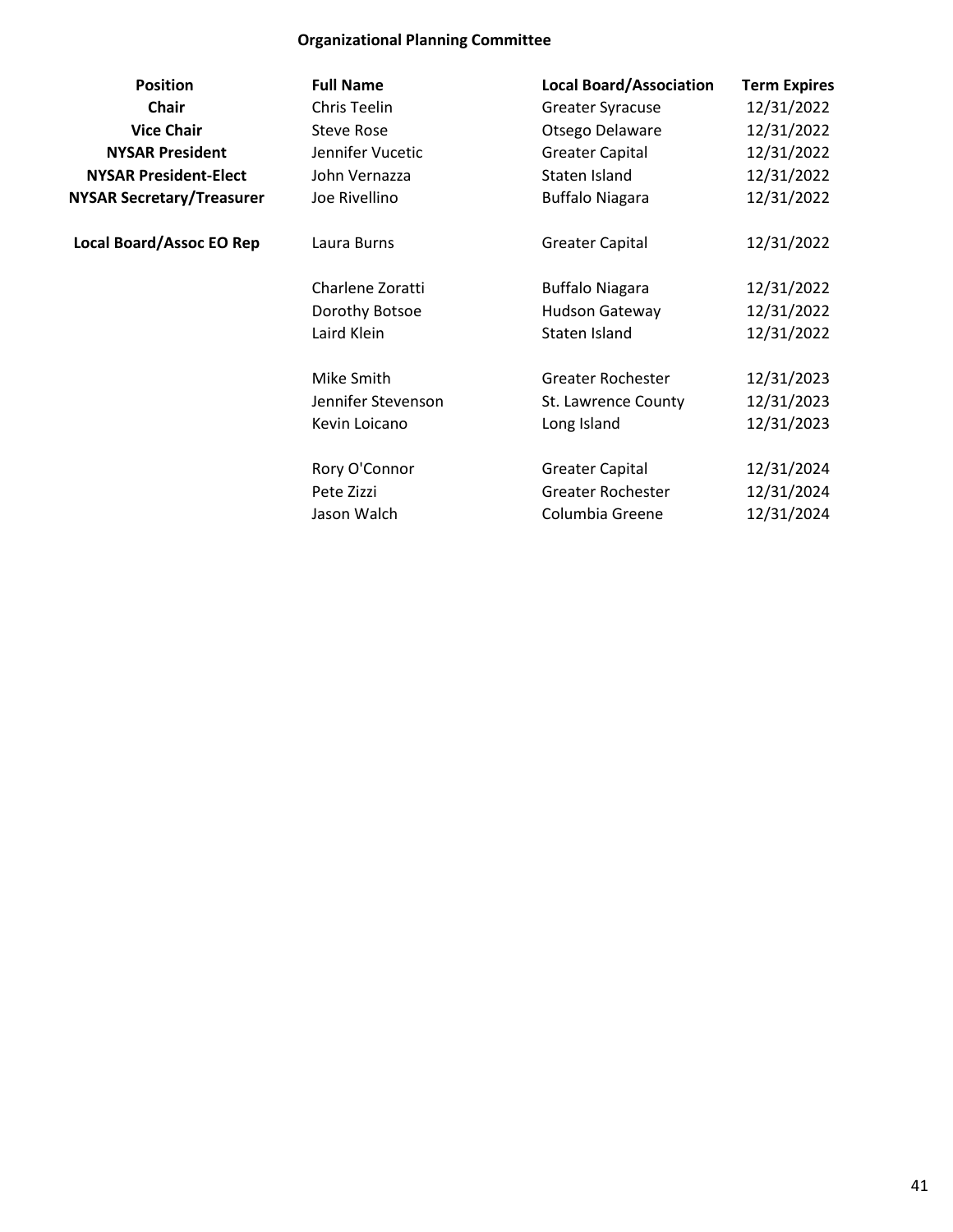### **Past Presidents' Advisory Board**

| Position | <b>Full Name</b>     | <b>Local Board/Association</b> | <b>Term Expires</b> |
|----------|----------------------|--------------------------------|---------------------|
| Chair    | Jennifer Stevenson   | St. Lawrence County            | 12/31/2022          |
|          | Dawn Carpenter       | Staten Island                  | 12/31/2022          |
|          | J. Gregory Connors   | <b>Greater Capital</b>         | 12/31/2022          |
|          | Christine Delvecchio | Ithaca                         | 12/31/2022          |
|          | John Dwyer           | <b>NYSAR</b>                   | 12/31/2022          |
|          | J.P. Endres          | Hudson Gateway                 | 12/31/2022          |
|          | Susan Goldy          | <b>Hudson Gateway</b>          | 12/31/2022          |
|          | Max Gurvitch         | Brooklyn                       | 12/31/2022          |
|          | Margaret Hartman     | <b>Buffalo Niagara</b>         | 12/31/2022          |
|          | Daniel Hartnett      | <b>Greater Syracuse</b>        | 12/31/2022          |
|          | Gary Kenline         | <b>Buffalo Niagara</b>         | 12/31/2022          |
|          | David Legaz          | Long Island                    | 12/31/2022          |
|          | Linda Lugo           | Long Island                    | 12/31/2022          |
|          | Linda Page           | Columbia Greene                | 12/31/2022          |
|          | Michael Schmelzer    | <b>Hudson Gateway</b>          | 12/31/2022          |
|          | Moses Seuram         | Long Island                    | 12/31/2022          |
|          | Michael Smith        | Greater Rochester              | 12/31/2022          |
|          | <b>Ronald Steed</b>  | <b>Dutchess County</b>         | 12/31/2022          |
|          | George Wonica        | Staten Island                  | 12/31/2022          |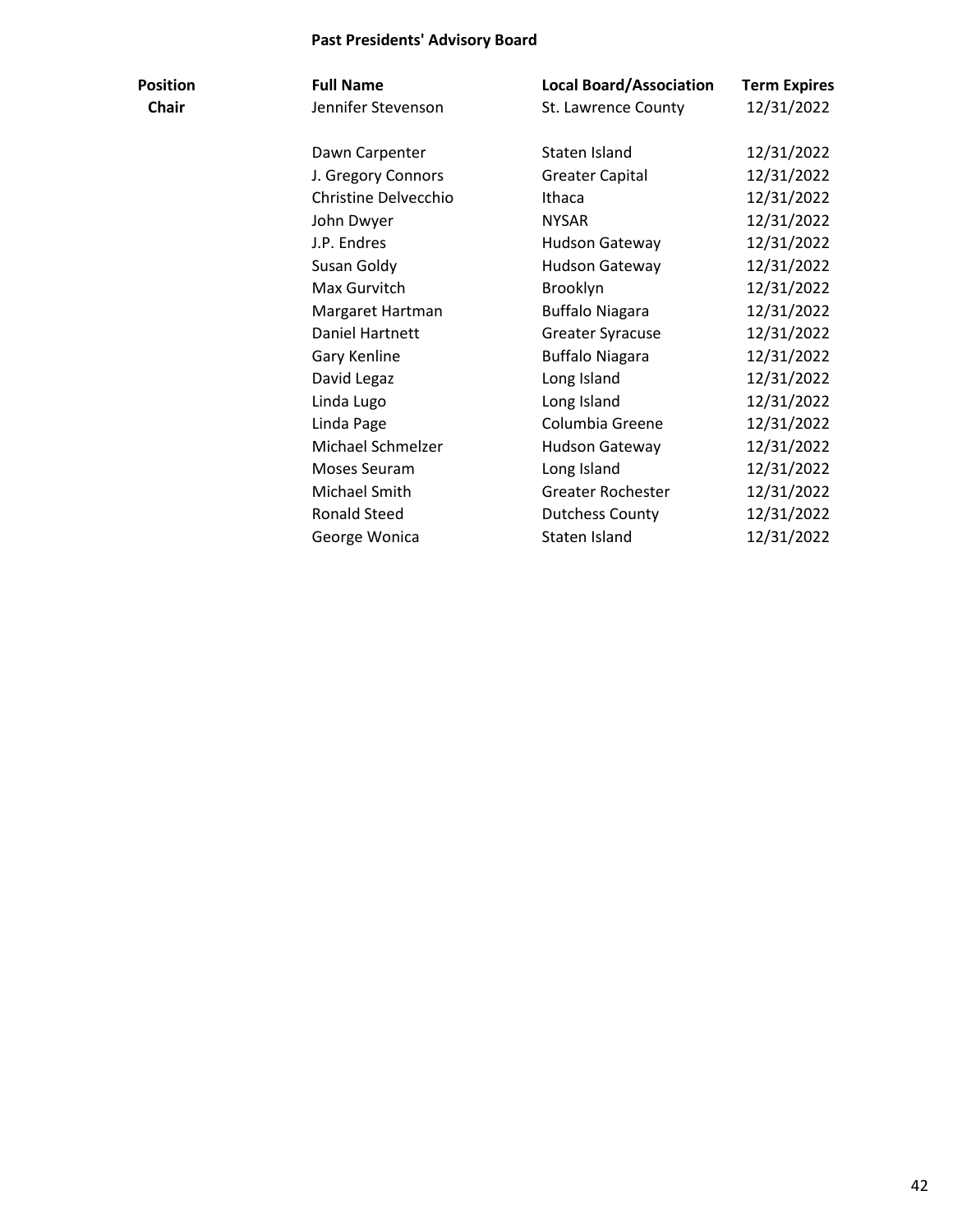### **Professional Standards Committee**

| <b>Position</b>   | <b>Full Name</b>             | <b>Local Board/Association</b> | <b>Term Expires</b> |    |
|-------------------|------------------------------|--------------------------------|---------------------|----|
| <b>Chair</b>      | <b>Karen Peebles</b>         | Jefferson Lewis                | 12/31/2022          |    |
| <b>Vice Chair</b> | Charlotte Van der Waag       | Long Island                    | 12/31/2022          |    |
|                   |                              |                                |                     |    |
|                   | Lori Adams                   | <b>Buffalo Niagara</b>         | 12/31/2022          |    |
|                   | Gaetano Alberga              | Long Island                    | 12/31/2022          |    |
|                   | Elizabeth Alfeld             | <b>Ulster County</b>           | 12/31/2022          |    |
|                   | Nina Amadon                  | <b>Greater Capital</b>         | 12/31/2022          |    |
|                   | Dorothy Aschkar              | Long Island                    | 12/31/2022          |    |
|                   | Anthony Atkinson             | Long Island                    | 12/31/2022          |    |
|                   | Roberto Ayala                | Long Island                    | 12/31/2022          |    |
|                   | <b>Tiffany Balanoff</b>      | Long Island                    | 12/31/2022          |    |
|                   | Roberta Bangs                | Hudson Gateway                 | 12/31/2022          |    |
|                   | <b>Alden Banks</b>           | Otsego Delaware                | 12/31/2022          |    |
|                   | <b>Theodore Banta III</b>    | Columbia Greene                | 12/31/2022          |    |
|                   | <b>Eileen Barrett</b>        | Hudson Gateway                 | 12/31/2022          |    |
|                   | <b>Tracy Bernard</b>         | St. Lawrence County            | 12/31/2022          |    |
|                   | Joan Bischoff van Heemskerck | <b>Hamptons North Fork</b>     | 12/31/2022          |    |
|                   | Elayna Bittner               | <b>Greater Rochester</b>       | 12/31/2022          |    |
|                   | Sandy Blonsky                | <b>Greater Rochester</b>       | 12/31/2022          |    |
|                   | Glenn Boggia                 | Long Island                    | 12/31/2022          |    |
|                   | Dorothy Botsoe               | <b>Hudson Gateway</b>          | 12/31/2022          |    |
|                   | Michael Boyle                | Long Island                    | 12/31/2022          |    |
|                   | Cathleen Breen               | <b>Sullivan County</b>         | 12/31/2022          |    |
|                   | Barbara Bucovetsky           | Long Island                    | 12/31/2022          |    |
|                   | Andrew Burke                 | <b>Greater Rochester</b>       | 12/31/2022          |    |
|                   | Laura Burns                  | <b>Greater Capital</b>         | 12/31/2022          |    |
|                   | <b>Frederic Cantor</b>       | <b>Dutchess County</b>         | 12/31/2022          |    |
|                   | <b>Martin Carpenter</b>      | <b>Greater Syracuse</b>        | 12/31/2022          |    |
|                   | Amanda Catalano White        | <b>Buffalo Niagara</b>         | 12/31/2022          |    |
|                   | William Cherno               | Long Island                    | 12/31/2022          |    |
|                   | <b>Edwin Clark</b>           | <b>Greater Rochester</b>       | 12/31/2022          |    |
|                   | Rebecca Cohen                | Long Island                    | 12/31/2022          |    |
|                   | Deborah Conti                | <b>Greater Capital</b>         | 12/31/2022          |    |
|                   | Cynthia Cooley-Duvall        | Otsego Delaware                | 12/31/2022          |    |
|                   | Laura Copersino              | Long Island                    | 12/31/2022          |    |
|                   | Joesiann Cortez              | Long Island                    | 12/31/2022          |    |
|                   | Carol Cotton                 | Long Island                    | 12/31/2022          |    |
|                   | <b>Theresa Crozier</b>       | Hudson Gateway                 | 12/31/2022          |    |
|                   | Linda DAmico                 | Long Island                    | 12/31/2022          |    |
|                   | Karen Davala                 | Columbia Greene                | 12/31/2022          |    |
|                   | Jeffrey Decatur              | <b>Greater Capital</b>         | 12/31/2022          |    |
|                   | Katheryn DeClerck            | Hudson Gateway                 | 12/31/2022          |    |
|                   | <b>Tracey Dedee</b>          | <b>Greater Rochester</b>       | 12/31/2022          |    |
|                   | Peter Demidovich             | Long Island                    | 12/31/2022          |    |
|                   | Terri Dillon                 | <b>Greater Syracuse</b>        | 12/31/2022          |    |
|                   | Carol DiSanto                | Ithaca                         | 12/31/2022          |    |
|                   | Mark Donnelly                | Long Island                    | 12/31/2022          |    |
|                   | Lisa Dupree                  | <b>Clinton County</b>          | 12/31/2022          |    |
|                   |                              | Jefferson Lewis                |                     | 43 |
|                   | Lance Evans                  |                                | 12/31/2022          |    |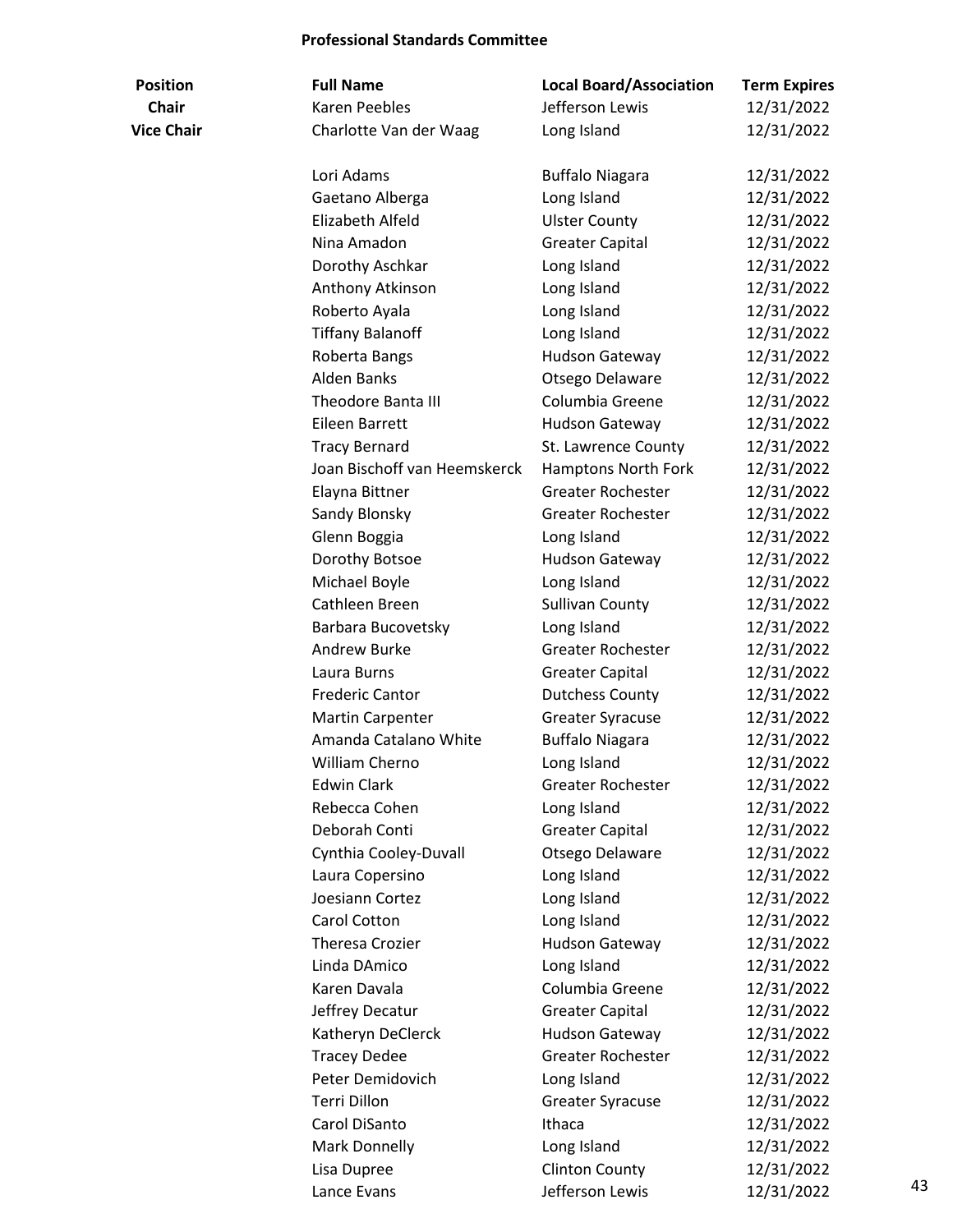#### **Professional Standards Committee con't**

| Annette Fachko          | <b>Buffalo Niagara</b>    | 12/31/2022 |    |
|-------------------------|---------------------------|------------|----|
| Sandra Farrands         | <b>Greater Syracuse</b>   | 12/31/2022 |    |
| Roseann Farrow          | Hudson Gateway            | 12/31/2022 |    |
| Evelyn Fasulo           | Long Island               | 12/31/2022 |    |
| Gail Fattizzi           | Hudson Gateway            | 12/31/2022 |    |
| Linda Fields            | Jefferson Lewis           | 12/31/2022 |    |
| Barbara Ford            | Long Island               | 12/31/2022 |    |
| Amber Forkey            | Jefferson Lewis           | 12/31/2022 |    |
| <b>Yvette Foster</b>    | Long Island               | 12/31/2022 |    |
| John Gerace             | <b>Greater Rochester</b>  | 12/31/2022 |    |
| <b>Brad Goertzen</b>    | Southern Adirondack       | 12/31/2022 |    |
| Catherine Graziano      | <b>Greater Capital</b>    | 12/31/2022 |    |
| John Greenan            | <b>Dutchess County</b>    | 12/31/2022 |    |
| Lainie Greenberg        | Long Island               | 12/31/2022 |    |
| <b>Richard Halloran</b> | Long Island               | 12/31/2022 |    |
| Paul Halpern            | Hudson Gateway            | 12/31/2022 |    |
| Emma Hans               | <b>Cortland County</b>    | 12/31/2022 |    |
| <b>Peter Harris</b>     | <b>Hudson Gateway</b>     | 12/31/2022 |    |
| Lindsay Hart            | Ithaca                    | 12/31/2022 |    |
| Susan Helsinger         | Long Island               | 12/31/2022 |    |
| <b>Renee Hughes</b>     | Long Island               | 12/31/2022 |    |
| <b>Susan Hughes</b>     | <b>Greater Rochester</b>  | 12/31/2022 |    |
| Jennifer Isaac          | <b>Greater Rochester</b>  | 12/31/2022 |    |
| Kathy Johnson           | <b>Greater Binghamton</b> | 12/31/2022 |    |
| Joel Koval              | <b>Greater Capital</b>    | 12/31/2022 |    |
| Vienna Laurendi         | <b>Buffalo Niagara</b>    | 12/31/2022 |    |
| Christopher Laviano     | <b>Greater Capital</b>    | 12/31/2022 |    |
| <b>Brian Levine</b>     | Hudson Gateway            | 12/31/2022 |    |
| Lisa Licata             | <b>Greater Capital</b>    | 12/31/2022 |    |
| <b>Michael Liess</b>    | Greater Rochester         | 12/31/2022 |    |
| Clayton Livingston      | <b>Hudson Gateway</b>     | 12/31/2022 |    |
| Kevin LoVullo           | <b>Buffalo Niagara</b>    | 12/31/2022 |    |
| Linda Lugo              | Long Island               | 12/31/2022 |    |
| David Manzano Sr.       | <b>Greater Syracuse</b>   | 12/31/2022 |    |
| David Manzano           | <b>Greater Syracuse</b>   | 12/31/2022 |    |
| Susan Martino           | <b>Greater Syracuse</b>   | 12/31/2022 |    |
| Dominick Martorana      | <b>Ulster County</b>      | 12/31/2022 |    |
| Jennifer Maxian         | <b>Buffalo Niagara</b>    | 12/31/2022 |    |
| Carole McCann           | <b>Hudson Gateway</b>     | 12/31/2022 |    |
| <b>Thomas McGroder</b>  | <b>Greater Capital</b>    | 12/31/2022 |    |
| Danielle Melchiorre     | <b>Buffalo Niagara</b>    | 12/31/2022 |    |
| Michael Mendicino       | Long Island               | 12/31/2022 |    |
| <b>Brett Miller</b>     | <b>Dutchess County</b>    | 12/31/2022 |    |
| <b>Susan Miller</b>     |                           | 12/31/2022 |    |
| <b>Todd Miranda</b>     | <b>Buffalo Niagara</b>    |            |    |
|                         | Long Island               | 12/31/2022 |    |
| Danielle Mizon          | <b>Greater Syracuse</b>   | 12/31/2022 |    |
| <b>Cindy Moriarty</b>   | <b>Greater Rochester</b>  | 12/31/2022 |    |
| Mathieu Moulin          | <b>NYS Commercial</b>     | 12/31/2022 |    |
| <b>Christine Nappa</b>  | Long Island               | 12/31/2022 | 44 |
| Yameil Nunez            | <b>Dutchess County</b>    | 12/31/2022 |    |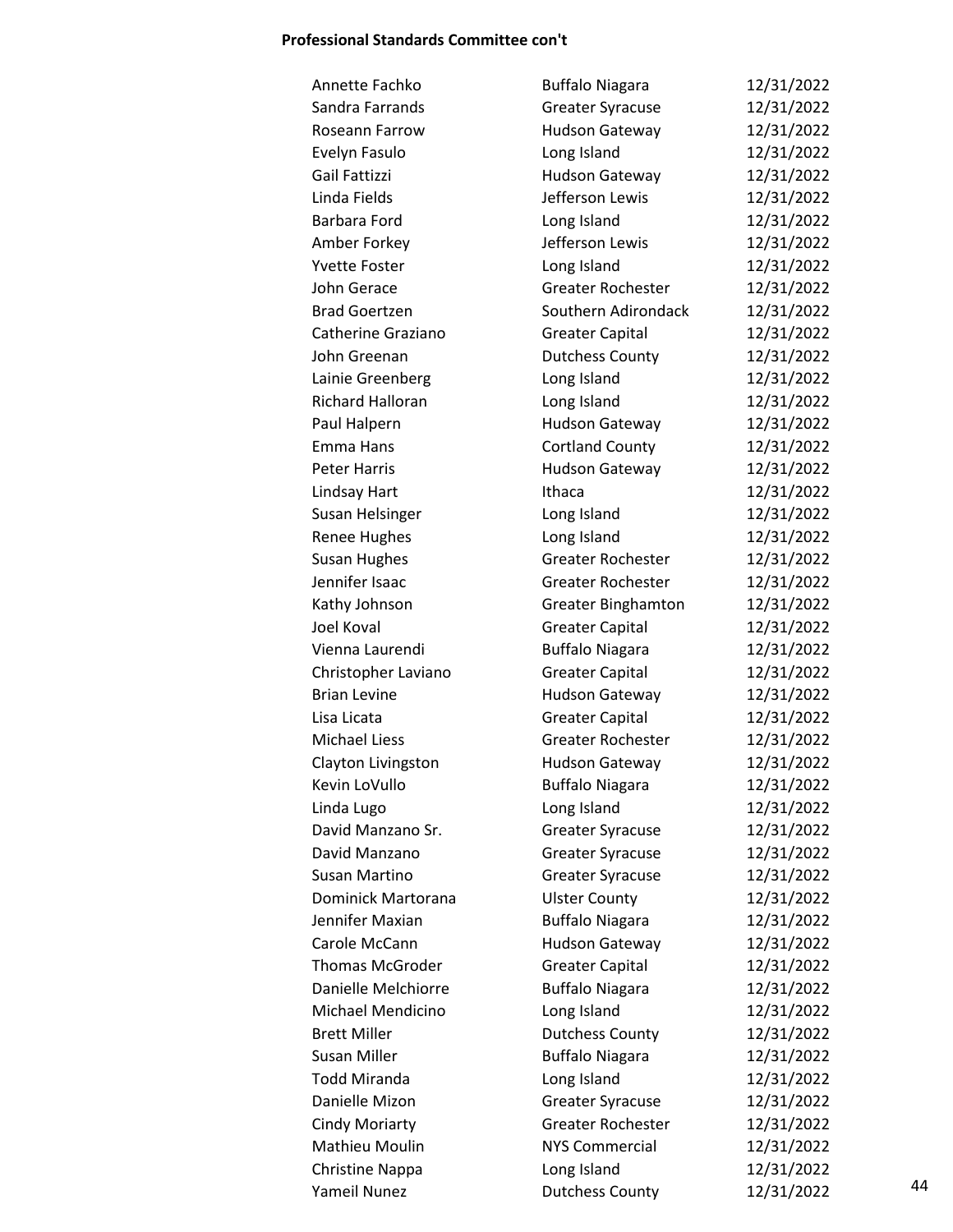#### **Professional Standards Committee con't**

| Rory O'Connor           | <b>Greater Capital</b>   | 12/31/2022 |
|-------------------------|--------------------------|------------|
| Andrea O'Herron Mosher  | <b>Elmira Corning</b>    | 12/31/2022 |
| Lisa Ostrander          | Southern Adirondack      | 12/31/2022 |
| Linda Page              | Columbia Greene          | 12/31/2022 |
| Manzoor Patoli          | Long Island              | 12/31/2022 |
| Dennis Pezzimenti       | Chautauqua Cattaraugus   | 12/31/2022 |
| <b>Ruth Pfeffer</b>     | Long Island              | 12/31/2022 |
| David Phaff             | <b>Greater Capital</b>   | 12/31/2022 |
| <b>Valerie Port</b>     | Hudson Gateway           | 12/31/2022 |
| Angela Prince           | Long Island              | 12/31/2022 |
| Amy Provost             | <b>Clinton County</b>    | 12/31/2022 |
| Janette Pulice          | Long Island              | 12/31/2022 |
| Donald Radke            | <b>Greater Syracuse</b>  | 12/31/2022 |
| <b>Myriam Ramos</b>     | <b>Hudson Gateway</b>    | 12/31/2022 |
| Mark Re                 | <b>Greater Syracuse</b>  | 12/31/2022 |
| Royal Ricci             | <b>Dutchess County</b>   | 12/31/2022 |
| <b>Richard Rielly</b>   | Columbia Greene          | 12/31/2022 |
| Barbara Robinson        | Columbia Greene          | 12/31/2022 |
| Victoria Romeo          | <b>Greater Capital</b>   | 12/31/2022 |
| Jacqueline Rumore       | Long Island              | 12/31/2022 |
| Anthony Ruperto         | Hudson Gateway           | 12/31/2022 |
| Mary Alice Ruppert      | Long Island              | 12/31/2022 |
| Constance Ryan          | <b>Greater Syracuse</b>  | 12/31/2022 |
| <b>Jill Sackler</b>     | Long Island              | 12/31/2022 |
| Donald Scanlon          | Long Island              | 12/31/2022 |
| Patricia Shaffer        | Long Island              | 12/31/2022 |
| <b>Robert Shandley</b>  | <b>Hudson Gateway</b>    | 12/31/2022 |
| Dennis Short            | Hudson Gateway           | 12/31/2022 |
| Julie Sonner            | <b>Greater Capital</b>   | 12/31/2022 |
| Carolyn Stiffler        | <b>Greater Rochester</b> | 12/31/2022 |
| Michele Stoeger         | Otsego Delaware          | 12/31/2022 |
| Robert Strohl           | Long Island              | 12/31/2022 |
| Maryann Tercasio        | Hudson Gateway           | 12/31/2022 |
| Karissa Thompson        | <b>Greater Rochester</b> | 12/31/2022 |
| <b>Elizabeth Tucker</b> | Long Island              | 12/31/2022 |
| <b>Richard Tyson</b>    | Greater Rochester        | 12/31/2022 |
| Raymond Urciuoli        | Staten Island            | 12/31/2022 |
| Jennice Velasquez       | Long Island              | 12/31/2022 |
| Penne Vincent           | <b>Greater Rochester</b> | 12/31/2022 |
| Jason Walch             | Columbia Greene          | 12/31/2022 |
| Barbara Walton          | <b>Greater Capital</b>   | 12/31/2022 |
| Paul Wernersbach        | Long Island              | 12/31/2022 |
| Amber Wesser            | <b>Buffalo Niagara</b>   | 12/31/2022 |
| Peter J Whitbeck        | Northern Adirondack      | 12/31/2022 |
| <b>Richard Wilbur</b>   | <b>Greater Syracuse</b>  | 12/31/2022 |
| Cheryl Williams         | Hudson Gateway           | 12/31/2022 |
| <b>Brad Wilson</b>      | Long Island              | 12/31/2022 |
| Amy Wood Gonzalez       | Ithaca                   | 12/31/2022 |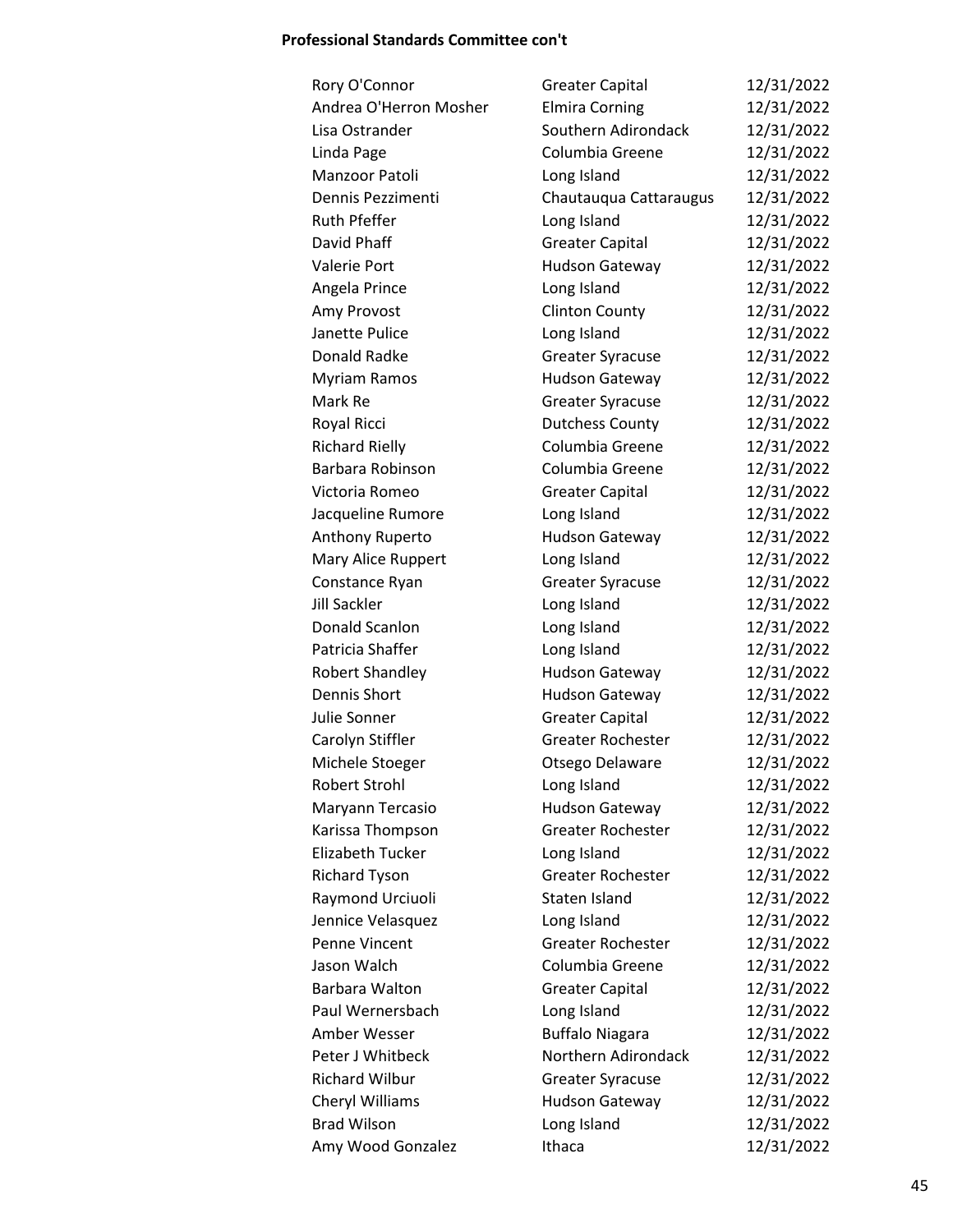### **Professional Standards Steering Committee**

| <b>Position</b>   | <b>Full Name</b>        | <b>Local Board/Association</b> | <b>Term Expires</b> |
|-------------------|-------------------------|--------------------------------|---------------------|
| <b>Chair</b>      | <b>Karen Peebles</b>    | Jefferson Lewis                | 12/31/2022          |
| <b>Vice Chair</b> | Charlotte Van der Waag  | Long Island                    | 12/31/2022          |
|                   | Dan Staley              | <b>Dutchess County</b>         | 12/31/2022          |
|                   | Peter Whitbeck          | Northern Adirondack            | 12/31/2022          |
|                   | Eydie Lopez             | <b>Hudson Gateway</b>          | 12/31/2022          |
|                   | Lindsay Hart            | Ithaca                         | 12/31/2022          |
|                   | Linda Page              | Columbia Greene                | 12/31/2022          |
|                   | Laura Burns             | <b>Greater Capital</b>         | 12/31/2022          |
|                   | Kathy Johnson           | <b>Greater Binghamton</b>      | 12/31/2023          |
|                   | Marcia Clarke           | Brooklyn                       | 12/31/2023          |
|                   | Sarah Stansbury         | <b>Clinton County</b>          | 12/31/2023          |
|                   | Gail Fattizzi           | Husdon Gateway                 | 12/31/2023          |
|                   | Rebecca Smith           | Mohawk Valley                  | 12/31/2023          |
|                   | Jim Yockel              | <b>Greater Rochester</b>       | 12/31/2023          |
|                   | <b>Rick Rielly</b>      | Columbia Greene                | 12/31/2024          |
|                   | John Greenan            | <b>Dutchess County</b>         | 12/31/2024          |
|                   | Patty Shaffer           | Long Island                    | 12/31/2024          |
|                   | <b>Martin Carpenter</b> | <b>Greater Syracuse</b>        | 12/31/2024          |
|                   | Karissa Thompson        | Greater Rochester              | 12/31/2024          |
|                   | Chris Laviano           | <b>Greater Capital</b>         | 12/31/2024          |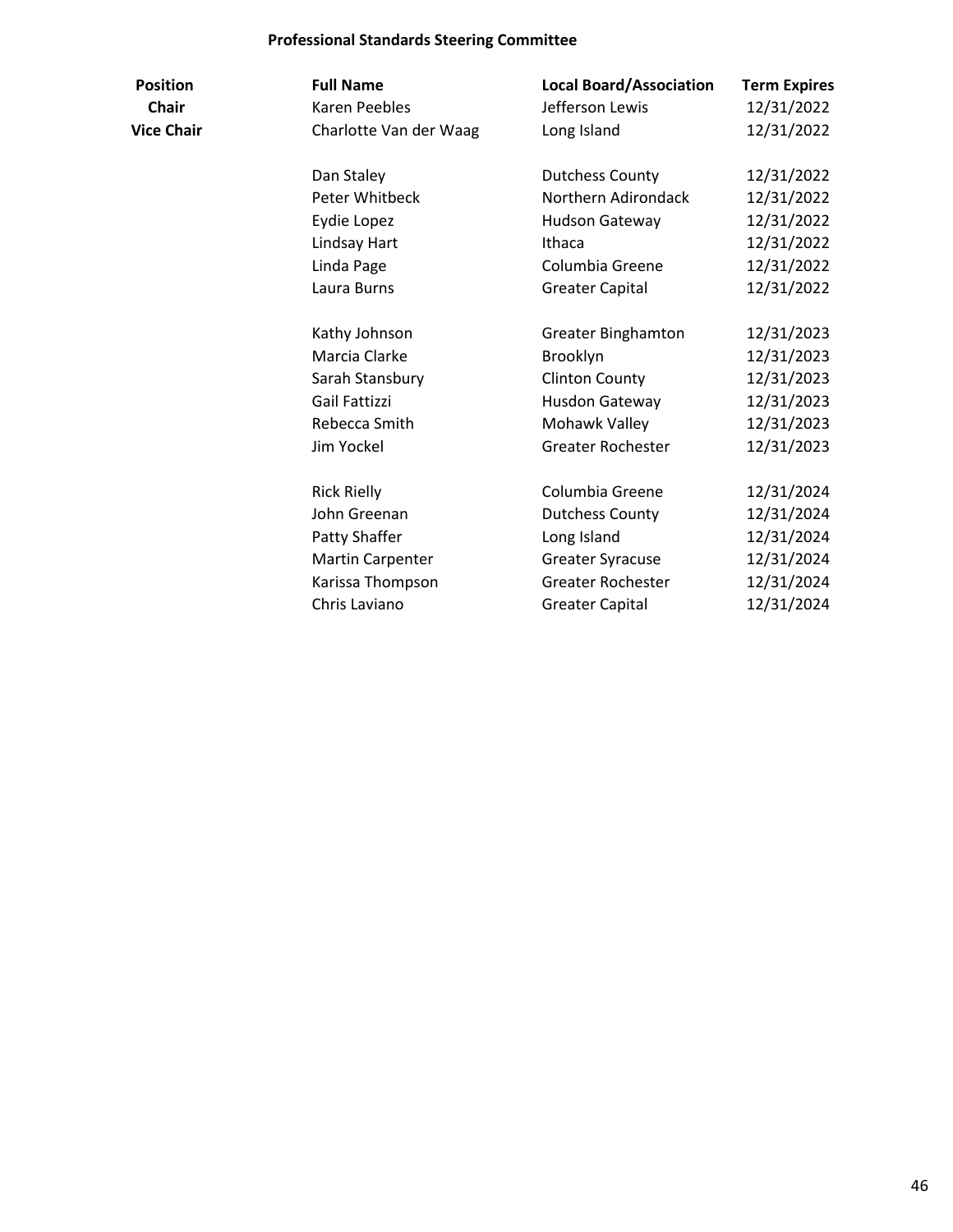#### **REALTOR Safety Forum**

**Position Full Name Local Board/Association Term Expires Chair** Dave Legaz **Long Island** 12/31/2022 **Vice Chair** Liz Trego St. Lawrence 12/31/2022 Gaetano Alberga Long Island 12/31/2022 Eileen Barrett Hudson Gateway 12/31/2022 Janet Boehler Long Island 12/31/2022 Melissa Brandt Long Island 12/31/2022 Lisa Breidenstein Buffalo Niagara 12/31/2022 Judy Cangemi Long Island 12/31/2022 Carol Cotton Long Island 12/31/2022 Lindsay Garner **Ithaca** 12/31/2022 Brenda Goulette Northern Adirondack 12/31/2022 William Jacobs Long Island 12/31/2022 Laird Klein **Staten Island** 12/31/2022 Kevin LoVullo Buffalo Niagara 12/31/2022 Jennifer Maxian Buffalo Niagara 12/31/2022 Lisa McKenna Walker Northern Adirondack 12/31/2022 John Molnar **Long Island** 12/31/2022 Wilma Moman Buffalo Niagara 12/31/2022 Mary Parent **Hudson Gateway** 12/31/2022 Kalen Raynor **Long Island** 12/31/2022 Barrington Richards Long Island 12/31/2022 Barbara Robinson Columbia Greene 12/31/2022 Nancy Rome Jefferson Lewis 12/31/2022 Shiniqua Subran Long Island 12/31/2022 Karissa Thompson Greater Rochester 12/31/2022 Julie Thum Brooklyn Brooklyn 12/31/2022 Amber Wesser **Buffalo Niagara** 12/31/2022 Amy Wood Gonzalez ITHACA BOARD OF REALTO 12/31/2022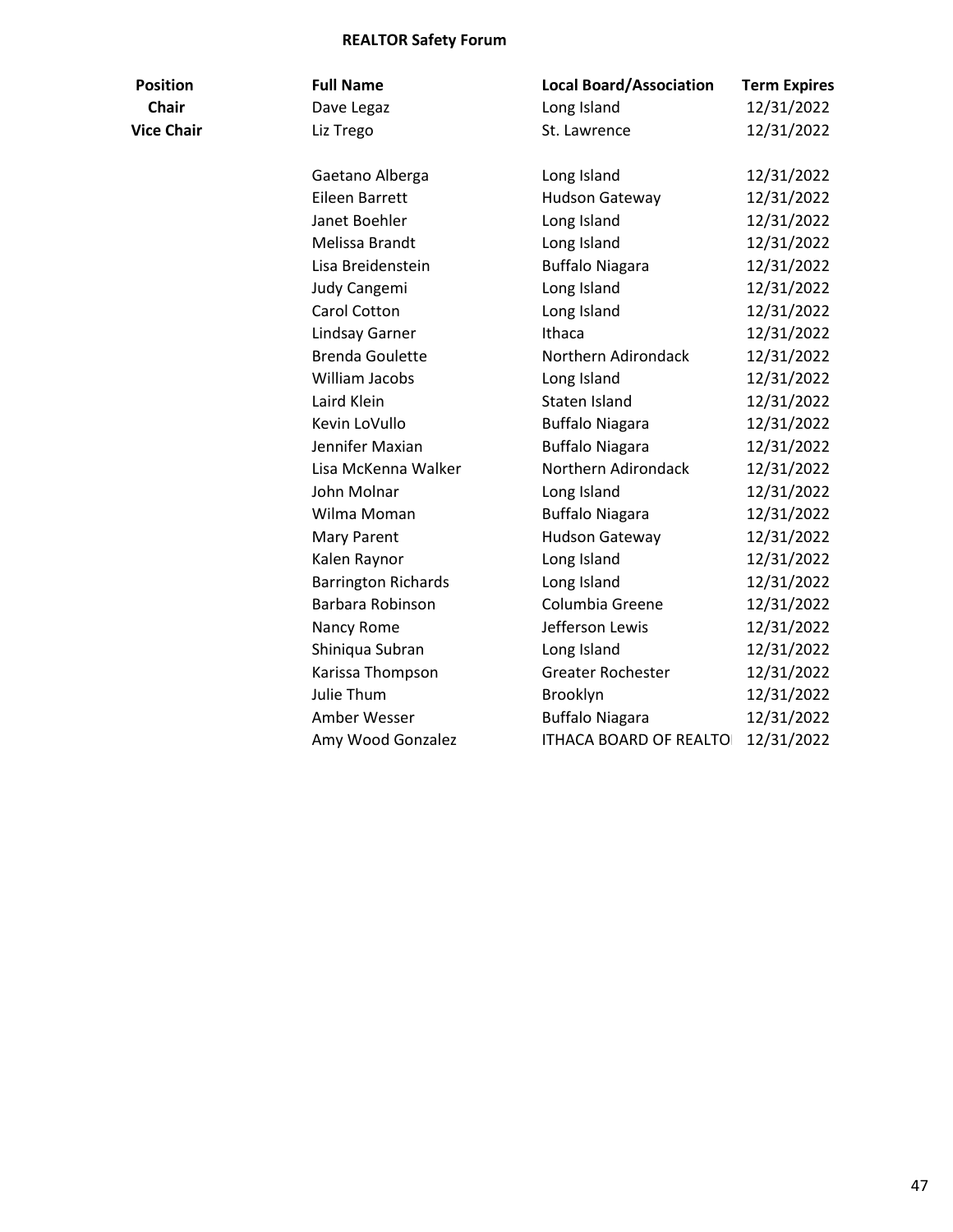### **RPAC Trustees**

| <b>Position</b>                                                                                                                   | <b>Full Name</b>                                                    | <b>Local Board/Association</b>                                              | <b>Term Expires</b>                                  |
|-----------------------------------------------------------------------------------------------------------------------------------|---------------------------------------------------------------------|-----------------------------------------------------------------------------|------------------------------------------------------|
| <b>Chair</b>                                                                                                                      | Dorothy Botsoe                                                      | <b>Hudson Gateway</b>                                                       | 12/31/2022                                           |
| <b>Vice Chair</b>                                                                                                                 | Jeff Decatur                                                        | <b>Greater Capital</b>                                                      | 12/31/2022                                           |
| <b>At Large</b>                                                                                                                   | Susan Goldy                                                         | <b>Bronx Manhattan North</b>                                                | 12/31/2022                                           |
| <b>Genesee Region</b>                                                                                                             | Lanie Bittner                                                       | <b>Greater Rochester</b>                                                    | 12/31/2022                                           |
| <b>Adirondack Region</b>                                                                                                          | Kira Witherwax                                                      | <b>Clinton County</b>                                                       | 12/31/2022                                           |
| <b>Metropolitan Region</b>                                                                                                        | Liz English                                                         | Long Island                                                                 | 12/31/2022                                           |
| <b>At Large</b>                                                                                                                   | <b>Nancy Quigg</b>                                                  | <b>Greater Syracuse</b>                                                     | 12/31/2023                                           |
| <b>At Large</b>                                                                                                                   | Margaret Hartman                                                    | <b>Buffalo Niagara</b>                                                      | 12/31/2023                                           |
| <b>At Large</b>                                                                                                                   | Tom McCarthy                                                        | Long Island                                                                 | 12/31/2023                                           |
| <b>Southern Tier Region</b>                                                                                                       | CJ DelVecchio                                                       | Ithaca                                                                      | 12/31/2023                                           |
| <b>Central Region</b>                                                                                                             | Dave Manzano                                                        | <b>Greater Syracuse</b>                                                     | 12/31/2024                                           |
| <b>Capital Region</b>                                                                                                             | <b>Susan Sommers</b>                                                | <b>Greater Capital</b>                                                      | 12/31/2024                                           |
| <b>Western Region</b>                                                                                                             | miriam treger                                                       | <b>Buffalo Niagara</b>                                                      | 12/31/2024                                           |
| <b>Lower Hudson Region</b>                                                                                                        | Anthony Domathoti                                                   | Hudson Gateway                                                              | 12/31/2024                                           |
| <b>Legislative Policy Chair</b><br>Legislative Policy Vice Chair<br><b>IMF Committee Chair</b><br><b>Local Board/Assoc EO Rep</b> | Angelo Pappalardo<br>Leah Caro<br>Barbara Robinson<br>Mike Coughlin | Staten Island<br>Hudson Gateway<br>Columbia Greene<br><b>Clinton County</b> | 12/31/2022<br>12/31/2022<br>12/31/2022<br>12/31/2022 |
|                                                                                                                                   |                                                                     |                                                                             |                                                      |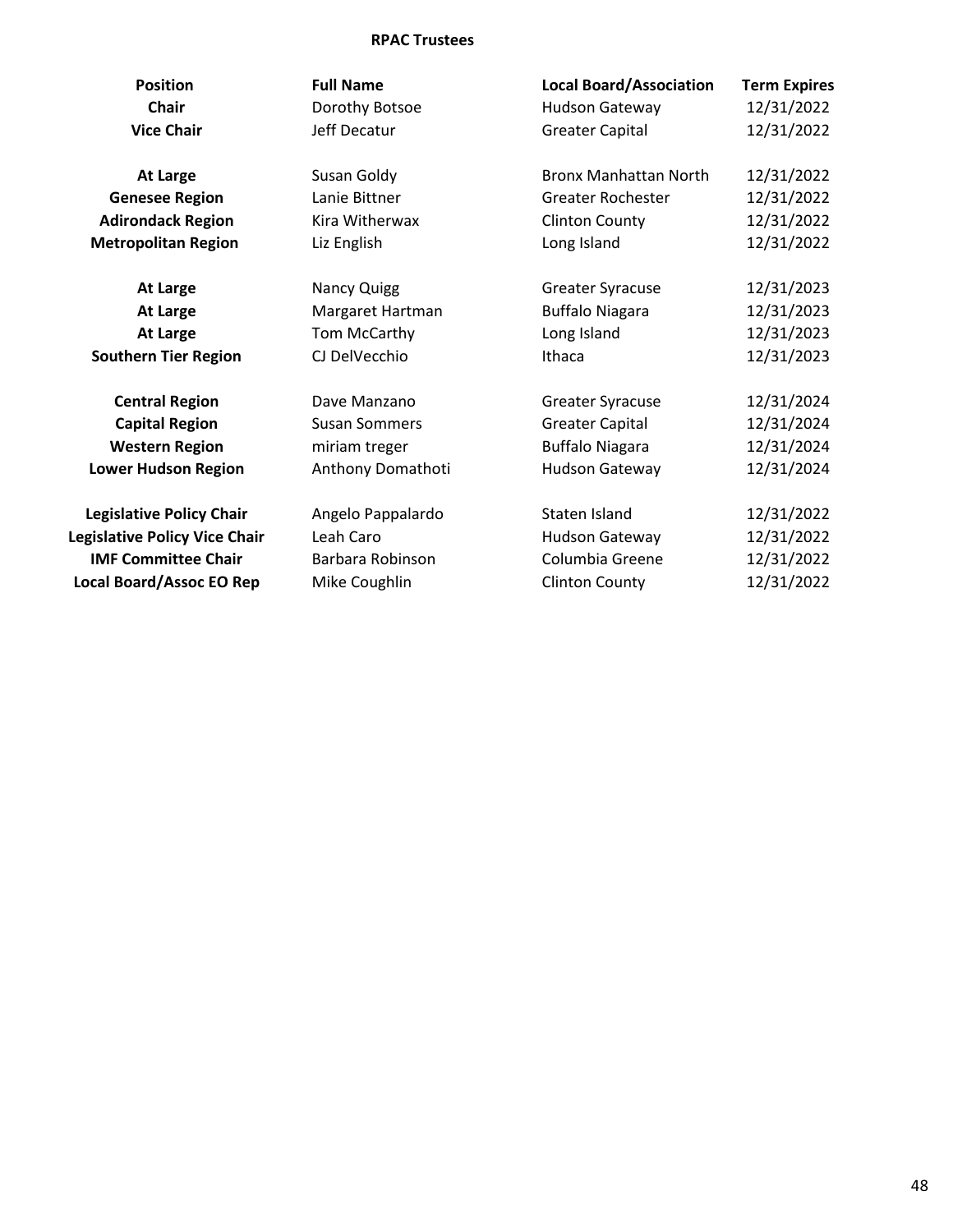#### **Statewide Forms Committee**

| <b>Position</b>   | <b>Full Name</b>        | <b>Local Board/Association</b> | <b>Term Expires</b> |
|-------------------|-------------------------|--------------------------------|---------------------|
| Chair             | John Vernazza           | Staten Island                  | 12/31/2022          |
| <b>Vice Chair</b> | Joe Rivellino           | <b>Buffalo Niagara</b>         | 12/31/2022          |
|                   | Marie Bettini           | <b>Greater Capital</b>         | 12/31/2022          |
|                   | Elayna Bittner          | <b>Greater Rochester</b>       | 12/31/2022          |
|                   | James Braman            | <b>Greater Capital</b>         | 12/31/2022          |
|                   | Michael Coughlin        | <b>Clinton County</b>          | 12/31/2022          |
|                   | Christine Delvecchio    | Ithaca                         | 12/31/2022          |
|                   | <b>Anthony Gatto</b>    | <b>NYSAR</b>                   | 12/31/2022          |
|                   | <b>Richard Haggerty</b> | <b>Hudson Gateway</b>          | 12/31/2022          |
|                   | Dorothy Herman          | Long Island                    | 12/31/2022          |
|                   | David Legaz             | Long Island                    | 12/31/2022          |
|                   | John Leonardi           | <b>Buffalo Niagara</b>         | 12/31/2022          |
|                   | Duncan MacKenzie        | <b>NYSAR</b>                   | 12/31/2022          |
|                   | Michael Mendicino       | Long Island                    | 12/31/2022          |
|                   | Laurie Omans            | <b>Greater Syracuse</b>        | 12/31/2022          |
|                   | <b>Steven Rose</b>      | Otsego Delaware                | 12/31/2022          |
|                   | Moses Seuram            | Long Island                    | 12/31/2022          |
|                   | Linda Simons            | Chautauqua Cattaraugus         | 12/31/2022          |
|                   | Kathie Spangler         | <b>Greater Capital</b>         | 12/31/2022          |
|                   | Jim Speer               | Long Island                    | 12/31/2022          |
|                   | Jennifer Stevenson      | St. Lawrence County            | 12/31/2022          |
|                   | Jim Yockel              | <b>Greater Rochester</b>       | 12/31/2022          |